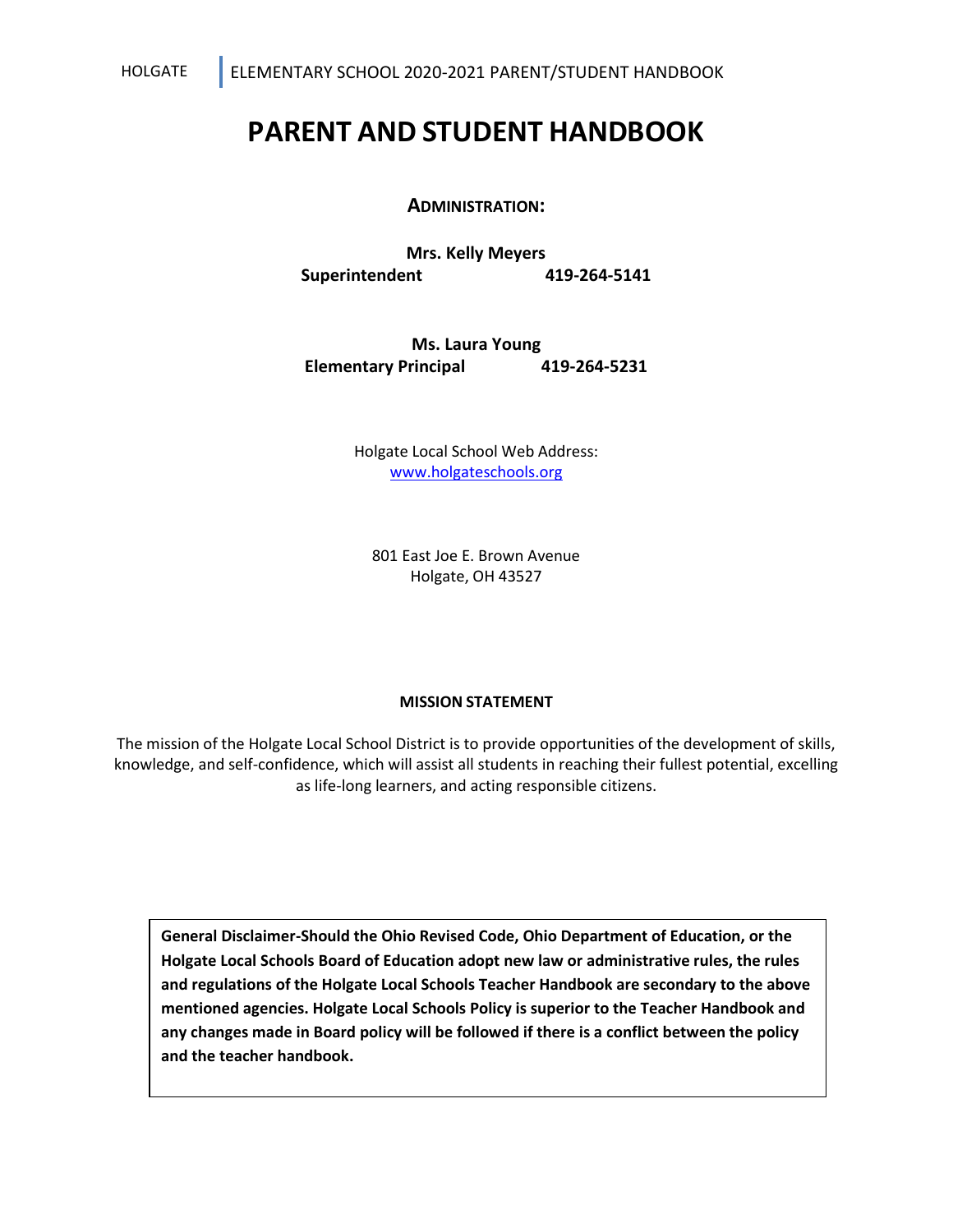### **TABLE OF CONTENTS**

| Letter from the Principal                       | 2              |
|-------------------------------------------------|----------------|
| Forward                                         | 2              |
| <b>District Information</b>                     | 2              |
| <b>Online Access to Student Information</b>     | $\overline{2}$ |
| <b>School Calendar</b>                          | 3              |
| Philosophy of Holgate Local Schools             | 4              |
| <b>ATTENDANCE</b>                               |                |
| <b>Early Departure</b>                          | 4              |
| <b>New Students</b>                             | 4              |
| Students Moving into the District               | 4              |
| <b>School Absences</b>                          | 4              |
| Withdrawal from School                          | 7              |
| <b>COMMUNICATION</b>                            |                |
| Announcements                                   | 7              |
| <b>District Newsletter</b>                      | 8              |
| <b>Early Dismissal</b>                          | 8              |
| Parent/Teacher Conferences                      | 8              |
| Student Privacy and                             |                |
| <b>Parental Access to Information</b>           | 8              |
| <b>CODE OF CONDUCT</b>                          |                |
| <b>Bullying</b>                                 | 9              |
| Code of Regulations for Conduct of Pupils       | 10             |
| Dress and Appearance Code                       | 13             |
| <b>Electronic Devices</b>                       | 14             |
| Holgate AUP Policy for Students                 | 14             |
| Enforcement                                     | 17             |
| <b>Emergency Removal</b>                        | 17             |
| Expulsion                                       | 18             |
| <b>Extracurricular Behavior</b>                 | 18             |
| Detention                                       | 18             |
| Due Process Provisions for Students             | 19             |
| In-school Detention                             | 19             |
| Out-of-School Suspension                        | 19             |
| <b>School Bus Notes</b>                         | 19             |
| <b>School Bus Rules</b>                         | 20             |
| School's Right to Search                        | 21             |
| <b>Security Recordings</b>                      | 21             |
| <b>CURRICULUM, INSTRUCTION &amp; ASSESSMENT</b> |                |
| Acceleration                                    | 22             |
| <b>Field Trips</b>                              | 22             |
| <b>Grade Cards</b>                              | 22             |
| Homework                                        | 22             |
| Interim Reports                                 | 23             |
| Intervention Assistance Team (IAT)              | 23             |
| Retention                                       | 23             |
| <b>School Testing Program</b>                   | 24             |
| <b>Textbooks</b>                                | 24             |
| <b>FEES</b>                                     |                |
| Copy Fees                                       | 24             |
| Fee Collections and Fee Waivers                 | 24             |
| <b>School Fees</b>                              | 25             |

| <b>FOOD SERVICE</b>                           |     |
|-----------------------------------------------|-----|
| Cafeteria                                     | 25  |
| <b>Cafeteria Rules</b>                        | 26  |
| <b>GENERAL INFORMATION</b>                    |     |
| <b>Extracurricular Student Tickets</b>        | 26  |
| <b>FERPA</b>                                  | 26  |
| Insurance                                     | 27  |
| <b>Handicapped Accessibility</b>              | 27  |
| Lost and Found                                | 27  |
| Northwest Ohio Educational Service Center     | 27  |
| Parent-Teacher Organization                   | 27  |
| <b>Physical Education</b>                     | 28  |
| <b>School Hours</b>                           | 28  |
| Telephone                                     | 28  |
| Valuable Personal Property                    | 28  |
| <b>HEALTH</b>                                 |     |
| Administration of Prescription Drugs          |     |
| to Students                                   | 28  |
| <b>Hand Washing Protocol</b>                  | 29  |
| <b>Health Policies</b>                        | 29  |
| <b>Emergency Medical Forms (EMF)</b>          | 29  |
| Pediculosis (head lice)                       | 31  |
| <b>Environmental Health and Safety Issues</b> | 31  |
| Illness at School                             | 31  |
| <b>Non-Prescription Drugs</b>                 | 31  |
| Student, Employee and Visitor Health          |     |
| and Safety                                    | 31  |
| Use of Medications                            | 32  |
| <b>RECESS</b>                                 |     |
| Recess                                        | 33  |
| <b>Playground Rules</b>                       | 34  |
| <b>SAFETY</b>                                 |     |
| <b>Animals in Classrooms</b>                  | 35  |
| Automobile Pick-Ups                           | 36  |
| <b>Emergency Closing of Schools</b>           | 36  |
| <b>Emergency Drills</b>                       | 36  |
| Fire                                          | 36  |
| Intruder                                      | 36  |
| Safe School/Lockdown                          | 37  |
| Tornado                                       | 37  |
| <b>Safety Patrol</b>                          | 37  |
| Special Deliveries to School                  | 37  |
| <b>Student Trips and Travel</b>               | 37  |
| Visitors                                      | 38  |
| Volunteers                                    | 39  |
| <b>APPENDIX</b>                               |     |
| Grade Scale                                   |     |
| <b>Vacation Form</b>                          | ij  |
| <b>Handbook Changes</b>                       | iii |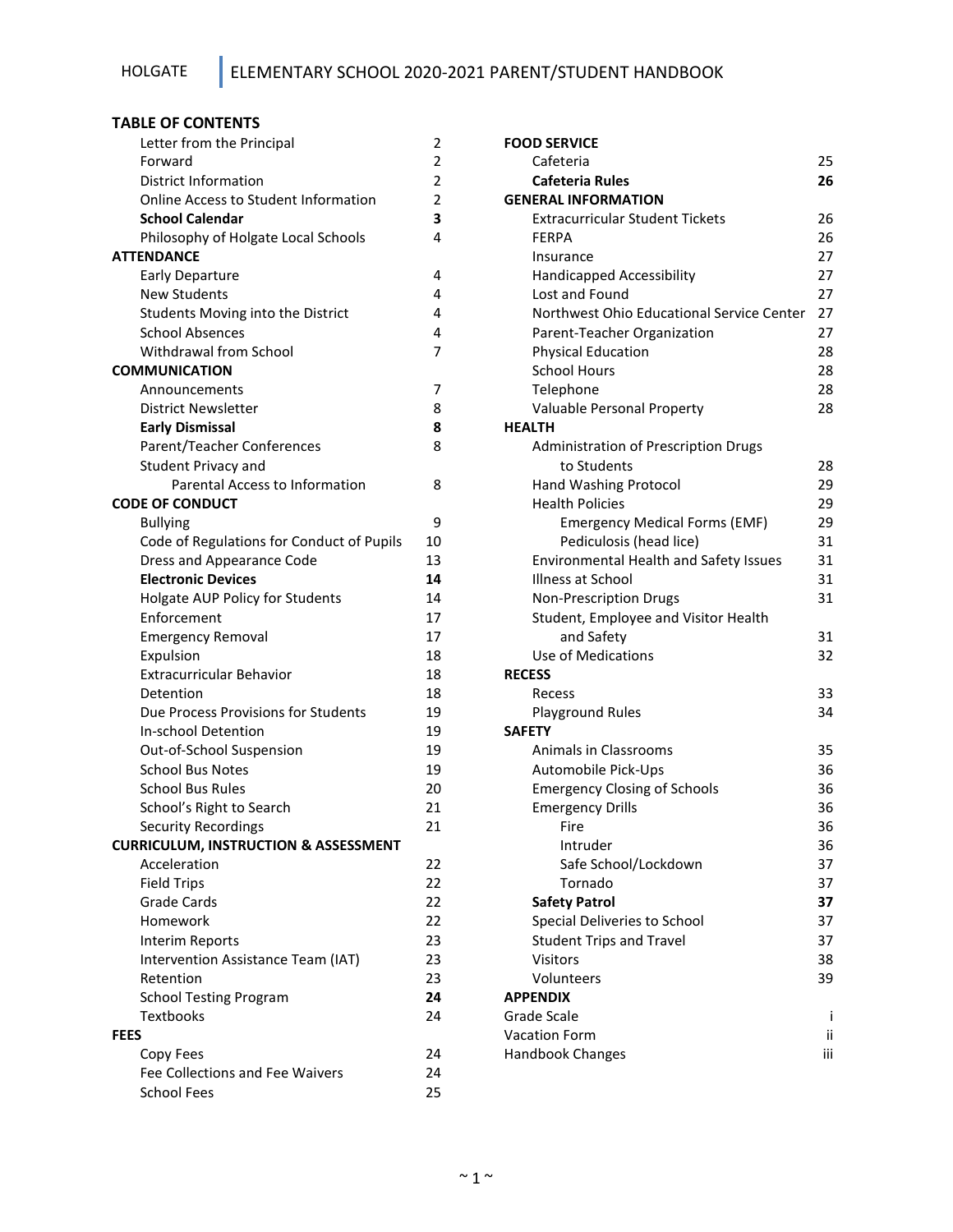#### **LETTER FROM THE PRINCIPAL**

Dear Parent/Guardian,

On behalf of the entire staff, I take great pride in welcoming you to your elementary school. It is essential that parents read the Student Handbook and that students are made aware of its contents. I am more than happy to answer any questions or concerns that you may have. I encourage your active involvement in your child's education. A strong partnership between home and school can greatly benefit your child as he/she grows and matures.

Best wishes for a successful school year!

Sincerely, Laura Young

**FORWARD:** The Holgate Elementary School District Student Handbook was developed to answer many of the commonly asked questions that you and your parents may have during the school year and to provide specific information about certain Board policies and procedures. Please take time to become familiar with the important information contained in this handbook and keep the handbook available for reference. Please note that the majority of information in our handbooks is standardized and applies to all students K-12. If you have any questions that are not addressed in this handbook, you are encouraged to talk to your teachers or the building principal. This handbook replaces all prior handbooks and other written material on the same subjects. If any of the policies or administrative guidelines referenced herein are revised, the language in the most current policy or administrative guideline prevails. Copies of current Board policies and administrative guidelines are available from the building principal and on the district's website.

**DISTRICT INFORMATION SOURCES:** Holgate offers a variety of ways to keep up with important news and information on our school district:

• Website: The district's site offers a wealth of information about Holgate, including school closings and delays, kindergarten registration, Board of Education minutes, daily announcements and Monthly Memos Home.

**ON-LINE ACCESS TO STUDENT INFORMATION:** Students and parents are able to access information via the school website. Your "PowerSchool Parent Portal" account gives students and parents access to grades. Lunch account balances are also available via the website. You can access these links at [www.holgateschools.org.](http://www.holgateschools.org/) If you forget your password, please contact your building secretary.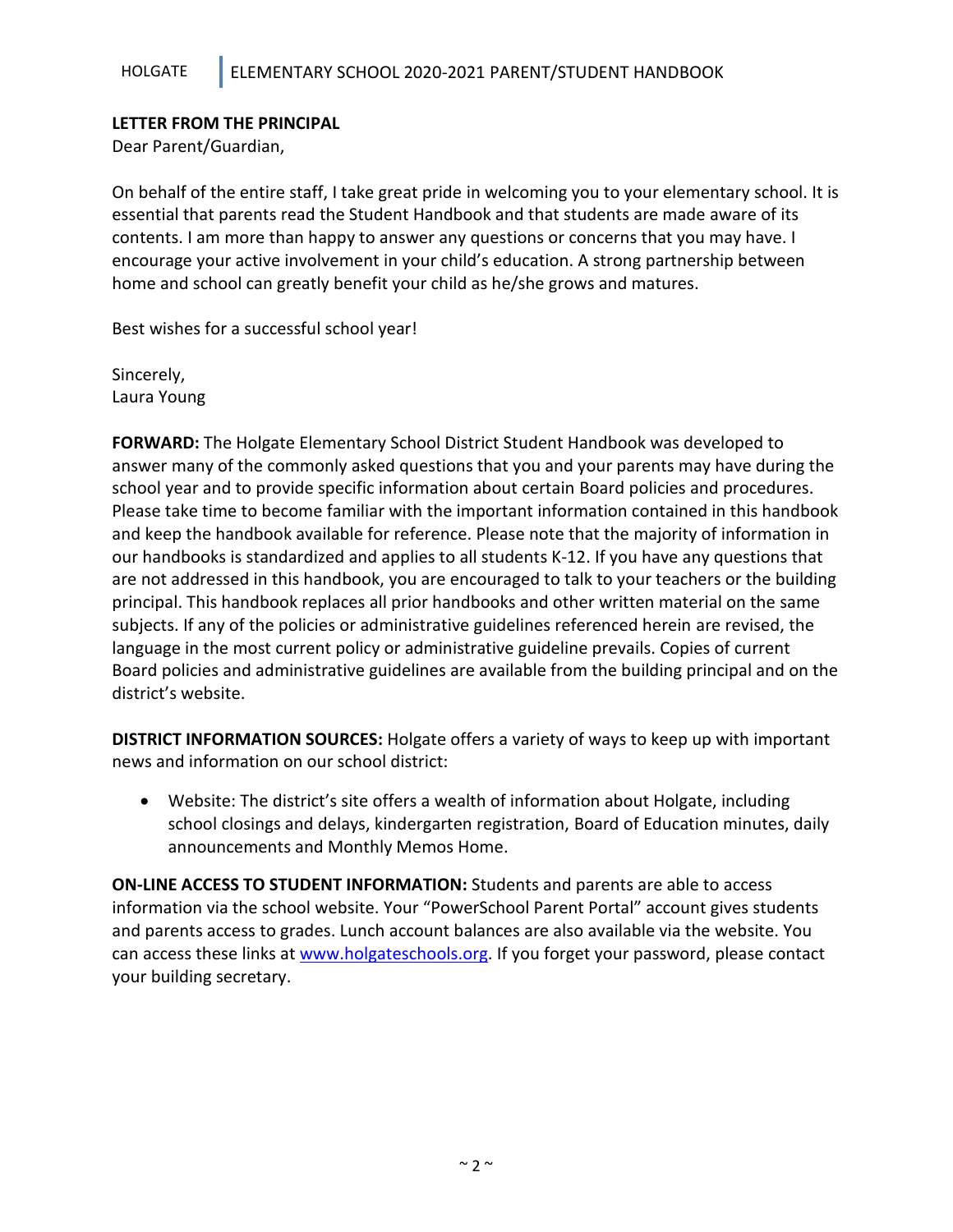#### **HOLGATE LOCAL SCHOOL**

#### **2020-2021 SCHOOL CALENDAR**

| <b>August 24</b>      | <b>Teacher Work Day</b>                        |
|-----------------------|------------------------------------------------|
| <b>August 25</b>      | First day of school for students in grades 1-5 |
|                       | Kindergarten Orientation by appointment        |
| <b>August 26</b>      | Kindergarten Orientation by appointment        |
| <b>August 27</b>      | First day of school for Kindergarten students  |
| September 7           | <b>NO SCHOOL-Labor Day</b>                     |
| September 9           | <b>Picture Day</b>                             |
| September 23          | <b>Quarter 1 Interim</b>                       |
| October 22            | <b>Picture Retake Day</b>                      |
| October 23            | End of first quarter                           |
| November 2 & 4        | Parent/Teacher Conferences in the evening      |
| November 6            | <b>NO SCHOOL</b>                               |
| November 25-27        | <b>NO SCHOOL-Thanksgiving</b>                  |
| December 9            | <b>Quarter 2 Interim</b>                       |
| December 23-January 1 | <b>NO SCHOOL-Winter Break</b>                  |
| January 15            | End of second quarter/End of first semester    |
| January 18            | NO SCHOOL-MLK Day-Teacher Work Day             |
| February 15           | NO SCHOOL-Presidents' Day                      |
| <b>February 17</b>    | <b>Spring Picture Day</b>                      |
| <b>February 24</b>    | <b>Quarter 3 Interim</b>                       |
| March 26              | <b>End of third quarter</b>                    |
| April 1-5             | <b>NO SCHOOL-Spring Break</b>                  |
| April 28              | <b>Quarter 4 Interim</b>                       |
| <b>May 27</b>         | Students' last day/End of fourth quarter       |
| <b>May 28</b>         | <b>Teacher Work Day</b>                        |

**Make Up Dates: Feb 15, April 5, June 1, 2, & 3**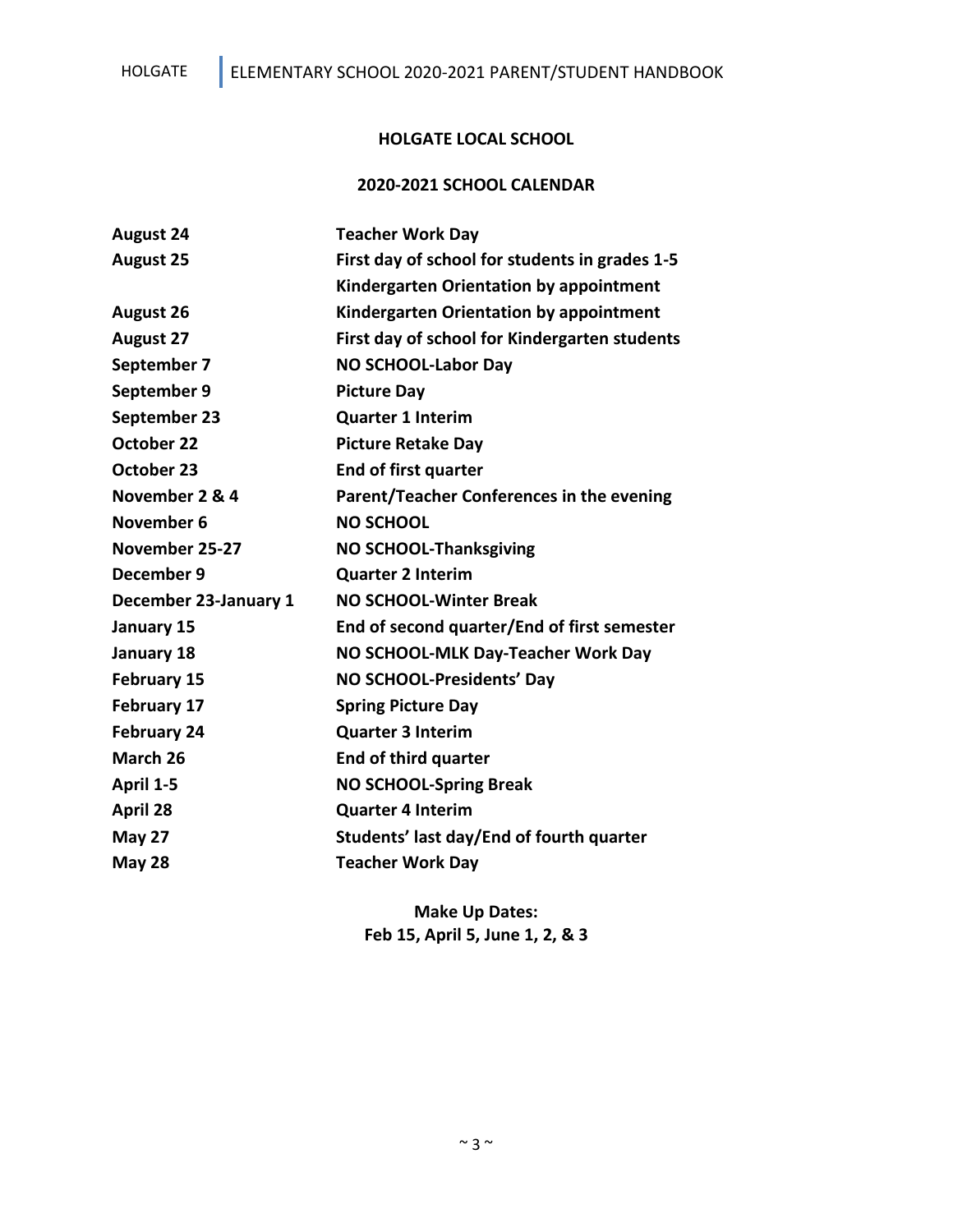**PHILOSOPHY OF HOLGATE LOCAL SCHOOLS:** The Holgate School recognizes that the primary goal of education is to guide each student in attaining his/her full potential so that he/she may find a happy and productive role in life. To achieve this, each person's individual needs and talents, differences and difficulties must be considered in the school program.

The mission of the Holgate Local School District is to provide opportunities of the development of skills, knowledge, and self-confidence, which will assist all students in reaching their fullest potential, excelling as life-long learners, and acting responsible citizens.

To implement these beliefs and realize our goal of educating each individual the school program is organized around these principles:

- 1. The curriculum is designed to teach necessary course of study in multiple fields. These courses are based, not only on factual information and human skills, but equally stress acquiring the necessary disciplines of life.
- 2. To broaden and deepen the student's cultural world, activities introduce him/her to such areas as music, art, and athletics—pursuits, which will enrich his/her life now and in the future.
- 3. To foster the growth of citizenship, the school program encourages an understanding of our American government and our heritage, emphasizing especially each person's privileges, and recognizing the rights of others.

#### **ATTENDANCE**

**EARLY DEPARTURE:** Students may not leave school grounds without permission of the school Principal. Prior written notice should be sent with students who will be leaving during the school day for dental or medical appointments. Elementary students must be signed out by the parent or guardian in the elementary office.

**NEW STUDENTS:** Parents or guardians of students new to the school district will be required to show proof of legal custody of all students involved. Parents of students from divorced or separated families will be asked to provide legal documentation to be kept on file in the elementary.

**STUDENTS MOVING INTO THE DISTRICT ONCE SCHOOL BEGINS:** Absences from any school district a student attended during the year will follow them to the Holgate Local School District. Absences in the other school district will count toward the 42 hour maximum per school month and 72 hour maximum for the year at Holgate Local Schools.

**SCHOOL ABSENCES**: Regular attendance is a significant student responsibility at all grade levels. Many studies correlate regular attendance with success in school. Regular attendance means that the academic learning process is not interrupted, less time is spent on make-up assignments, and students benefit from participation and interaction with others in class. Many important lessons are learned through active participation in classroom and other school activities that cannot be replaced with individual study. Establishing a pattern of good attendance will benefit the student in school and in the workplace. Attendance is important in the development of a high quality work ethic, which will be a significant factor in a student's success with future employers. One of the most important work habits that employers look for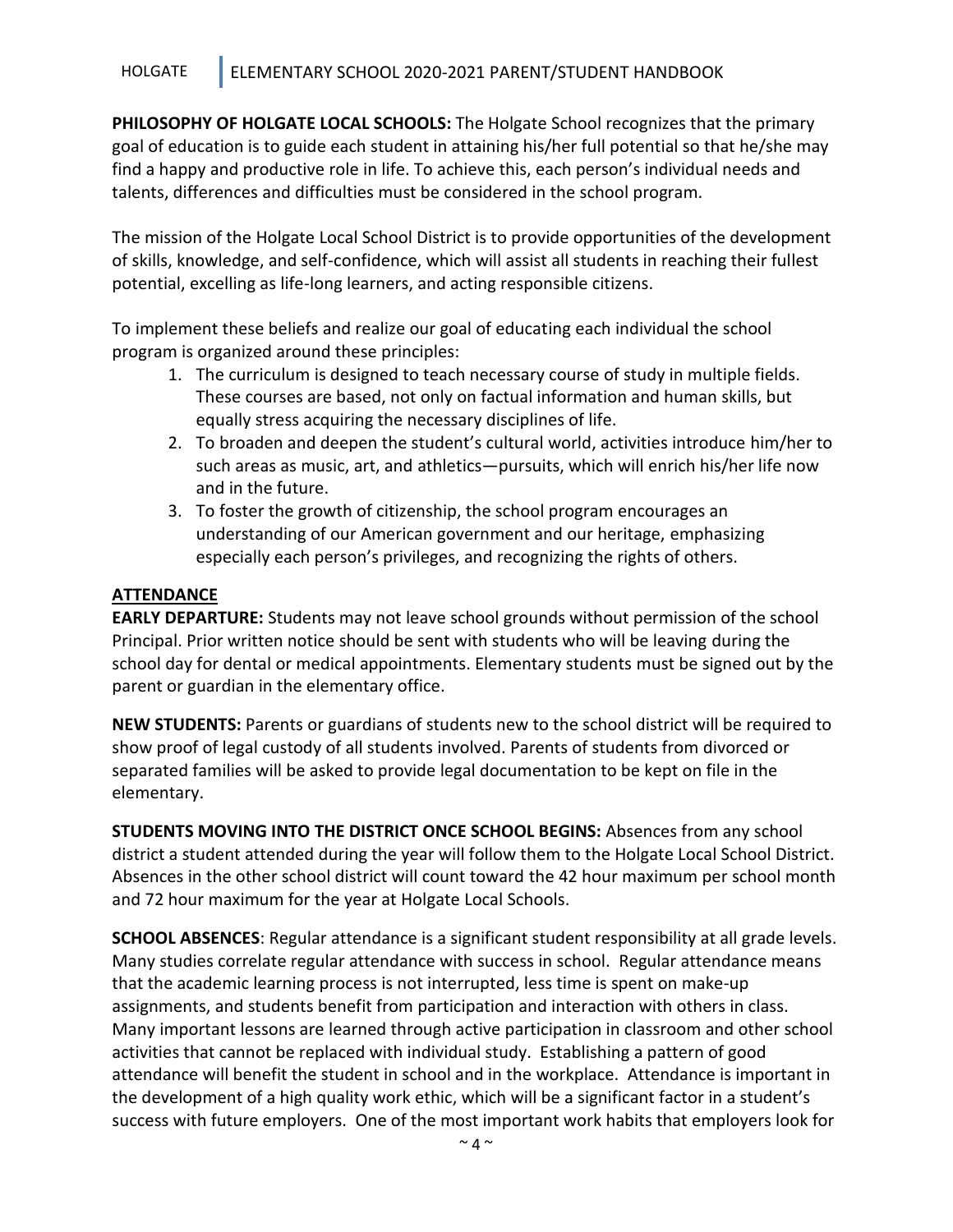in hiring and promoting a person is his/her dependability in coming to work every day on time. This is a habit the school wants to help students develop as early as possible. (ORC 3321.04)

A parent, custodial parent, guardian, legal guardian or other person having care or charge of a student shall report by telephone or otherwise to the appropriate school administrator that his or her child will be absent for a specified number of days or part of a day from school. Notifications must occur as early as possible the same day that the student is absent from school, but no later than 10:00 a.m. unless the absence is prearranged. Please call the school at 419-264-5231 listing the child's name, grade, teacher's name, the reason for the absence, and (if it is an illness) the nature of the illness.

Each building Principal, or designee, shall be responsible for the notification of parents, custodial parent, guardian, legal guardian or other person having care or charge of a student who is absent from school when the appropriate school administrator has not been notified of the student's absence as required by school policy. The building Principal or designee shall contact the parent, custodial parent, guardian, legal guardian or other person having care or charge of a student or their emergency number designee by telephone the same day a student is absent from the school. If the parent, custodial parent, guardian, legal guardian or other person having care or charge of a student or their emergency number designee, is not contacted by the end of the school day, the building Principal, or his/her designee shall send written notification of the absence to the student's residence. Students must be in school for at least one half or 3 hours of the school day (PM) or bring a doctor's note stating they are able to attend/participate in any extracurricular activity or sporting event that same day.

Upon returning to school, the student must bring a note signed by his/her parents or guardians explaining the absence if a phone call or email was not received by the office. Doctor's notes need to be returned by the third day back. If an absence is excused, the student will have an opportunity to make up missed work. Make-up work must be completed in a timely fashion. Students will have as much time to make up work as they were absent. For example, if a student has an excused absence of three days, he/she will be allowed three days to submit make up work. For prearranged absences such as; vacations (up to five days), field trips, college visits (two (2) days for juniors and seniors), etc. Makeup work will be given prior to the absence or when the student returns, at the teacher's discretion. Students will have as much time to make up work as they were absent. Contact the appropriate school office for a prearranged form which must be turned in one (1) week prior to absence.

**Unexcused Absences:** Students who are absent unexcused will not be allowed to make up missed work. Students who are absent from school or tardy and who do not provide a written excuse will be considered truant. Students arriving at school late or leaving early must have their parents sign them in or out at the Principal's office. Non-custodial parents may not pick up their child(ren) unless the custodial parent submits a note to the office.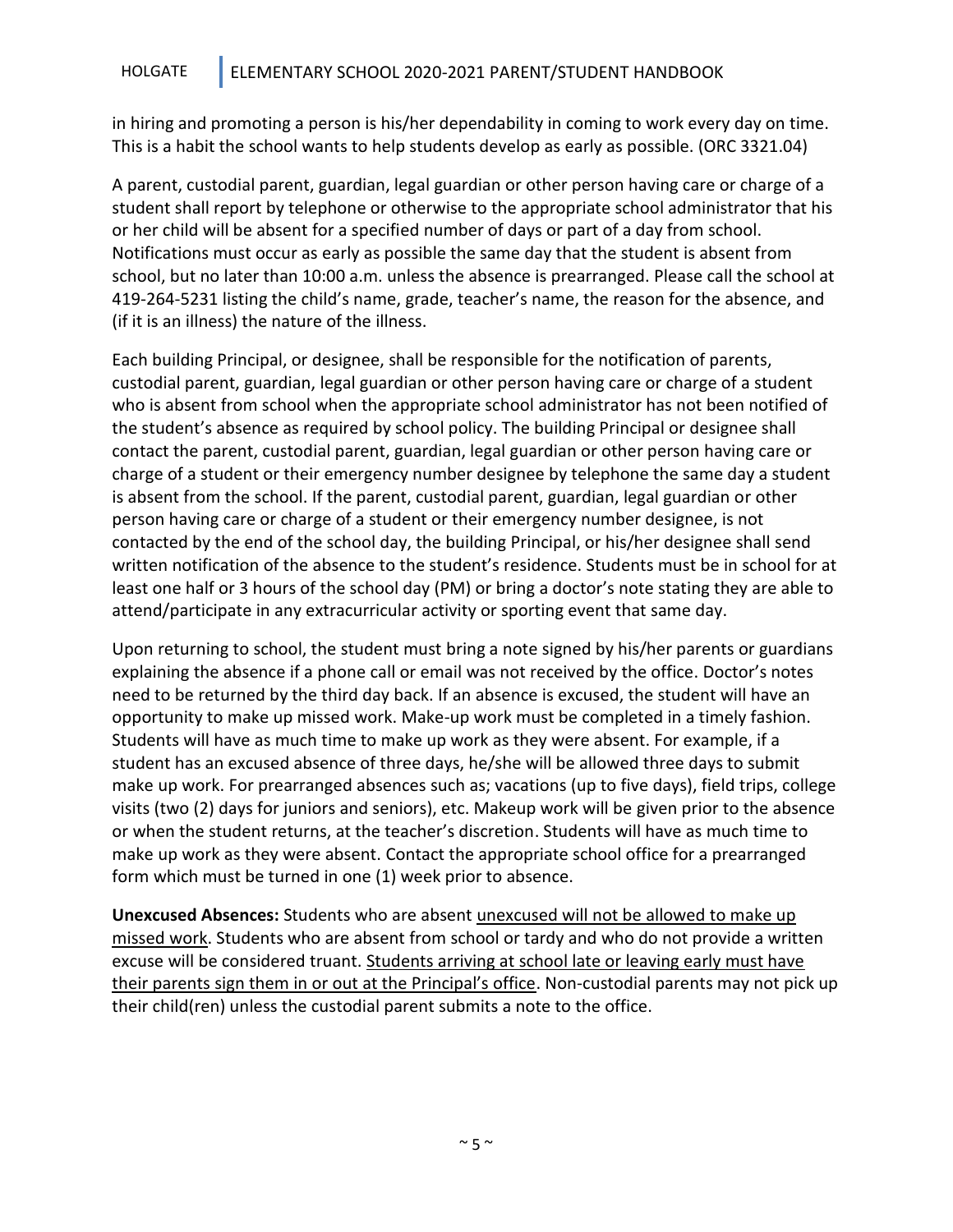#### **Excessive Absences**

Regular school attendance is an important ingredient in students' academic success. Excessive absences interfere with students' progress in mastering knowledge and skills necessary to graduate from high school prepared for higher education and the workforce. To support academic success for all students, the district will partner with students and their families to identify barriers to regular school attendance.

Ohio law requires that if a student is absent with or without legitimate excuse from school 38 or more school hours in one school month, or 65 or more school hours in a school year, the following will occur: The Principal and the school's Attendance Officer will notify the child's parent, guardian, or custodian of the child's absence after the date of the absence that triggered the notice.

**Truancy:** (Board Policy 5200) Students who are absent a total of 30 or more consecutive hours or 72 or more total hours of school for the year will be required to bring an excuse from a medical authority to have subsequent absences excused. Excessive excused absences may be dealt with by a parent conference followed by a referral to the proper authorities.

**Habitually Truant:** A student will be considered habitually truant if the student is absent without a legitimate excuse for thirty (30) or more consecutive hours, for forty-two (42) or more hours in one (1) school month, or for seventy-two (72) hours in one (1) school year.

If a student who is habitually truant violates the order of a Juvenile Court regarding the student's prior adjudication as an unruly child for being a habitual truant, s/he may further be adjudicated as a delinquent child.

In order to address the attendance practices of a student who is habitually truant, the Board authorizes the Superintendent to take any of the following intervention actions:

- assign the student to a truancy intervention program
- provide counseling to the student
- may request or require the student's parent to attend a parental involvement program
- may request or require a parent to attend a truancy prevention mediation program
- notify the Registrar of Motor Vehicles of the student's absence
- take appropriate legal action

The Superintendent is authorized to establish an educational program for parents of truant students which is designed to encourage parents to ensure that their children attend school regularly. Any parent who does not complete the program is to be reported to law enforcement authorities for parental education neglect, a fourth class misdemeanor if found guilty.

**Students Who are Tardy:** For a tardy to be excused, there must be a note from the student's parents stating an acceptable reason. Failure to produce a note or a reason which is not acceptable will be counted as an unexcused tardy. Any lateness after 9:45 a.m. will no longer be counted as a tardy but rather as a half day absence. Any partial day absence which is over 80 minutes will be counted as a half day of absence. If the absence is in excess of 160 minutes, the absence will be counted as one full day of absence. Students who leave during the day for less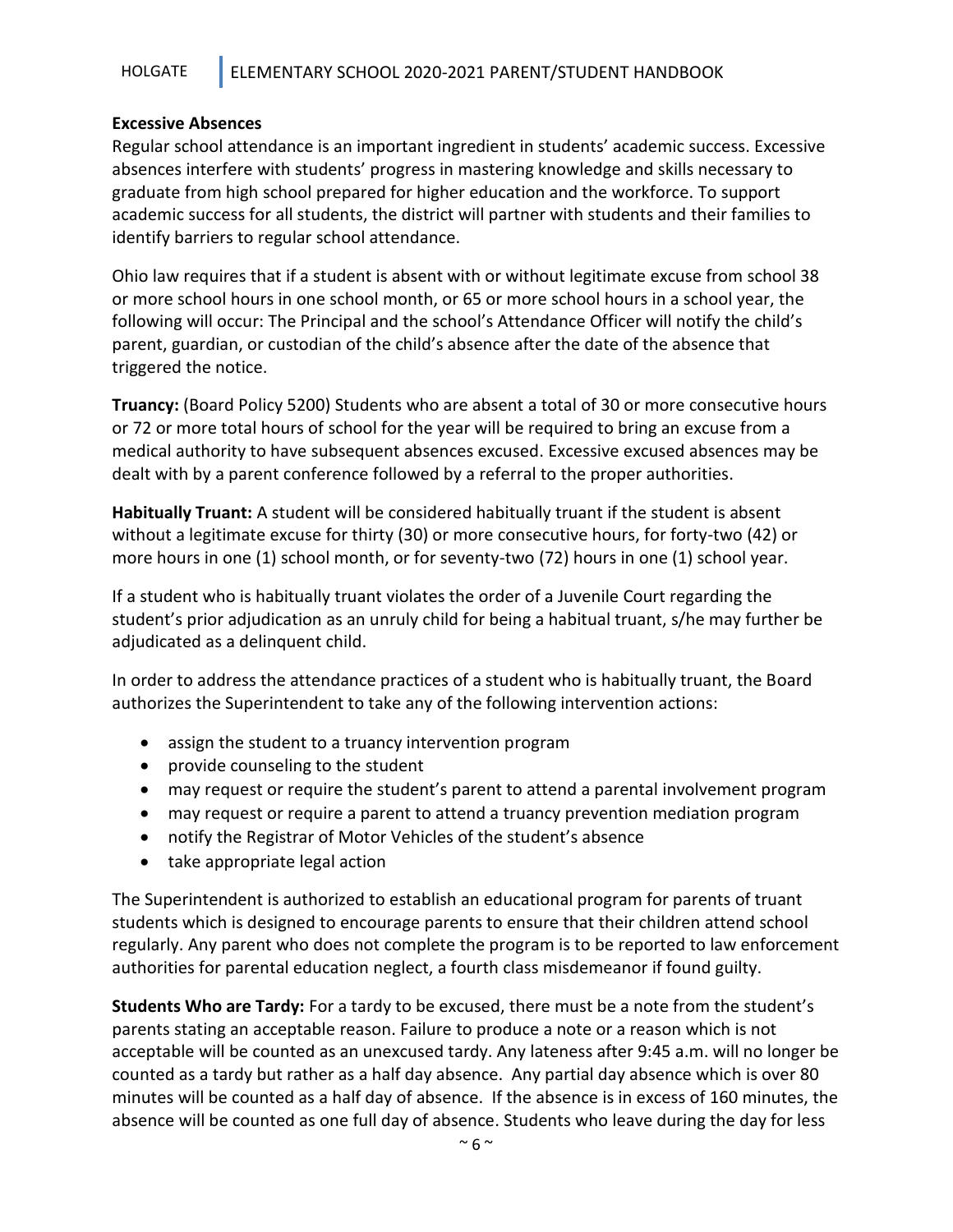than eighty minutes for appointments or other excused activities will be counted as a morning, midday or afternoon tardy.

**Vacation Form:** The parents or guardians must complete the vacation form, found on the next to last page of this handbook. It must be received five (5) school days in advance of the vacation and indicate the dates the student will be absent from school. Parents must give written authorization for child to be with another adult. If not, the absence will not be excused. The Principal will approve or disapprove the request. The student is responsible for all assignments and tests missed during the vacation absence. Make-up work will be given prior to the absence or due when the student returns, at the teacher's discretion. Make-up work not submitted at the required time will be considered unexcused and no credit will be given. Students are allowed up to five (5) days per school year. Any days beyond five (5) vacation days will be considered unexcused absences. Therefore, no credit will be given for work missed during the unexcused portion.

#### **The Board considers the following factors to be reasonable excuses for the time missed at school:**

- A. personal illness (a written physician's statement verifying the illness may be required)
- B. illness in the family necessitating the presence of the child
- C. quarantine of the home;
- D. death in the family
- E. necessary work at home due to absence of incapacity of parent(s)/guardian(s)
- F. observation or celebration of a bona fide religious holiday
- G. out-of-state travel (up to a maximum of twenty-four (24) hours per school year that the student's school is open for instruction) to participate in a District-approved enrichment or extracurricular activity

Any classroom assignment missed due to the absence shall be completed by the student.

- H. such good cause as may be acceptable to the Superintendent
- I. medically necessary leave for a pregnant student in accordance with Policy 5751 service as a precinct officer at a primary, special, or general election in accordance with the program set forth in Policy 5725.

**WITHDRAWAL FROM SCHOOL:** When withdrawing from Holgate Local School, the following must be met:

- 1. All fees are paid, including library fines, copy charges, cafeteria charges, etc.;
- 2. Books are returned in satisfactory condition;
- 3. Assigned work is completed.

#### **COMMUNICATION**

**ANNOUNCEMENTS:** Public service announcements will be given at the beginning of the day when the regular announcements are given. It is urged that all announcements be received by 8:00 a.m. to be included during that day. The school secretary also publishes announcements on the school website and sends the announcements out via email. Please contact the school secretary to be added to her email distribution list.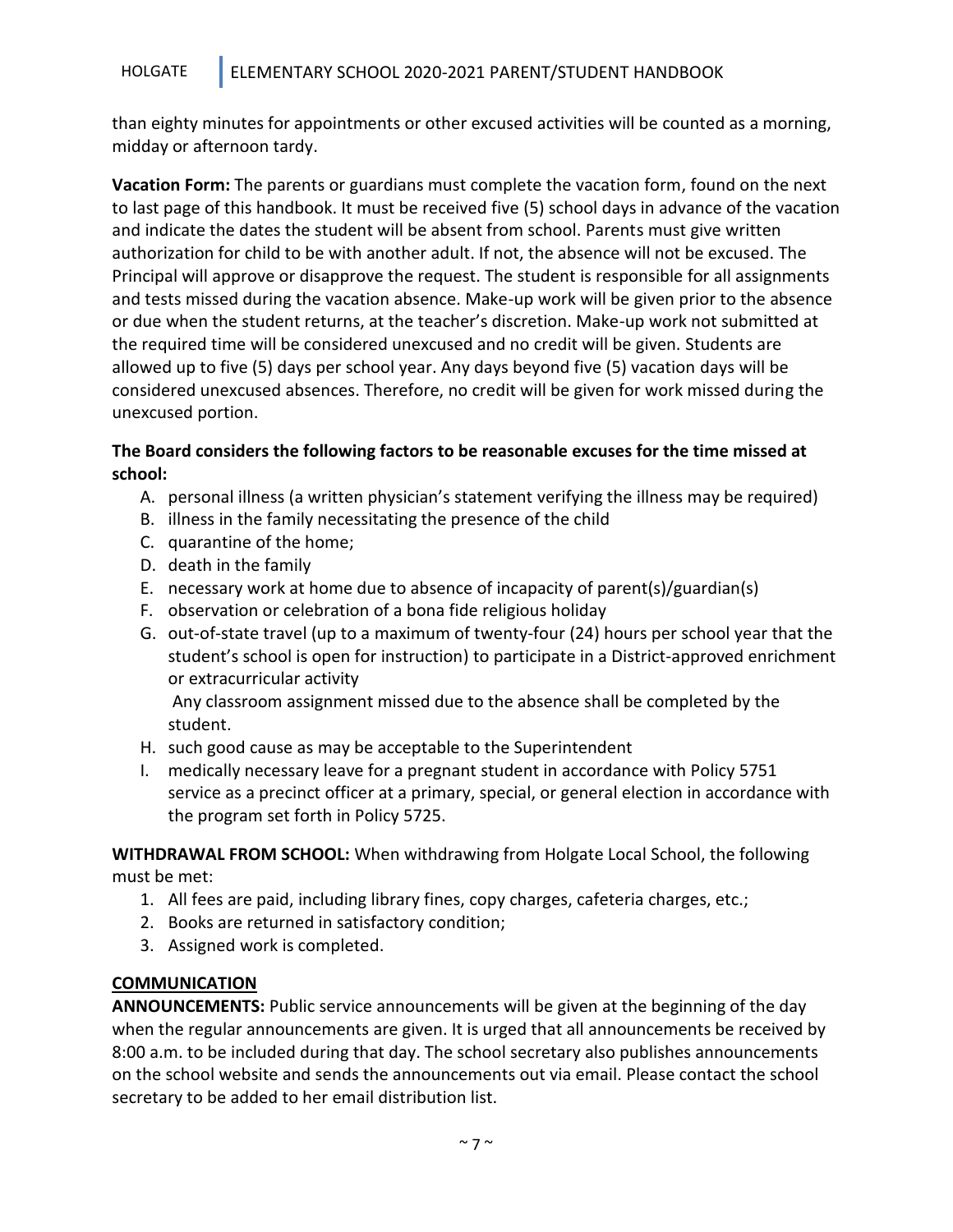**DISTRICT NEWSLETTER:** The Principal will communicate special points of interest in information letters, the district newsletter or on the school's website.

**EARLY DISMISSAL:** Notices will be sent home when an early dismissal is scheduled for Teacher In-service meetings, severe weather, etc. **A school message will also be sent via phone, text, or email.**

**PARENT/TEACHER CONFERENCES:** Conferences will be held after the first grading period. Other conferences may be requested by the parent, teacher, or administrator anytime during the school year. Please arrange an appointment prior to arrival to be sure the individual is available.

**STUDENT PRIVACY AND PARENTAL ACCESS TO INFORMATION:** (Board Policy 2416) The Board of Education respects the privacy rights of parents and their children. No student shall be required, as a part of the school program or the District's curriculum, without prior written consent of the student (if an adult, or an emancipated minor) or, if an un-emancipated minor, his/her parents, to submit to or participate in any survey, analysis, or evaluation that reveals information concerning:

- A. political affiliations or beliefs of the student or his/her parents;
- B. mental or psychological problems of the student or his/her family;
- C. sex behavior or attitudes;
- D. illegal, anti-social, self-incriminating or demeaning behavior;
- E. critical appraisals of other individuals with whom respondents have close family relationships;
- F. legally recognized privileged and analogous relationships, such as those of lawyers, physicians, and ministers;
- G. religious practices, affiliations, or beliefs of the student or his/her parents; or
- H. income (other than that required by law to determine eligibility for participation in a program or for receiving financial assistance under such a program).

The Superintendent shall require that procedures are established whereby parents may inspect any materials used in conjunction with any such survey, analysis, or evaluation.

Further, parents have the right to inspect, upon request, a survey or evaluation created by a third party before the survey/evaluation is administered or distributed by the school to the student. The parent will have access to the survey/evaluation within a reasonable period of time after the request is received by the building principal.

No survey or evaluation containing one (1) or more of the items listed in A-H above will require student signatures. The principal will inform parents of such a survey/evaluation or of a survey/evaluation created by a third party prior to disbursement by sending notification of such surveys/evaluations home with the students. The parent may contact the principal if s/he wants to preview the survey/evaluation beforehand, or deny participation by his/her child.

The Board will not allow the collection, disclosure, or use of personal information collected from students for the purpose of marketing or for selling that information (or otherwise providing that information to others for that purpose).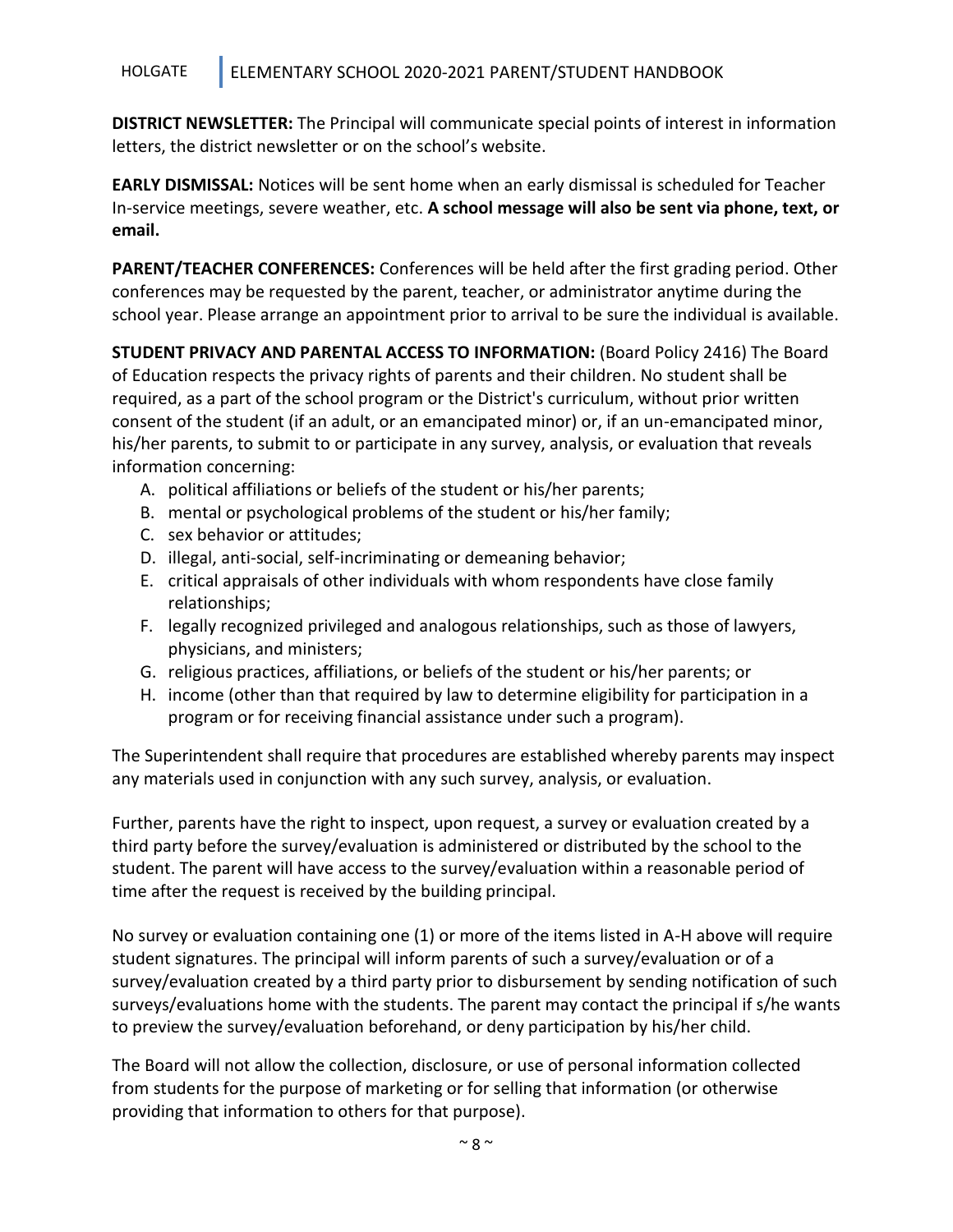#### **CODE OF CONDUCT**

**BULLYING**: The Board of Education is committed to providing a safe, positive, productive, and nurturing educational environment for all of its students. The Board encourages the promotion of positive interpersonal relations between members of the school community. (ORC 3313.666)

Harassment, intimidation, or bullying toward a student, whether by other students, staff, or third parties is strictly prohibited and will not be tolerated. This prohibition includes aggressive behavior, physical, verbal, and psychological abuse, and violence within a dating relationship. The Board will not tolerate any gestures, comments, threats, or actions which cause or threaten to cause bodily harm or personal degradation. This policy applies to all activities in the District, including activities on school property, on a school bus, or while enroute to or from school, and those occurring off school property if the student or employee is at any school-sponsored, school-approved or school-related activity or function, such as field trips, or athletic events where students are under the school's control, in a school vehicle, or where an employee is engaged in school business.

Harassment, intimidation, or bullying means: any intentional written, verbal, electronic, or physical act that a student or group of students exhibits toward another particular student(s) more than once and the behavior both causes mental or physical harm to the other student(s) and is sufficiently severe, persistent, or pervasive that it creates an intimidating threatening, or abusive educational environment for the other student(s); or violence within a dating relationship.

"Electronic act" means an act committed through the use of a cellular telephone, computer, pager, personal communication device or other electronic communication device.

Aggressive behavior is defined as inappropriate conduct that is repeated enough, or serious enough, to negatively impact a student's educational, physical, or emotional well-being. This type of behavior is a form of intimidation and harassment, although it need not be based on any of the legally protected characteristics, such as sex, race, color, national origin, marital status, or disability. It would include, but not be limited to, such behaviors as stalking, bullying/cyber bulling, intimidating, menacing, coercion, name calling, taunting, making threats, and hazing.

Harassment, intimidation, or bullying also means cyber bullying through electronically transmitted acts (i.e., internet, e-mail, cellular telephone, personal digital assistance (PDA), or wireless hand-held device) that a student(s) or a groups of students exhibits toward another particular student(s) more than once and the behavior both causes mental and physical harm to the other student and is sufficiently severe, persistent, or pervasive that it creates an intimidating, threatening, or abusive educational environment for the other student(s).

Deliberately making false reports about harassment, intimidation, bullying, and/or other aggressive behavior for the purpose of getting someone in trouble is similarly prohibited and will not be tolerated.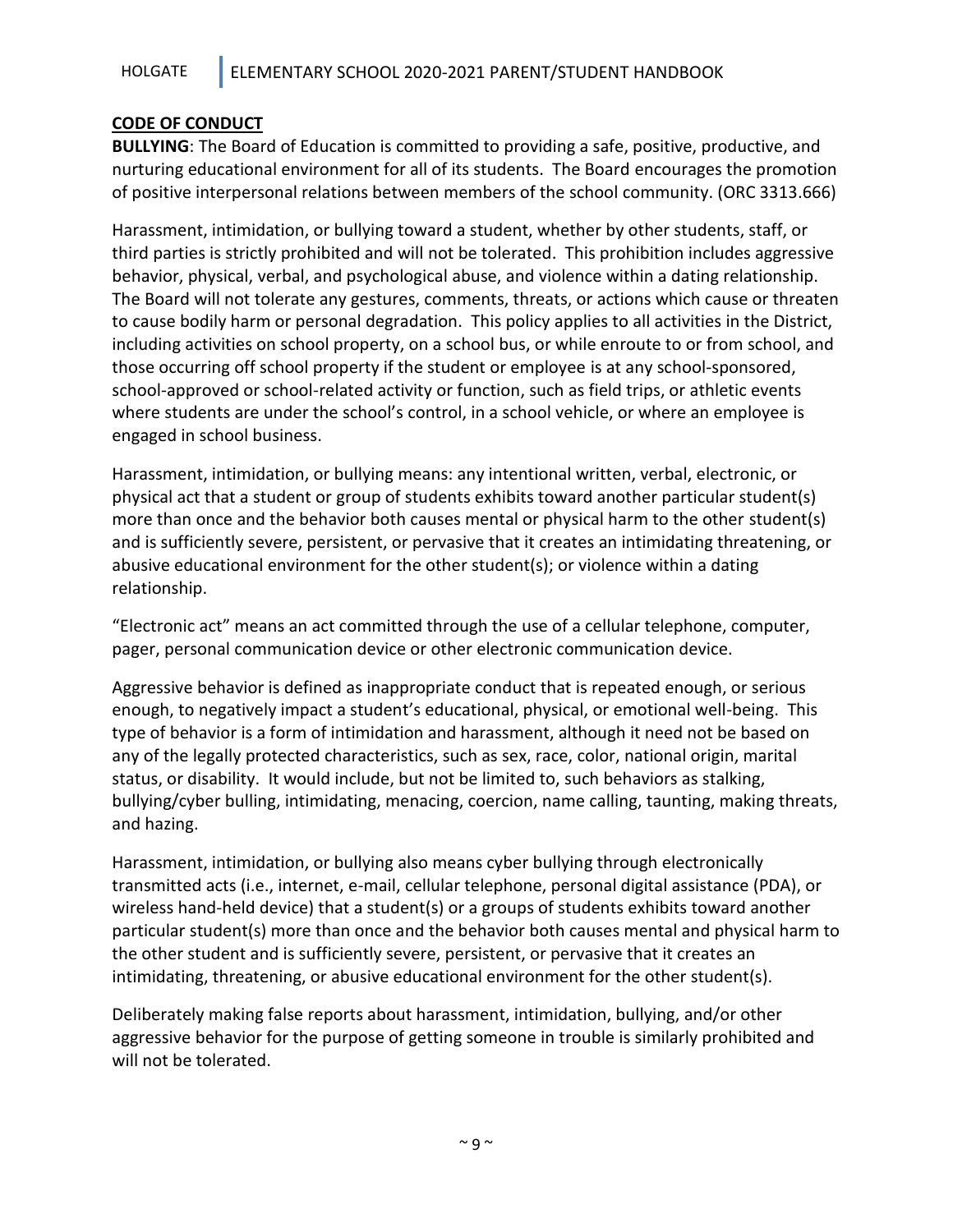**CODE OF REGULATIONS FOR CONDUCT OF PUPILS:** This code of regulations is adopted by the Board of Education of Holgate Local Schools pursuant to 3313.661, 3313.20, 3313.534, 3313.66 3313.666 Ohio Revised Code.

Respect for law and for those persons in authority shall be expected of all students. This includes conformity to school rules as well as general provisions of law affecting students. Respect for the rights of others, consideration of their privileges and cooperative citizenship shall also be expected of all members of the school community. The Board has a zero tolerance of violent, disruptive or inappropriate behavior by its students.

Respect for real and personal property; pride's in one's work; achievement within the range of one's ability; and exemplary personal standards of courtesy, decency and honesty shall be maintained in the schools of this District.

Students are expected to act courteously to adults and fellow students, be prompt to school and attentive in class, work cooperatively with others when involved in accomplishing a common goal regardless of other's ability, gender, race, or ethnic background, complete assigned tasks on time and as directed, help maintain a school environment that is safe, friendly, and productive, and act at all times in a manner that reflects pride in self, family, and in the school.

Students may be subject to discipline for violation of the Code of Conduct/Student Discipline Code even if that conduct occurs on property not owned or controlled by the Board but that is connected to activities or incidents that have occurred on property owned or controlled by the Board, or conduct that, regardless of where it occurs, is directed at a Board official or employee, or the property of such official or employee.

Notice to students: The use of video surveillance equipment may be used in the investigation of violations of the Code of Conduct and may be used by school officials for educational purposes and safety therefore these records will remain in possession of the school/district. Students may receive discipline as a result of what is recorded.

Student conduct shall be governed by the rules and provisions of the Student Code of Conduct/Student Discipline Code. This Code of Conduct/Student Discipline Code shall be reviewed annually.

The types of conduct prohibited by this code of regulations are as follows:

- 1. Damage or destruction of school property on or off school premises.
- 2. Damage or destruction of private property on school premises or in areas controlled by the school.
- 3. Assault on a school employee, student or other person.
- 4. Harassment, inflicting mental or physical harm, verbally or physically threatening mental or physical harm or creating a risk of mental or physical harm to other person or persons or damage property when the student has information about such action or plans. Bullying when a pupil is exposed, repeatedly and over time, to negative actions on the part of one or more persons, and the pupil has difficulty defending himself or herself.
- 5. Fighting.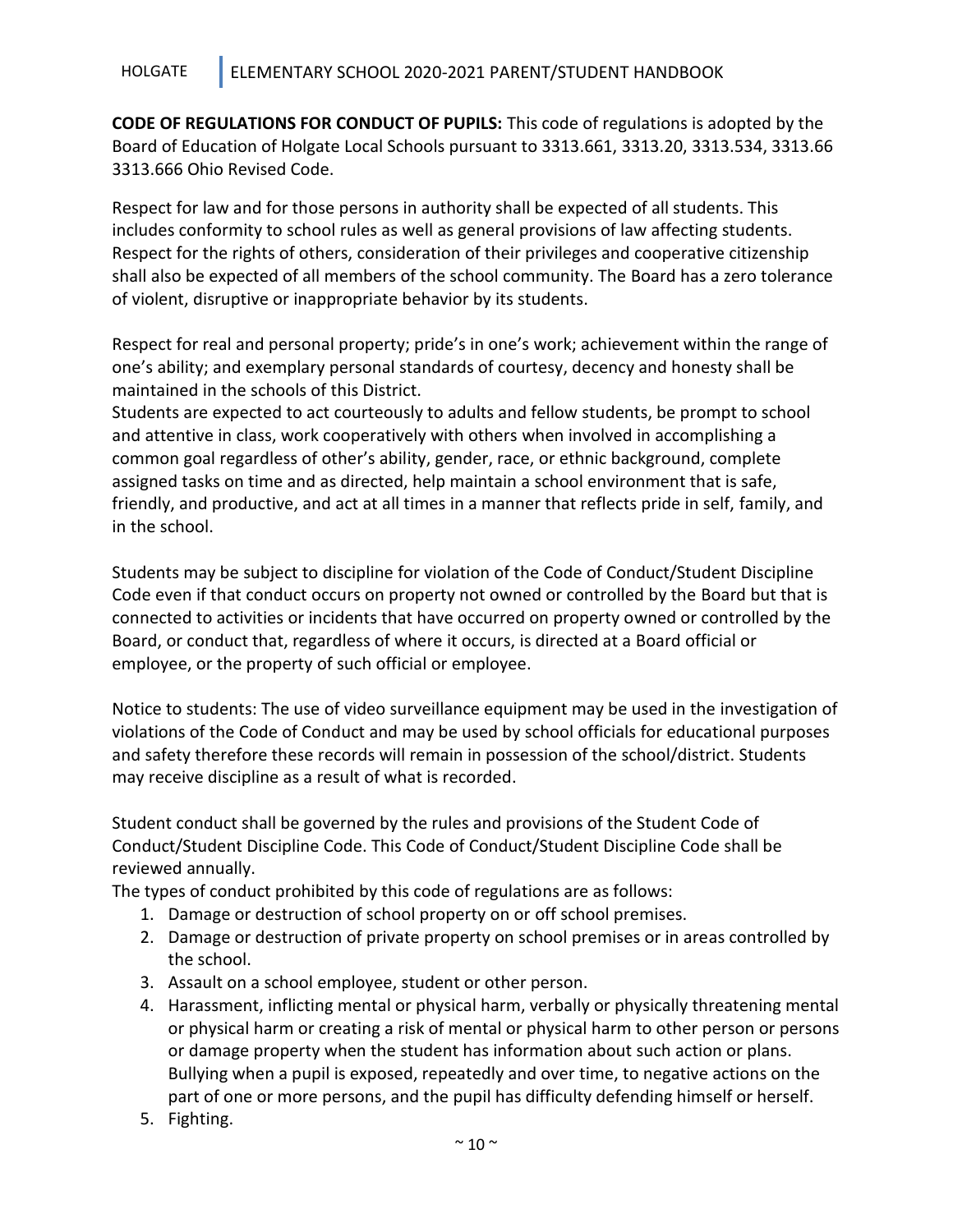- 6. Hazing (to persecute, harass, or humiliate another student and/or employee).
- 7. Abuse of another. Verbal abuse of another student or a verbal altercation.
- 8. Chronic misbehavior which disrupts or interferes with any school activity.
- 9. A student shall follow the reasonable directions and will comply with the reasonable requests of all school personnel. Failure to accept prescribed disciplinary action under this code will be considered willful disobedience.
- 10. Disrespect to a teacher or other school authority.
- 11. Refusing to take detention or other properly administered discipline.
- 12. Skipping detention.
- 13. Falsifying of information given to school authorities in the legitimate pursuit of their jobs.
- 14. Forgery of school or school related documents.
- 15. Cheating or plagiarizing.
- 16. Gambling, dice or card playing.
- 17. Extortion of a pupil or school personnel.
- 18. The theft, attempted theft, or unauthorized possession any school property or equipment, or the personal property of another student, teacher, visitor or employee of the school district.
- 19. Arson or improper use of fire.
- 20. Possession of matches or lighters or other similar devices.
- 21. Possession or use of dangerous weapons or objects that look like weapons, including, but not limited to: guns, firearms, ammunitions, knives, straight razors, grenades, sling shots, bows, arrows, machetes, brass knuckles, chains studs, etc.; or possession or use of objects which may render physical harm to another if improperly used, including any classroom item.
- 22. Buying, selling, transferring, using, possessing any substance containing tobacco, including, but not limited to cigarettes, cigars, a pipe, a clove cigarette, chewing tobacco, snuff, dip or using tobacco in any other form.
- 23. Buying, selling, using, possessing or being under the influence of any controlled substance (drugs, narcotics, marijuana, etc.); or inhalants, or buying, selling, using, possessing, or being under the influence of any counterfeit controlled substance, any substance that is made to look like a controlled substance.
- 24. Buying, selling, transferring, possessing or being under the influence of, or using any drug, medication, inhalant or other substance which can be taken internally where the student or students involved cannot show a legitimate health or other reason for the use of such substances.
- 25. Buying, selling, transferring, using or possessing any drug or alcoholic paraphernalia to include instruments, objects, papers, pipes, containers, e-cigarettes/devices, etc.
- 26. Buying, selling, transferring, possessing, or using or being under the influence of any alcoholic beverage or intoxicant of any kind.
- 27. Electronic laser pointers are not permitted on school property at any time. Such items as MP3 players, CD players, cell phones, beepers, pagers, two way radios, radios, electronic games, cameras or any other related electronic devices must be turned off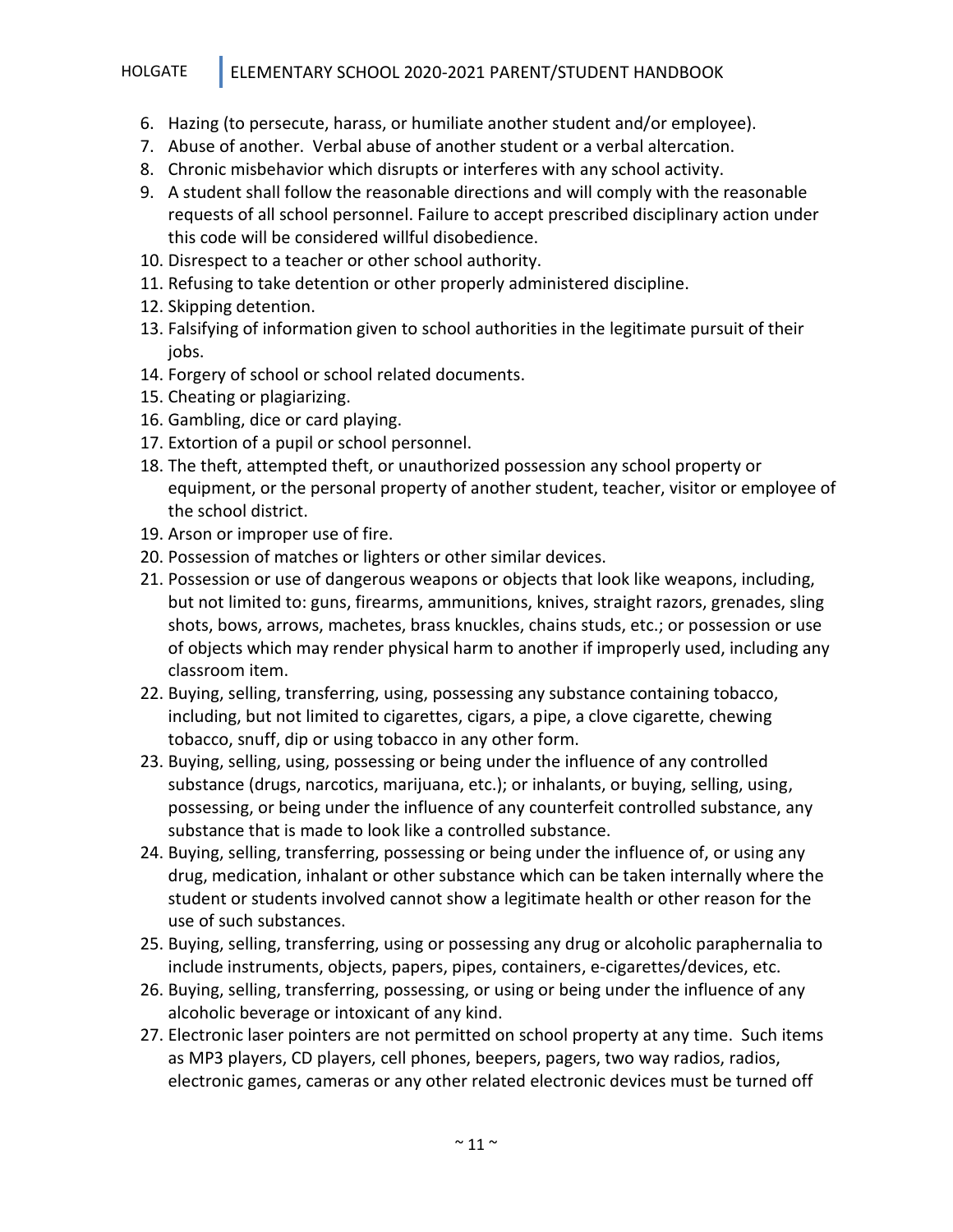and stored out of sight during the academic portion of the school day (8:10 a.m. to 3:10 p.m.).

- 28. Using wireless communication devices that contain built-in cameras in locker rooms, classrooms, and/or bathrooms. Students are prohibited from using wireless communication devices to capture, record or transmit the words (i.e. audio) and/or images (i.e. pictures/video) of any student, staff member or other person in the school or while attending a school-related activity, without express prior notice and explicit consent for the capture, recording or transmission of such words or images.
- 29. Students shall not use vulgar or obscene language or gestures toward any other student or toward any school person in such a manner that could be offensive or disruptive.
- 30. Publication or distribution of obscene, pornographic or libelous material.
- 31. Placing of signs and slogans on school property without the permission of the proper authorities.
- 32. Distribution on school grounds of pamphlets, leaflets, buttons, insignia, etc. without the permission of the proper school authorities.
- 33. Demonstrations by individuals or groups causing disruption to the school program.
- 34. Truancy
- 35. Tardiness
- 36. Leave school premises/building during school hours without permission of the proper school authority.
- 37. Upon initial arrival, leaving school property without permission.
- 38. Presence in areas during school hours or outside school hours where a student has no legitimate business without permission of school administration or teacher.
- 39. Failure to abide by reasonable dress and appearance codes set forth in student handbooks or established by administration or the Board of Education. This includes the prohibition of all clothing, jewelry, signs, etc. that at the discretion of the Administration is reasonably related to or represents gang or gang like activity. Improper or suggestive dress.
- 40. Indecent exposure.
- 41. Engaging in sexual acts on school premises. Students are not to hold hands or exhibit displays of affection at school or while representing out school at events.
- 42. Turning in false fire, tornado, bomb, disaster or other alarms.
- 43. Inducing panic by a threat to do an act of violence, or initiating or circulating a report or warning of an alleged or impending fire, explosion, crime or other catastrophe, knowing such report or warning is false.
- 44. Presence on school property with a communicable disease.
- 45. Failures to abide by rules and regulations set forth by administration for student parking.
- 46. Any disruption or interference with school activities.
- 47. Willfully aiding another person to violate school regulations.
- 48. Commission by a pupil of any crime in violation of the Ohio Criminal Code, Ohio Traffic Code, or the Ohio Juvenile Code.
- 49. Any other activity by a pupil which the pupil knows or should know will disrupt the academic process or a curricular or extracurricular activity.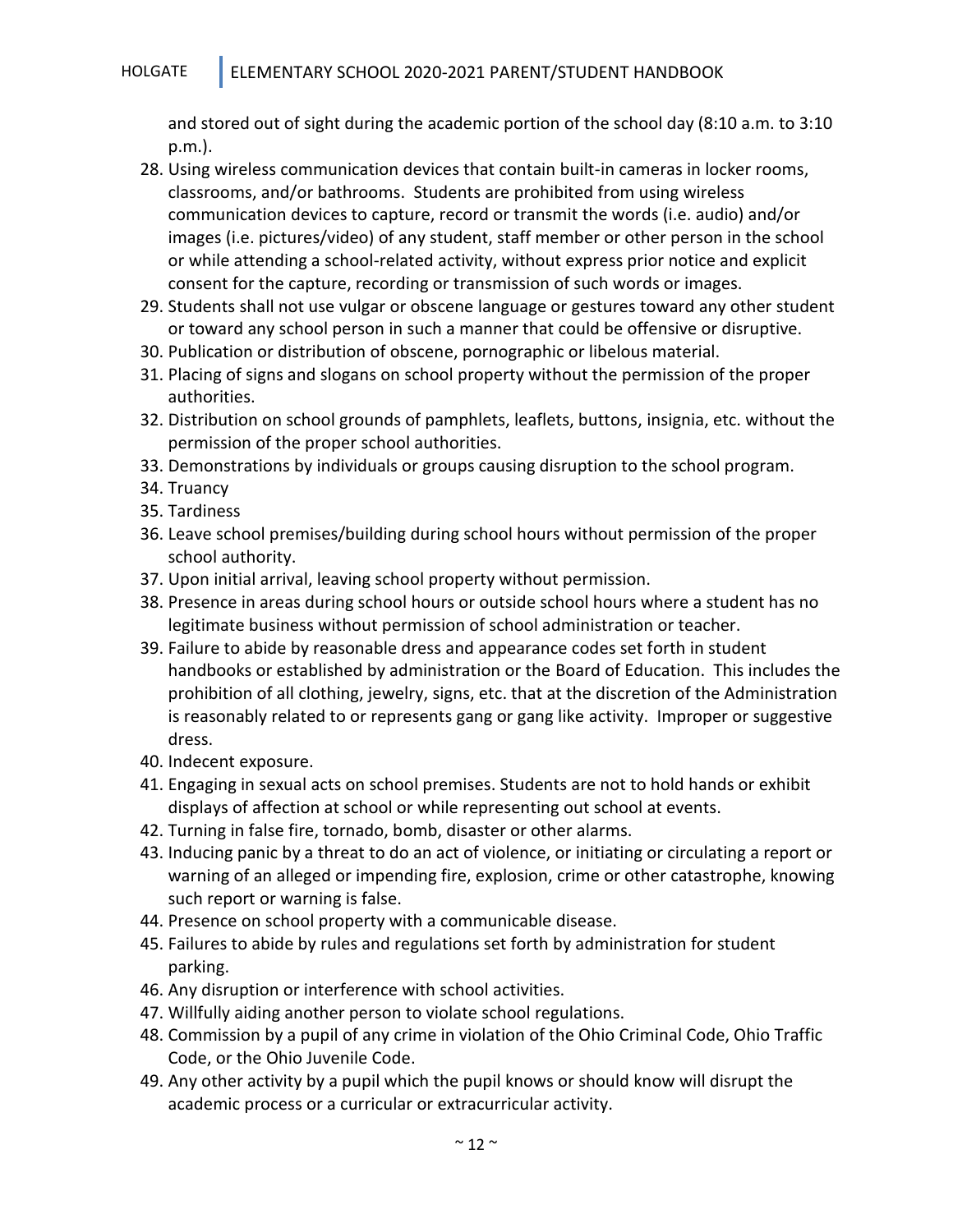- 50. Failing to report the actions or plans of another person to a teacher or administrator when these actions or plans of another person, if carried out, could result in harm to another person or persons or damage property when the student has information about such actions or plans.
- 51. Sexual harassment, sexual imposition, sexting, or sexual assault. This includes but not limited to any and all forms such as verbal, nonverbal, physical, electronic, and cell phones.
- 52. Hitting, kicking, or other inappropriate physical contact with a school employee, student or other person.
- 53. A student shall not knowingly violate or circumvent the attendance procedures as outlined in a separate portion of this handbook. This includes but not limited to skipping of class, assemblies, school lunch period, or other required activities.
- 54. The chewing of gum or eating of candy or consumption of beverages in school areas other than the school cafeteria without the principal's approval is prohibited.
- 55. Students shall not engage in any activity such as running, tripping, shoving, and throwing of objects or other 'horseplay' that may endanger themselves or others.
- 56. Student should not be in violation any of the bus transportation rules as stated in separate portion of this handbook. Violations may result in suspension.
- 57. A student shall not physically or verbally threaten another student, teacher or any school employee, or any person at a school-sponsored function.
- 58. Any type of prohibited activity listed herein engaged in by a student on school premises, on a school bus, or while in the control or custody of the school district regardless of whether on or off of school premises, or at a school related activity regardless of location, shall be reason for expulsion, suspension or removal from school.
- 59. The buying, selling, transferring, using, or possessing any substance that contains betel nuts is prohibited.

**DRESS AND APPEARANCE CODE:** Students of Holgate Schools have considerable choice on their style of dress and appearance. Common sense and respect should prevail. Clothing must be neat, clean, and modestly worn. Hair must be well-groomed and clean. Shoes must be worn at all times. Sweat pants and athletic shorts are permitted. Baggy and loose fitting clothes should not inhibit a person's ability to walk safely. Any clothing or accessories that causes a disruption in the orderly function of the school are not permitted. The items contained in the following articles are forbidden and/or restricted as follows:

- 1. Clothing and articles that promote the use of tobacco, alcohol, or other drugs.
- 2. Clothing and articles with suggestive, offensive, or inappropriately worn decals, slogans or emblems.
- 3. Bandanas, dew rags, hats, hoods (up), or other head gear.
- 4. Clothing and articles that support or promote gang affiliation or activities.
- 5. Clothing, accessories, and articles that may cause injury to the wearer in class, shop, or lab, (i.e. wallet-chains, studded wristbands, and any other studded jewelry).
- 6. Backpacks and purses are to be kept in lockers.
- 7. Articles that may damage the building, equipment, or furniture.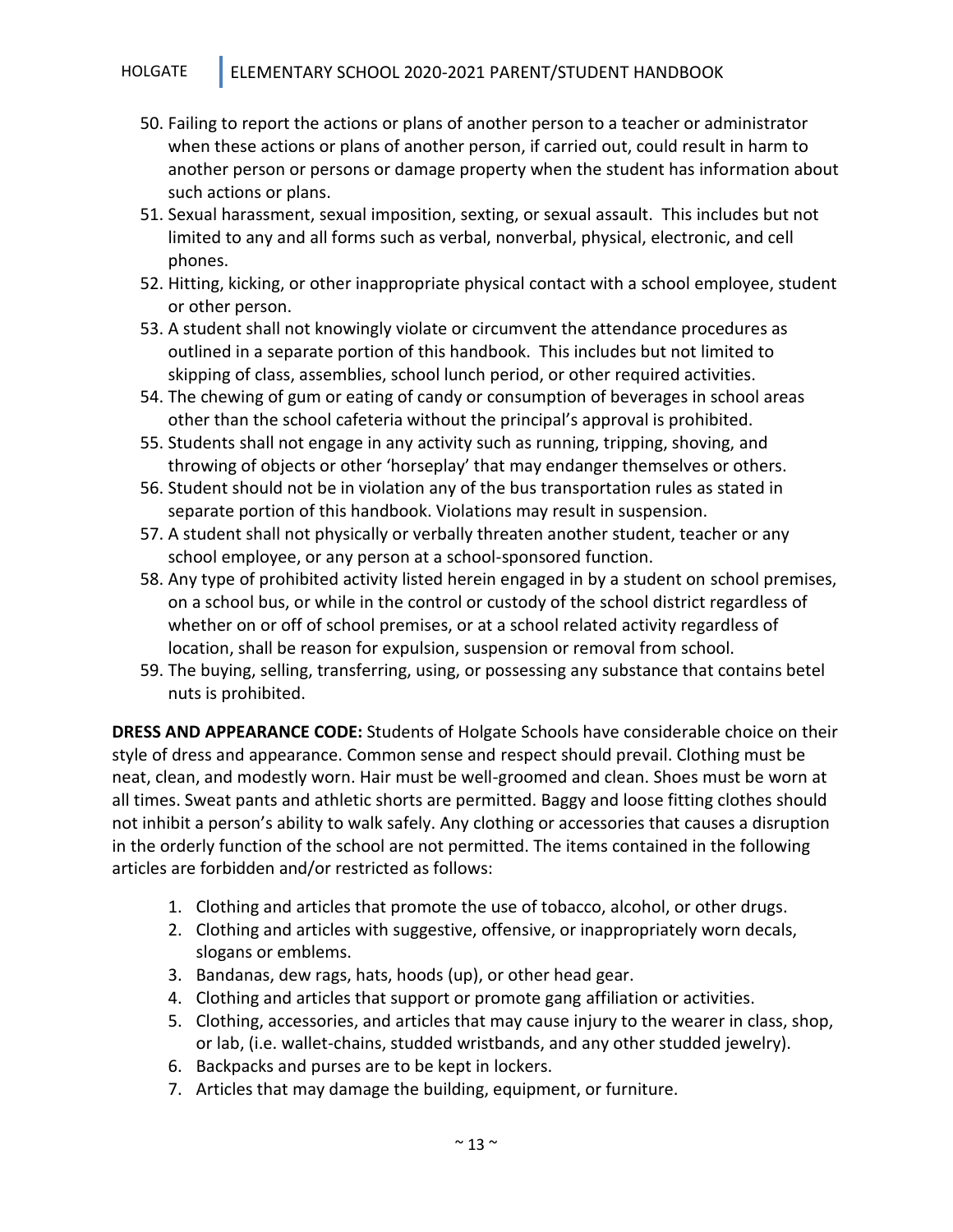- 8. Spaghetti straps or straps less than one inch, muscle shirts, cut-out arm shirts, or see-through articles.
- 9. Exposed midriffs or low cut tops revealing cleavage.
- 10. Tops, shirts, and pants that fail to cover undergarments. Appropriate undergarments must be worn at all times. Any tears in jeans or other pants should be reasonable in size and limited to the area of the knee or lower.
- 11. Biker shorts and frayed or torn shorts. Dresses, skirts and shorts are to be at or below fingertip length.
- 12. Slippers
- 13. Outdoor garments (jackets and coats) are not permitted in the classroom unless the room is uncomfortably cold in the teacher's judgment.
- 14. Articles of clothing worn during spirit days and field trips must still conform to the guidelines regarding length and exposure of skin.

In accordance with the previous standards, administrators and teachers have the right to issue warnings and to refuse to admit to school or class those students who violate the Dress Code. Any class time missed due to violations of the Dress Code will be considered unexcused.

Student who choose not to abide by the Dress Code will be warned and may be required to call home to obtain appropriate clothing.

**ELECTRONIC DEVICES:** All electronic devices such as MP3 players, iPods, CD players, DVD players, Game Boys, cell phones, **Smart Watches, Fitbits**, etc. should NOT be used or heard during school hours including recess. If a student has one in his/her possession and using it during school hours, it will be turned into the office. The item will be released only to the parent. Holgate School is not responsible for lost, stolen, or damaged cell phones or other personal digital devices.

"Sexting" is prohibited at any time on school property or at school functions. Sexting is the electronic transmission of sexual messages or pictures, usually through cell phone text messaging. Such conduct not only is potentially dangerous for the involved students, but can lead to unwanted exposure of the messages and images to others, and could result in criminal violations related to the transmission or possession of child pornography. Such conduct will be subject to discipline and possible confiscation of the wireless communication device.

#### **HOLGATE LOCAL SCHOOL DISTRICT-ACCEPTABLE USE POLICY FOR STUDENTS Introduction**

Technology can greatly enhance an instructional program, as well as provide efficiency for users. Holgate Local School District provides students with access to computer equipment, software and network services to be used as tools to support learning, collaboration, and educational research related to the District curriculum. The use of this technology is a privilege, not a right.

Use of the District network includes Internet access. The Internet is not designed exclusively for the use of children. The Holgate Local School District, through the Northwest Ohio Computer Association (NWOCA), restrict access to inappropriate or offensive materials. NWOCA filters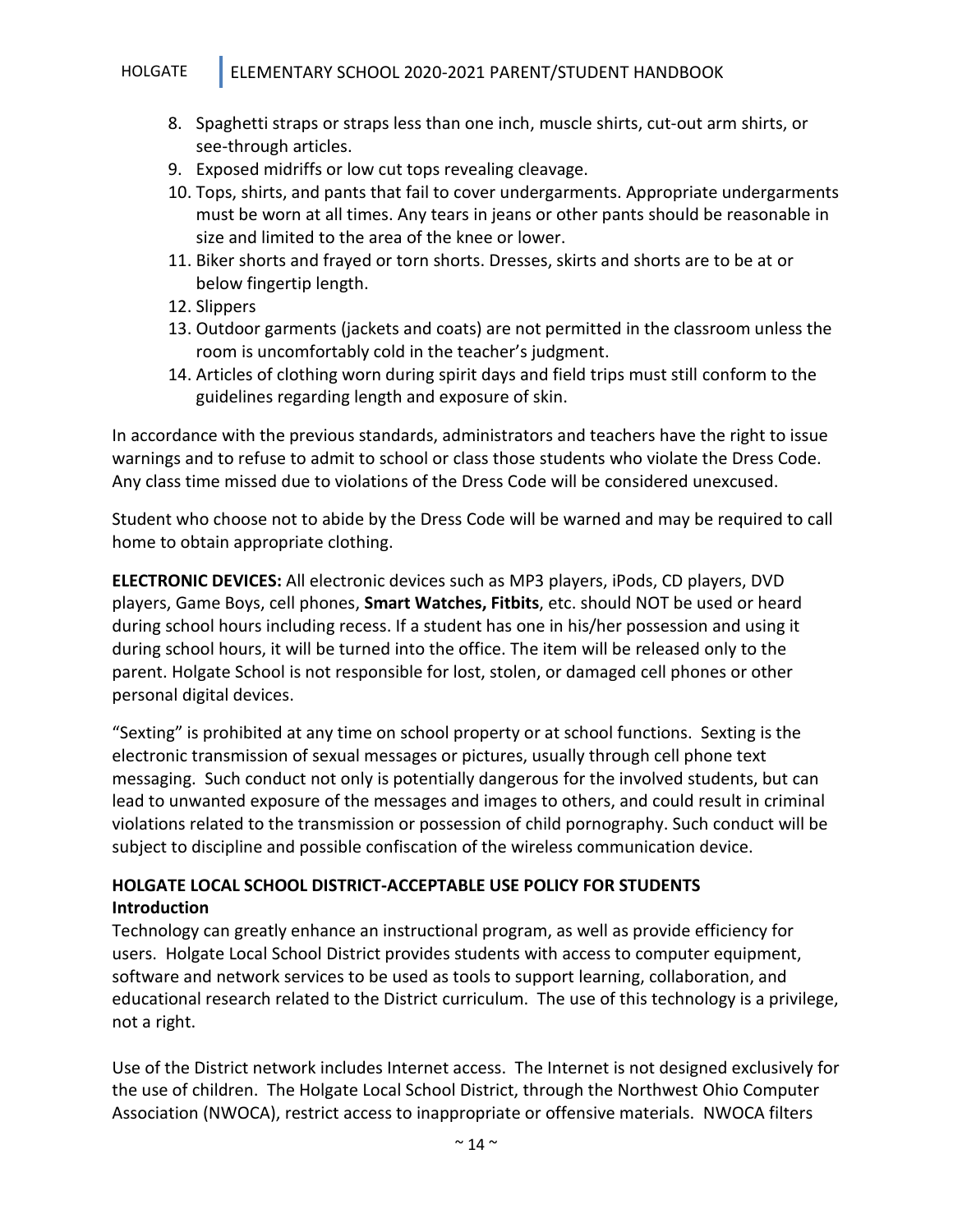web content with firewall systems that meet CIPA (Children's Internet Protection Act) mandates, but it is impossible to control the quality of all materials that might be accessed. We firmly believe that the value of information and interaction available through the network far outweighs the possibility that users may encounter material that is not consistent with the educational goals of the district. While Internet access is filtered throughout the District and is subject to supervision, it is possible that students might occasionally access inappropriate material either deliberately or by accident. District guidelines for Internet use prohibit access to material that is inappropriate in the school environment.

The District computer network is to be used in a responsible, efficient, ethical, and legal manner. In order for students to use the District computer network and the Internet, students and their parents or guardians must first read, understand and sign the following Acceptable Use Policy. This is a one-year contract that must be renewed every school year. The School District reserves the right to refuse access to the computers and the Internet**.**

#### **Technology Resource Use**

The computers, network, and technology systems of the School District are intended for educational uses. Material created and/or stored on the system is not guaranteed to be private. Network administrators may review the system from time to time to ensure that the system is being used properly. For this reason, users should know that a third party might view materials. All communications and information should be assumed to be property of the District.

#### **Acceptable uses of technology resources:**

- Students will respect the proper care and functions of the equipment and immediately report any hardware or software problem, security problem, or network abuse to the teacher or school personnel in charge, or it will be assumed that the student is responsible.
- Students will respect the privacy of fellow students, which includes not touching the mouse, keyboard, or work of another student without permission, either on individual machines or documents on the server. Consequences will occur if a student inappropriately alters the work of another student.

#### **Unacceptable uses of technology resources, which are prohibited under any circumstances:**

- Use District technology equipment, software, and network services without teacher supervision.
- Share a network account or password with another person or leave an open file unattended or unsupervised.
- Use someone else's account or attempt to access another user's files.
- Engage in actions detrimental to the operation of hardware, software, or network.
- Create or change configurations on computers or network.
- Access or "hack" unauthorized hardware, software, or network.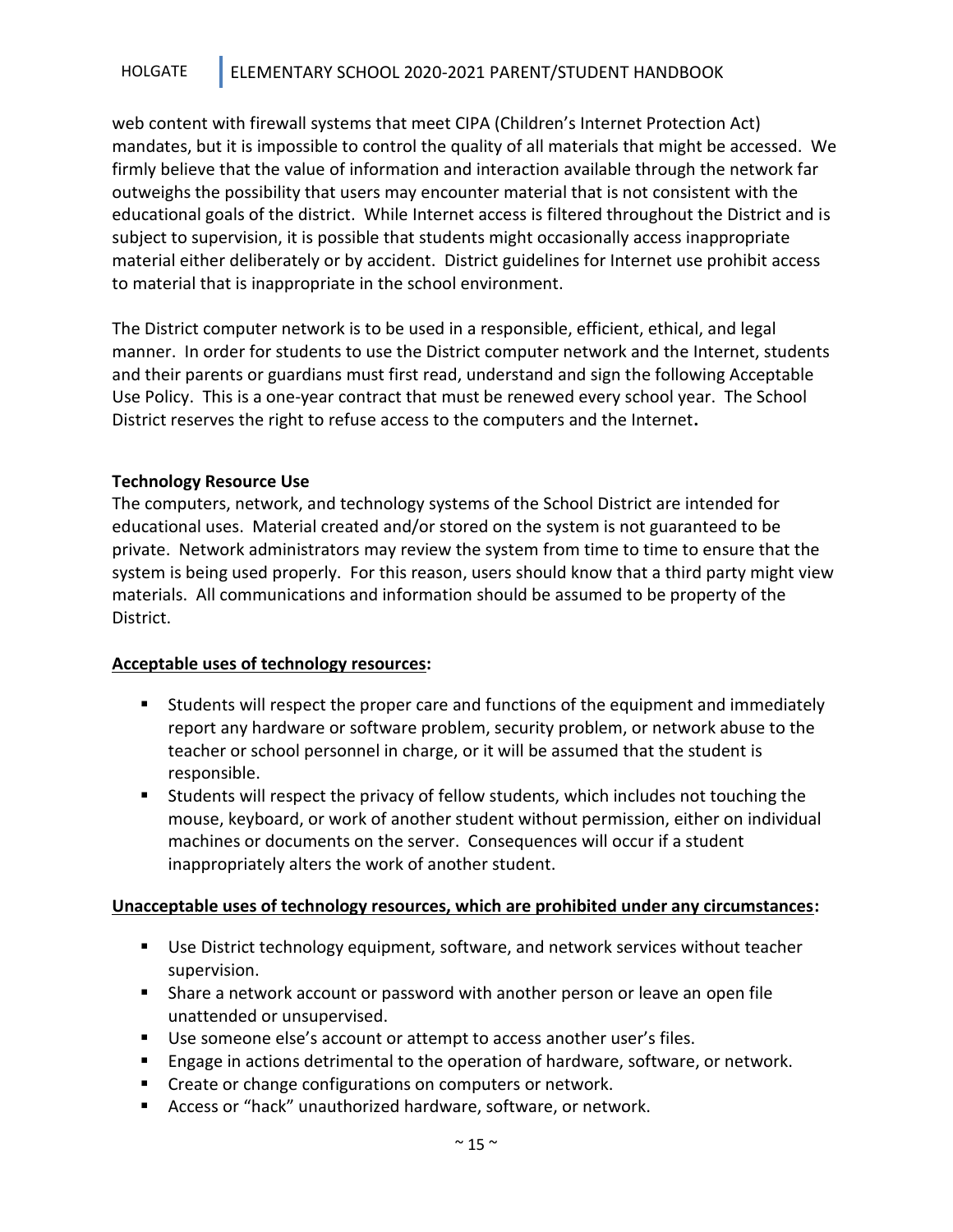- Access inappropriate material or share information about inappropriate material with other students.
- Use vulgar, derogatory, or obscene language, or language that may be hurtful to another person or that may constitute personal attacks or harassment of another person.
- Use District technology or network services for personal, entertainment, political, or commercial purposes.
- Waste resources, i.e., paper, ink, server space, network bandwidth, etc.
- Alter any program, hardware, or software.
- Abuse printers, printing, or other peripheral devices.
- Download, copy, or store any files, software, shareware, or freeware.
- Engage in actions that cause damage, impair effective use, or defeat the protective security software.
- Access personal email accounts (hotmail, yahoo, AOL, etc.), chat rooms or other means of direct electronic communication over the District network.
- Agree not to submit, publish, display, or retrieve/download any inappropriate material, including but not limited to material that is offensive, abusive, obscene, contains profane language, sexually explicit, sexually threatening, racially offensive or illegal.
- Agree not to use the electronic devices that contain built-in cameras in locker rooms, classrooms, and/or bathrooms.
- Agree not to use electronic devices to capture, record, or transmit the words and/or images of any student, staff member, or other person in the school while attending a school-related activity, without express prior notice and explicit consent for the capture, recording, or transmission of such words or images during school hours, on school bus, or any school-related function.
- Not attempt to harm, modify, gain unauthorized access to District systems or data, destroy software, or interfere with system security.
- Not use the network in a way that would disrupt the use of the network by others, including downloading, storing, distributing, or sharing any software or digital file (such as movies, music, or text) in violation of copyright laws.
- Not use electronic mail in any manner that is contrary to District policy.
- Not use the system to make any unauthorized purchases or to conduct any nonapproved business.

#### **Consequences of Irresponsible Use**

Consequences for individuals violating the Acceptable Use Policy vary depending on the nature and seriousness of the violation (See Student Handbook). Consequences might include disciplinary action (ie detention, suspension, expulsion from school), suspension and/or revocation of network and/or computer privileges, and/or involvement of law enforcement agencies. Students may be responsible for the damages/theft/loss of school property.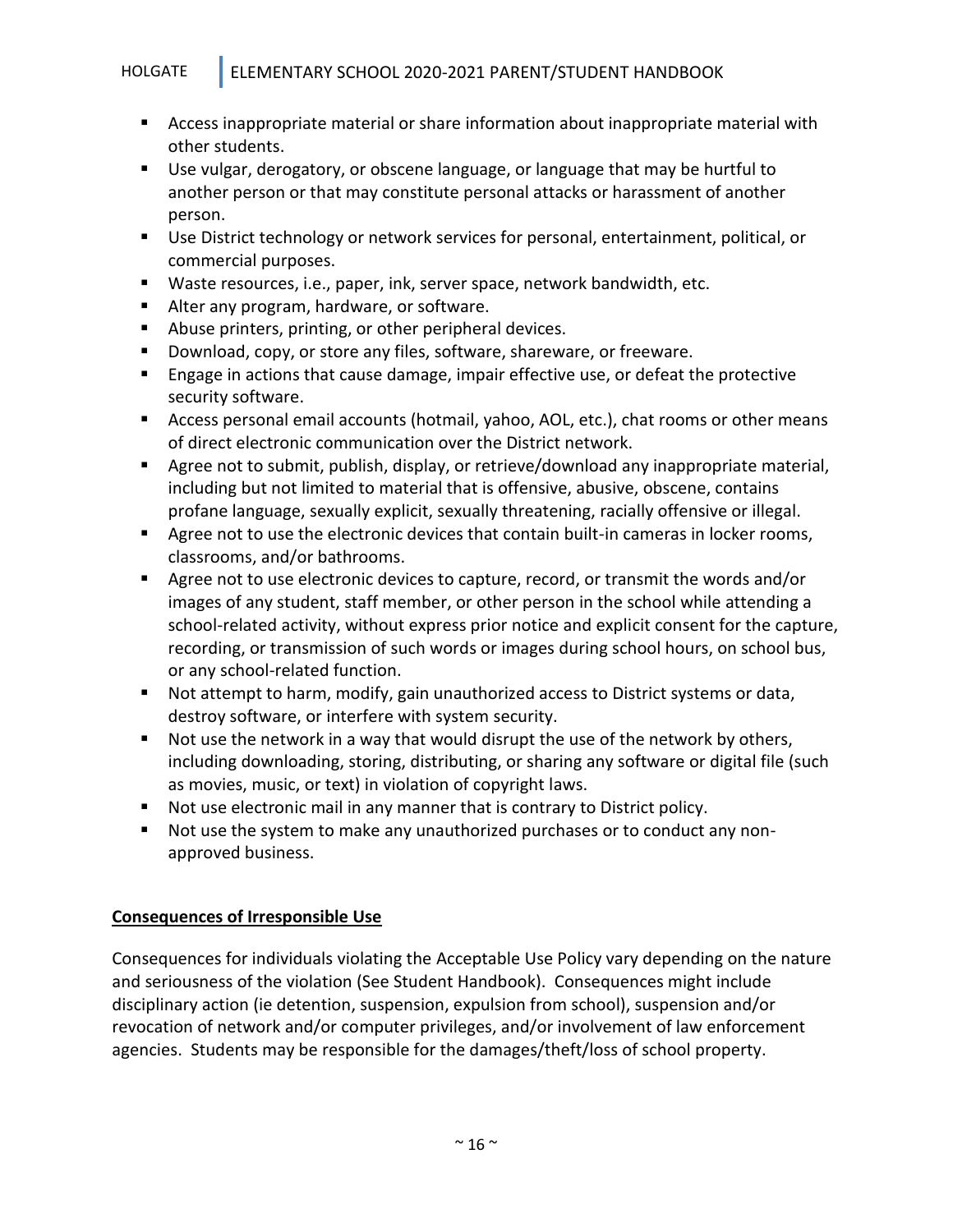#### **Warranties/Indemnification**

The Holgate Local School District makes no warranties of any kind, whether expressed or implied, in connection with its provision of access to and use of its technology, computer networks, and the Internet provided under this Policy. The Holgate Local School District will not be responsible for any claims, losses, damages, or costs (including attorney fees) of any kind suffered, directly or indirectly, by any user resulting from the use of technology and the electronic network. The user takes full responsibility of his/her use. The user agrees to indemnify and hold the Holgate Local School District, its employees, and the Northwest Ohio Computer Association harmless from any and all loss, costs, or damages resulting from the use authorized under this agreement, including but not limited to any fees or charges incurred through purchases of goods or services by the user over the electronic network. The user agrees to cooperate with the District in the event of the District initiating an investigation of a user's misuse of his/her access to the computer network and the Internet, whether that use is on a District computer or on another computer outside the School District's network.

**ENFORCEMENT:** The building Principal is charged with the proper enforcement of discipline in the total school setting. He/she has the discretionary authority to use or authorize other certified personnel to use the following disciplinary measure to correct pupil behavior. These disciplinary measures may be used in combination.

- Assign detention (during school)
- Assign detention (1/2 to 3 hours)
- Issue verbal reprimand
- Restrict or remove privileges
- Advise parents by telephone
- Advise parents by letter
- Refer student to counselor
- Require restitution (property damage or stealing)
- Suspend
- Recommend to the Superintendent for expulsion
- Arrange pupil conferences
- Arrange a pupil, parent and Principal conference
- Cite to Juvenile Court
- Call Juvenile authorities, truant officer and/or notify police
- Remove student from class
- Refer to psychologist, request psychological evaluation, or participate in intervention program
- Assign bullying consequences from rubric chart

A violation of any of the rules shall result in disciplinary action, including suspension, expulsion or removal from class, extracurricular activities or from the school grounds.

**EMERGENCY REMOVAL:** Whenever a pupil's presences poses a continuing danger to persons or property or an ongoing threat of disrupting the academic process within the classroom or elsewhere on school premises, school personnel may take the following actions:

- 1. The Superintendent, elementary Principal or high school Principal may remove the pupil from the school premises.
- 2. A teacher may remove the pupil from any activity under the teacher's supervision.
- 3. These actions may be taken without notice or hearing to the pupil.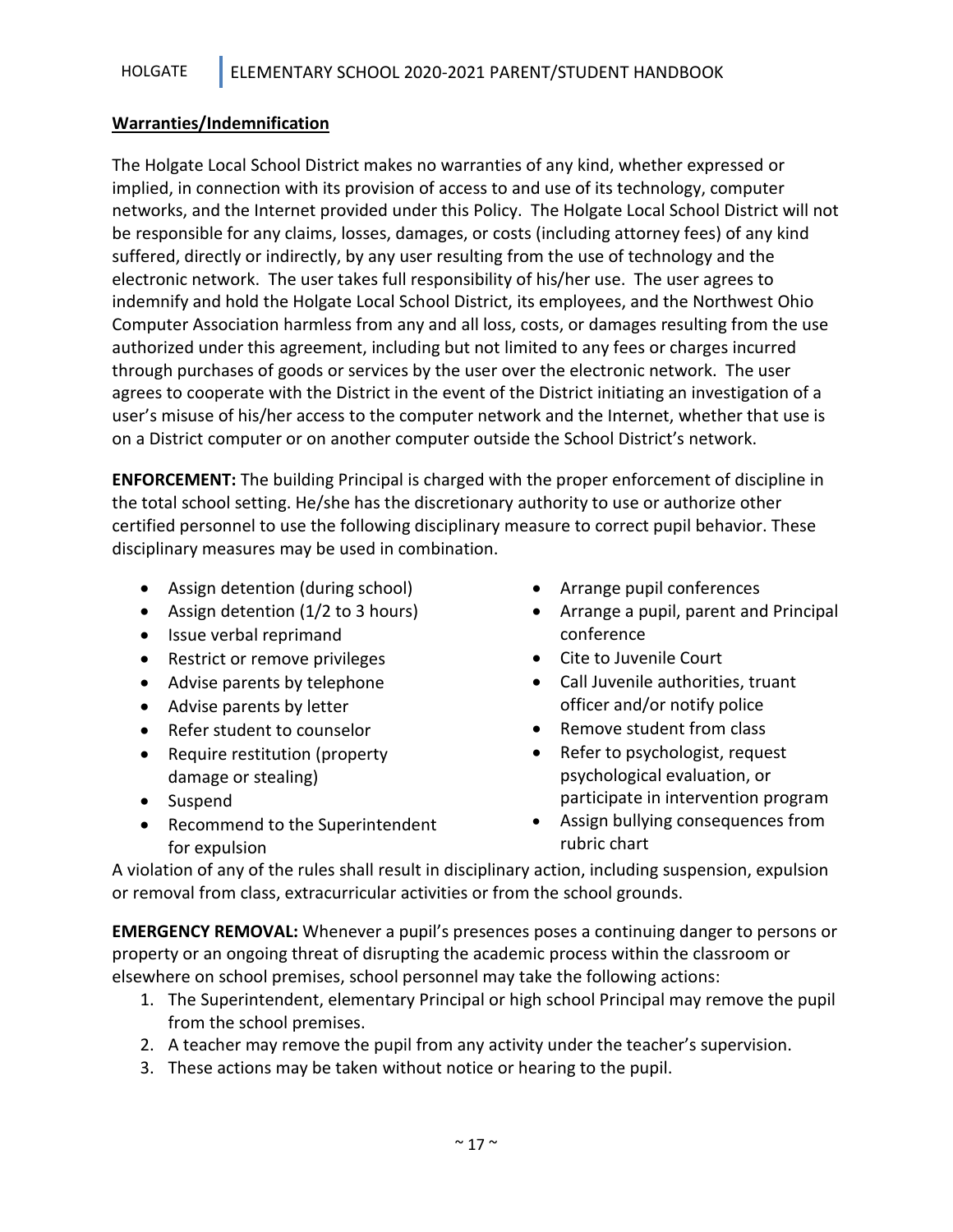**EXPULSION:** The removal of school attendance privileges and all school activity privileges for more than 10 days. School work may not be made up for credit during the time a student is expelled from school. A student expelled from school may not participate in any school activity for the duration of the expulsion.

**EXTRACURRICULAR BEHAVIOR:** Elementary school students are encouraged to attend extracurricular music and athletic events at Holgate Local Schools. For reasons of safety, a parent or a responsible adult designated by the parent should accompany elementary students. Elementary students should be under the supervision of an adult at all times on these occasions. Proper behavior at these events is expected. We are concerned about the safety of all children and want all fans to enjoy the event. At sporting events, students are expected to sit with their parents, or locate themselves in the student section of the bleachers. Running up and down bleachers during these events will not be permitted. School rules for behavior apply whenever students are on school property.

- 1. We presume that all students come to see the event. Therefore, they are expected to be in the proper student section or with their parent(s) and watch the event while it is in progress. Students are not to be sitting in areas designated for adult seating unless accompanied by their parents.
- 2. Students should walk to/from the concession stand and restroom.
- 3. Students are to only leave their seats to go to the restroom or concession stand during halftime, between games or intermission unless they are accompanied by an adult. Students are not to be wandering the halls or cafeteria at any time.
- 4. No horseplay or running will be tolerated. Balls or other throwing objects are not allowed. Any student conduct that is considered to be in poor taste or a detriment to the event environment will result in either a suspension from that event and/or future events, suspension or expulsion from school, and/or handled by law enforcement.
- 5. Except in cases of emergencies, if a student leaves the game before the event is completed, he/she will not be permitted to return. Students leaving an event to observe or to get involved in conduct that is in poor taste may be suspended from future events.
- 6. Students are not to bring any type of mechanical noise makers including horns, bells, etc. Also, please refrain from throwing confetti on or under the bleachers.
- 7. Students are reminded to display the proper decorum during the playing of the National Anthem and the Alma Mater at all athletic events. Proper decorum for the National Anthem is to stand at attention facing the flag with hats off.
- 8. Gym floors are reserved for the use by the participating event players.

**DETENTION:** Detention may be held from 7:35 a.m. to 8:05 a.m., or from 3:00 p.m. to 3:30 p.m. in the teacher's room or the Principal's office. Lunch detention will be held for 30 minutes in the elementary office. Recess detentions will be held for 10-15 minutes in the elementary office.

All students will receive one day's notice for any detention assigned after or before school hours unless other arrangements have been made with the parents. In-school detentions (recess, lunch) will be served as soon as possible after they are assigned.

1. No Talking or moving from assigned seat.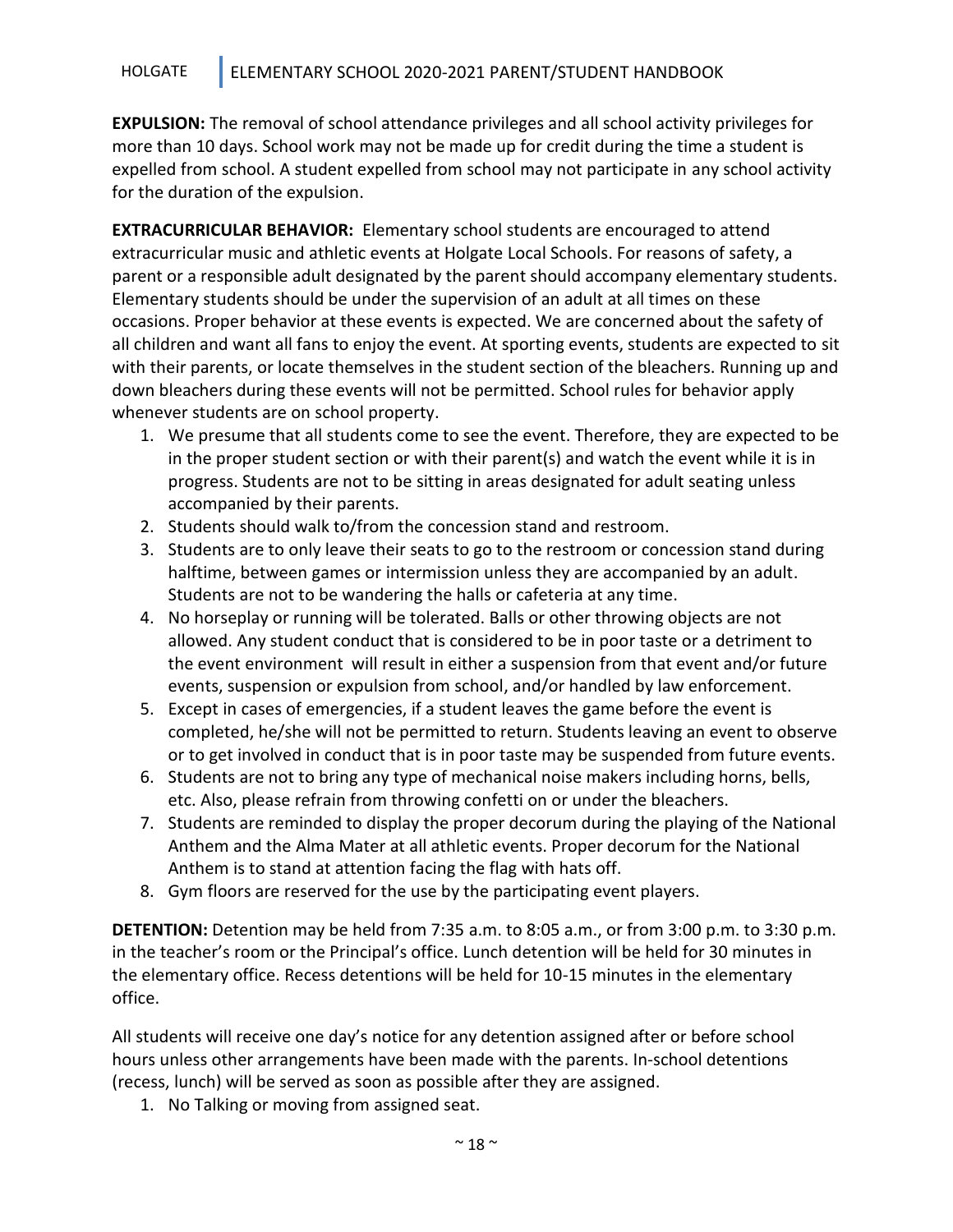- 2. No headphones or radios.
- 3. Students need to bring schoolwork or reading material
- 4. No sleeping.

**DUE PROCESS PROVISIONS FOR STUDENTS:** In all cases where disciplinary action is anticipated concerning a student, the student will be given an opportunity to tell his/her side of the story. The student will have the opportunity at an informal hearing to state his/her case.

If the assigned school discipline is served entirely in the school setting, it will not require any notice or meeting or be subject to appeal.

An emergency removal may occur whenever a pupil's presence poses a continuing danger to persons or property or an ongoing threat of disrupting the academic process within the classroom or elsewhere on school premises.

In case of suspension, a student will be given a written notice of the intention to suspend which will contain the reasons for suspension. The pupil will be given an opportunity for an informal hearing before the Principal, the Superintendent or his designee to challenge the reasons for the intended suspension.

In the case of an expulsion, the Superintendent will issue written notice of the intention to expel, which will include reasons for the expulsion. The student, parent or representative has an opportunity to appear before a hearing officer designated by the Superintendent to challenge the reasons for the expulsion.

It is the policy of the Holgate School District Board of Education that students not be permitted to return to school pending any appeal process with the administration or the court. The school district will make every effort to promptly hear all appeals to minimize a student's absence from school. Should the Board of education, the Superintendent or their designees, reverse or modify a discipline decision and permit a student to return to school, such student shall be permitted ample time to makeup all assignments and work missed as a result of his/her absence.

**IN-SCHOOL DETENTION:** The holding of a student in a specified limited area for the entire school day with the exception of necessary restroom privileges. School work can be made up for full credit during the in-school detention. This detention may be housed at Holgate School.

**OUT-OF-SCHOOL SUSPENSION:** The removal of school attendance privileges and all school activity privileges for a period from one to ten days. School work can be made up for credit during the time a student is suspended out of school. A student suspended from school may not participate in any school event or be on school grounds for the duration of the suspension.

**SCHOOL BUS NOTES:** A written request from a parent/guardian is required in order for a student to ride a different bus or get off at a different stop. The request must be submitted at the beginning of the school day to the elementary office. The student will receive a photo copy of the request to be handed to the bus driver before the end of the school day. If a student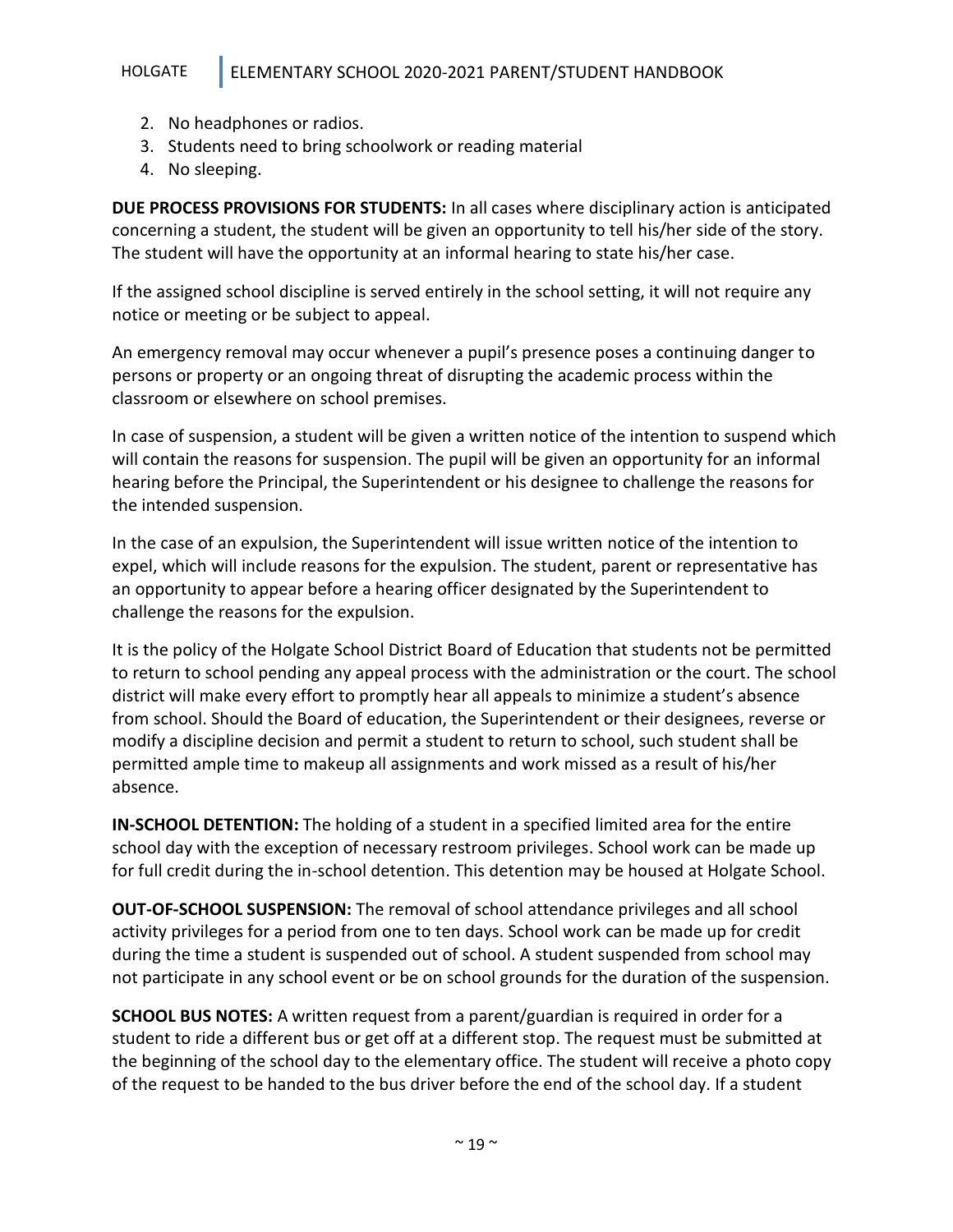does not have the copy he/she cannot ride home on a different bus or get off at a different stop. Students will not be dropped off at other than Board-approved bus stops.

**SCHOOL BUS RULES:** Notice to Students: The use of video surveillance equipment may be used in the investigation of violations of the Code of Conduct please refer to the Security Recording section of this handbook for additional details. Students may receive discipline as a result of what is recorded.

It is our privilege and pleasure to furnish students with the safest transportation possible as they travel between home and school and on school related trips. In order to protect all students riding Holgate school buses, safety precautions are a must. You help is needed because safety is everyone's responsibility.

The following bus regulations are considered recommended guidelines to correct behaviors that could create an unsafe environment.

Administrative responsibility prior to the first written conduct report: building administrators will assure that each student received a copy of the Student Handbook (with bus rules included) at the beginning of each school year of upon enrollment of a new student. Each year primary grade students will be given instructions during the first two (2) weeks of school on proper safety guidelines involving school buses.

Parents will be asked to fill out a form for students riding the bus to or from town stating which stop their child gets on or off. Students who ride bikes or walk to and from school should designate the appropriate boxes on the form for them to do so.

All students are to understand that the bus driver is in charge of the bus at all times. Riding to and from school is a privilege and convenience. Any student who repeatedly violates the safety precautions and/or conduct rules may be denied the privilege of riding the bus and is subject to other disciplinary action to be determined by the principal and/or transportation coordinator. To that end, the following conduct rules are called to your attention. Students will:

- 1. Be on time for the bus in order to permit the bus to follow the time schedule.
- 2. Be careful in approaching bus stops; walk on the left, toward oncoming traffic; be sure the road is clear both ways before crossing the highway and wait in a location clear of traffic and away from the bus stop. Behavior at the school bus stop must not threaten life, limb or property of any individual.
- 3. Abide by the bus drivers who have the right to assign a student to a seat on a bus and to expect reasonable conduct in a manner similar to that of a teacher in a classroom.
- 4. Go to your seat in the bus without disturbing or crowding other students; remain seated while the bus is moving.
- 5. Obey the driver promptly and cheerfully; realize that he/she has an important responsibility and that it is everyone's duty to help.
- 6. Not use profane language.
- 7. Refrain from eating and drinking on the bus except as required for medical reasons.
- 8. Not use or possess tobacco on the bus.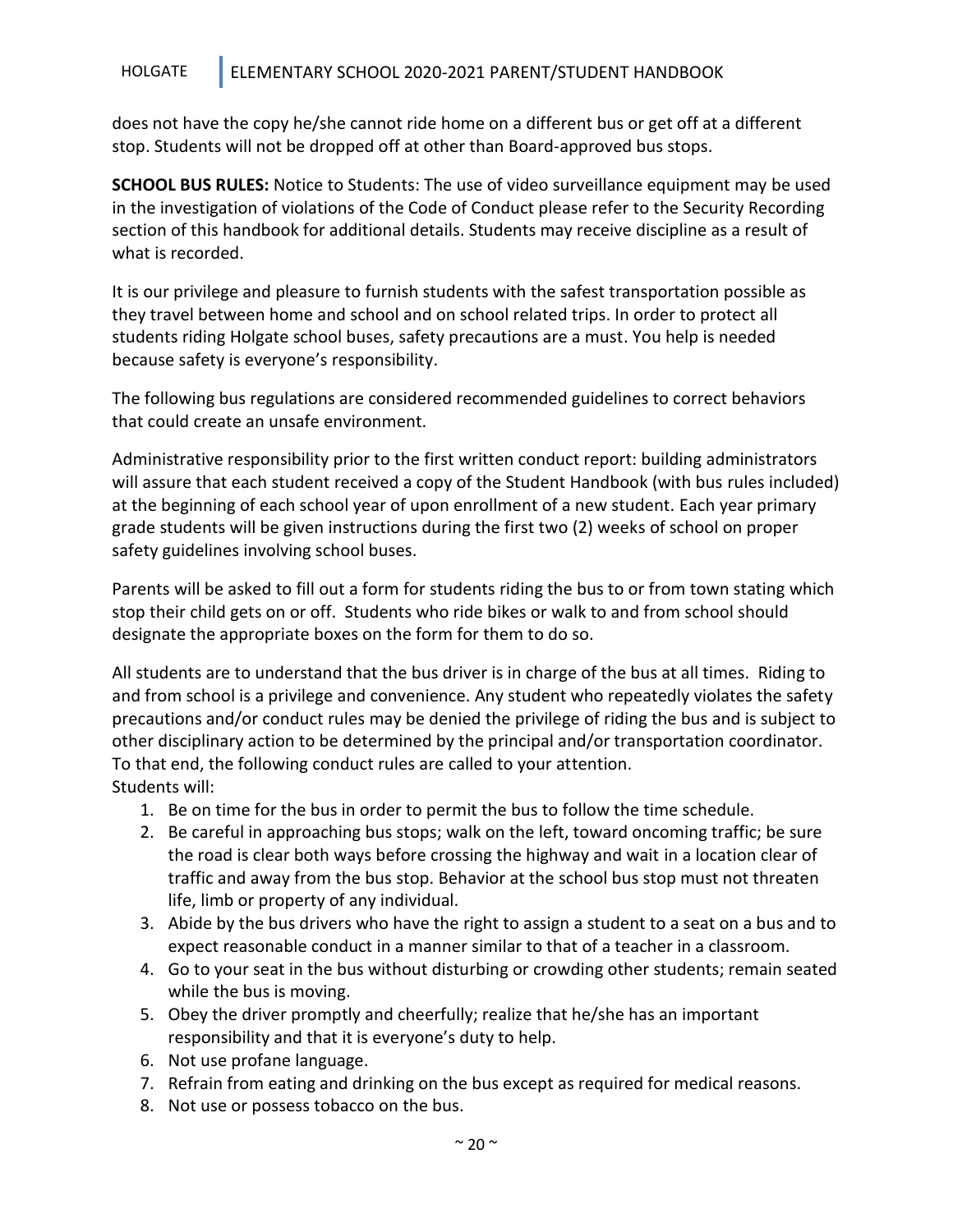- 9. Not have alcohol or drugs in their possession on the bus except for prescription medication required for a student.
- 10. Not throw or pass objects on, from, or into the bus.
- 11. Not engage in loud talking or laughing. Stay in assigned seat keeping noise to a minimum. Confusion diverts the driver's attention and may result in a serious accident.
- 12. Keep head, feet, and hands to self inside the bus at all times. Windows are intended for light and ventilation.
- 13. Open the windows only with permission of the driver.
- 14. Never sit in the driver's seat or handle the switches, which operate bus safety equipment.
- 15. Be courteous to fellow students and to the bus driver.
- 16. Treat bus equipment as they would treat valuable furniture in their home. Damage to seats and other parts is unnecessary and always costly. You may be held responsible for any damages.
- 17. Remain in assigned seat until the bus stops to unload; wait for signal from the bus driver and then cross road in front of the bus.
- 18. Leave or Board the bus at locations to which they have been assigned unless they have parental and administrative authorization to do otherwise.
- 19. If your child rides a bus to one of the bus stops in town, please remind him/her to wait until the bus pulls away from the stop before he/she begins to walk home.
- 20. Comply with the established school rules and regulations as defined in the Code of Regulations for Conduct and Pupils as adopted by the Board of Education of Holgate Local Schools pursuant to 3301.83, ORC.
- 21. The use of video surveillance equipment may be used in the investigation of violations of the code of conduct & bus rules.

**SCHOOL'S RIGHT TO SEARCH:** Lockers, desks or storage places provided for student use are, and remain at all times, property of the Holgate Local School District Board of Education. These areas are the contents, therefore, are subject to a random search at any time, pursuant to Board policy. Random searches of lockers and vehicles may include the assistance of dogs trained to detect the presence of drugs. Administrators are authorized to conduct reasonable inspection of school property or of students and items brought upon school grounds, including vehicles, when there is reasonable cause to believe that a student may be in possession of evidence that a law or a school rule has been violated. In addition, the contents of a cell phone or other electronic devices may be searched if there exists a reasonable suspicion that it may have been used in an activity prohibited by the Code of Conduct.

**SECURITY RECORDINGS:** The Holgate Local School District may record security footage on district property. This footage, which is recorded for the protection and welfare of the school community, typically contains images of many students, as well as district employees and other persons.

Security footage contains personally identifiable information about students. State and federal laws generally prohibit the release of this information, and the district has *not* designated the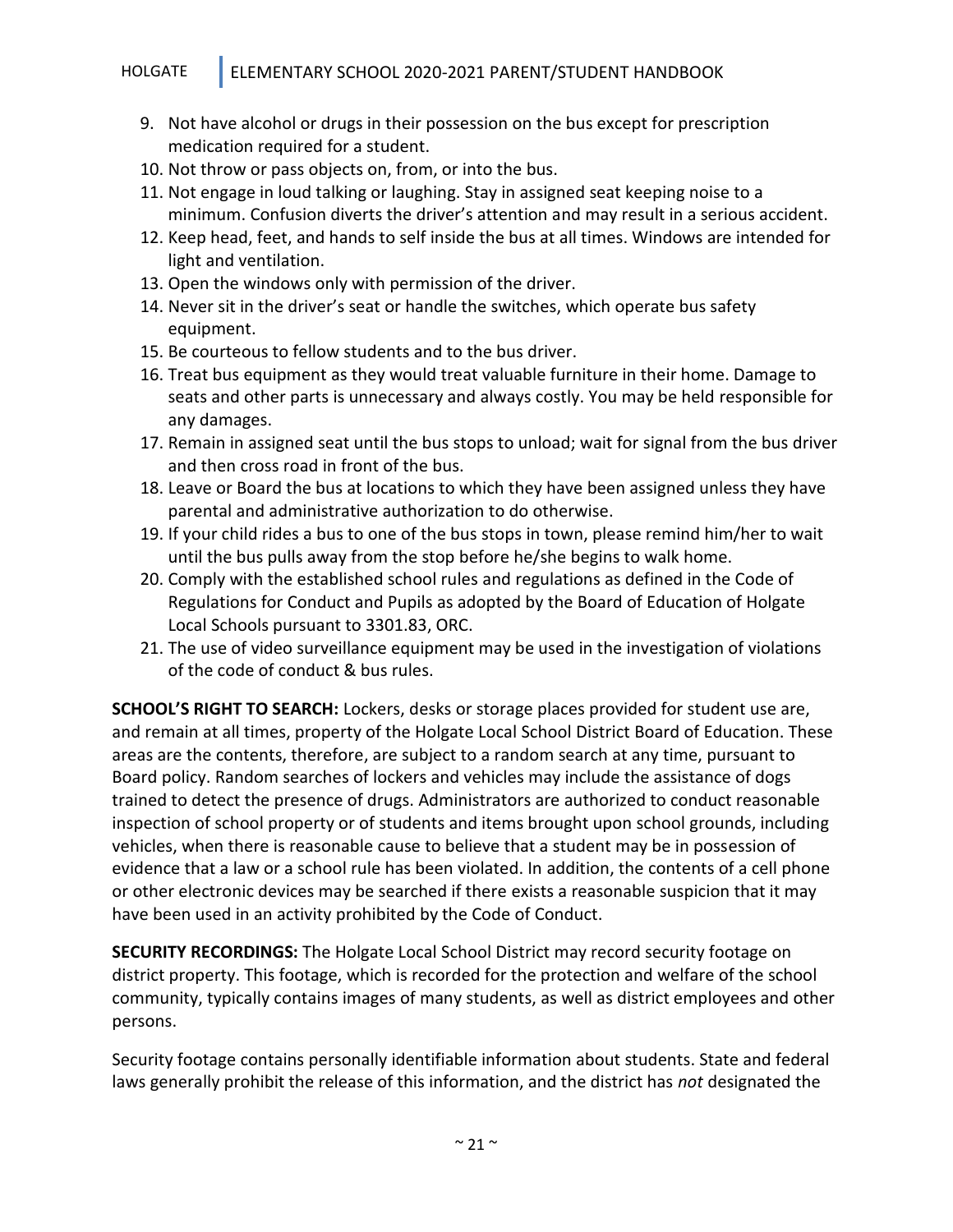footage as "directory information" that may be disclosed without the prior written consent of the students' parents or guardians.

Security footage, and the personally identifiable information contained on the footage, will be disclosed only when authorized by law or when the disclosure is made to school officials with legitimate educational interests. The footage otherwise will not be disclosed to any person.

#### **CURRICULUM, INSTRUCTION & ASSESSMENT**

**ACCELERATION:** Four types of acceleration are available to qualified students:

- 1. Early entrance to Kindergarten
- 2. Subject acceleration
- 3. Whole grade acceleration
- 4. Early graduation from high school

Parents and teachers who wish to make a referral should contact the student's building Principal. Referral forms may be found in each school building office and the district website. For more information, please refer to the Holgate Board of Education policy manual available on the district website.

**FIELD TRIPS:** Field trips are permitted with prior approval of the superintendent. These trips are encouraged to supplement classroom learning experiences. Permission for field trips is on back of Emergency Medical Form (EMF). Holgate Local Schools reserves the right to prohibit students from attending field trips because of disruptive behavior. Siblings are not permitted to attend field trips with chaperones.

**GRADE CARDS:** Report cards are issued every nine weeks. Children will receive grade cards at school the week after the grading period ends. Lost grade cards will cost \$1.00 to be replaced. Grade cards will be withheld for outstanding fees, including library, copy and cafeteria. Fees must be paid up to the present quarter.

**HOMEWORK**: (Board Policy 2330) The Board of Education acknowledges the educational validity of out-of-school assignments as adjuncts to and extensions of the instructional program of the schools.

"Homework" shall refer to those assignments to be prepared outside of the school by the student or independently while in attendance at school.

The Superintendent shall develop rules for the assignment of homework according to these guidelines:

- A. Homework should be a properly planned part of the curriculum, extending and reinforcing the learning experience of the school.
- B. Homework should help students learn by providing practice in the mastery of skills, experience in data gathering, and integration of knowledge, and an opportunity to remediate learning problems.
- C. Homework should help develop the student's sense of responsibility by providing an opportunity for the exercise of independent work and judgment.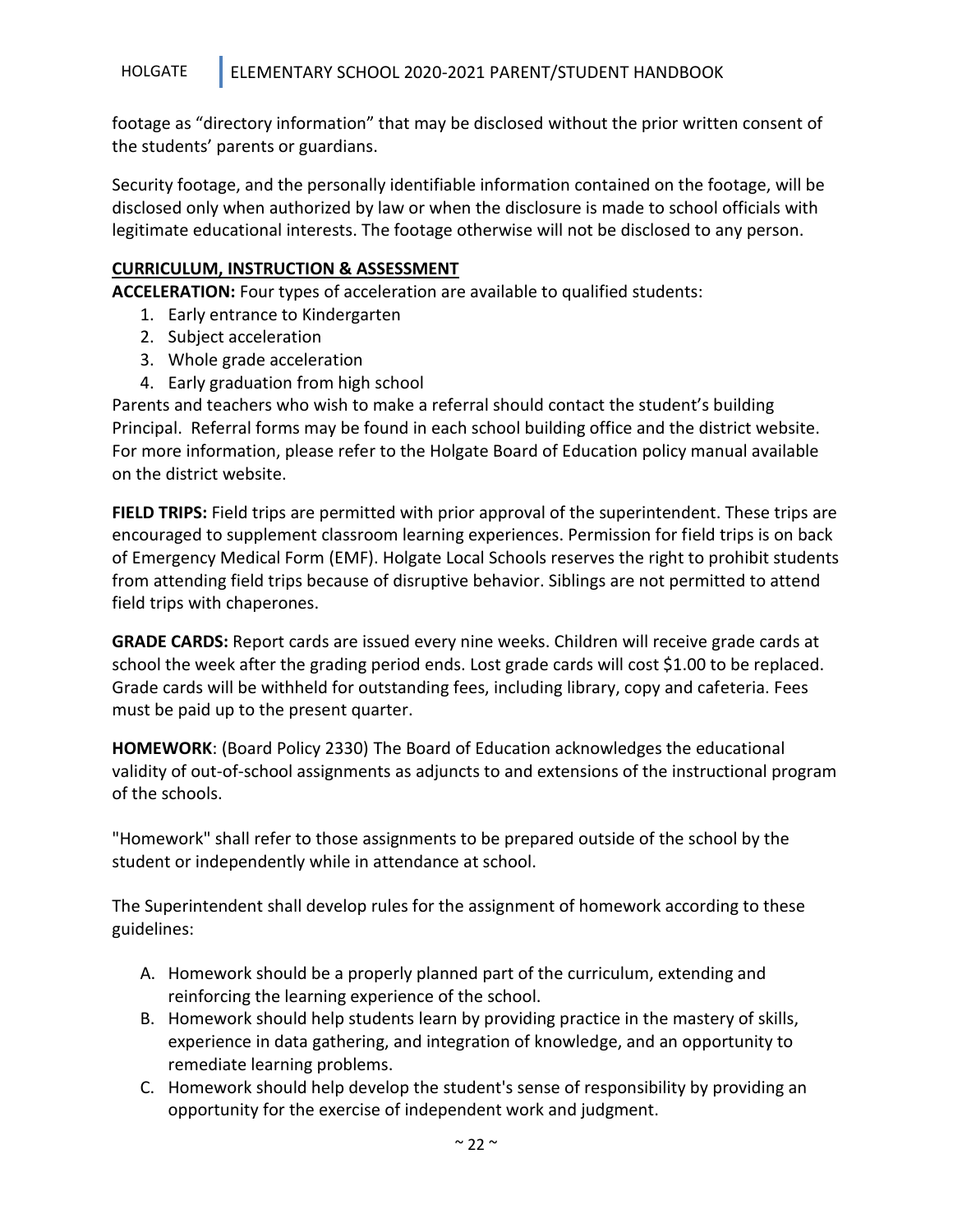- D. The number, frequency, and degree of difficulty of homework assignments should be based on the ability and needs of the student and take into account other activities which make a legitimate claim on the student's time.
- E. As a valid educational tool, homework should be assigned with clear direction and its product carefully evaluated.
- F. The schools should recognize the role of parents by suggesting ways in which parents can assist the school in helping a student carry out assigned responsibilities.
- G. Homework should always serve a valid learning purpose; it should never be used as a punitive measure.

**INTERIM REPORTS:** Interims are sent home with every student in the first quarter. The remainder quarters will be at the discretion of the teacher. Interim reports may be sent between grading periods to check student progress.

#### **INTERVENTION ASSISTANCE TEAM (IAT)**

Concerns about academic performance or emotional, social or behavior problems will be discussed by the Intervention Assistance Team (IAT), a group of teachers, counselors, administrators and other appropriate school personnel, in an attempt to resolve the problem. Parents or school personnel may make referrals to the IAT. All referrals for special education must be made through IAT.

**RETENTION**: (Board Policy 2623.02) For any student who attains a score in the range designated by statute on the third-grade reading achievement test, the District shall do one of the following:

- A. Promote the student to fourth grade if the student's principal and reading teacher agree that other evaluations of the student's skill in reading demonstrate that the student is academically prepared to be promoted to the fourth grade;
- B. Promote the student to fourth grade, but provide the student with "intensive" intervention services in fourth grade; or
- C. Retain the student in the third grade.

For any student who does not attain by the end of the third grade at least a score in the range designated by statute in the reading rest prescribed under R.C. 3301.0710(A)(2)(c), the District shall offer intensive remediation services during the summer following third grade.

Beginning with students who enter the third grade in the 2013-2014 school year, no student shall be promoted to the fourth grade who attains a score in the range designated by R.C. 3310.0710(A)(3) on the assessment prescribed to measure skill in English language arts (ELA) expected at the end of third grade unless one of the following applies:

- A. The student is limited English proficient student who has been enrolled in United States Schools for less than two (2) full school years and has had less than two (2) years of instruction in an English as a second language program; or
- B. The student is a child with a disability entitled to special education and related services under R.C. Chapter 3323 and the student's individualized education program (IEP) exempts the student from retention under this division; or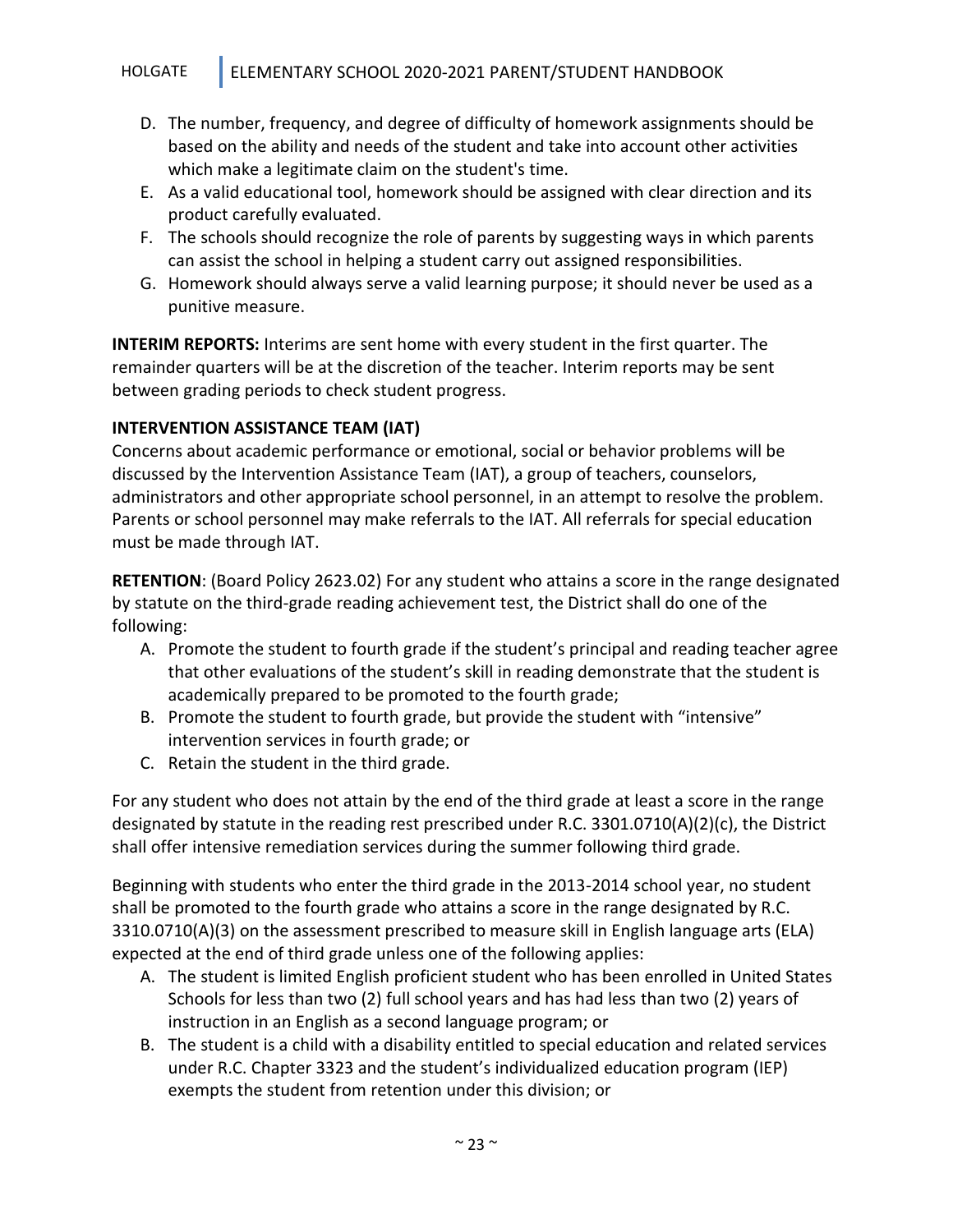C. The student demonstrates an acceptable level of performance on an alternative standardized reading assessment as determined by the Ohio Department of Education (ODE).

#### **SCHOOL TESTING PROGRAM:**

KRA (Kindergarten Readiness Assessment): Kindergarten (Beginning of school year) Co-Gat & IOWA IQ Test: Grade 2

| <b>Ohio State Tests:</b>    | Grade 3: | ELA-(English Language Arts) (Fall)                         |
|-----------------------------|----------|------------------------------------------------------------|
|                             |          | ELA-(English Language Arts) & Math (Spring)                |
|                             | Grade 4: | ELA-(English Language Arts) & Math (Spring)                |
|                             | Grade 5: | ELA-(English Language Arts) Math & Science (Spring)        |
| <b>STAR Early Literacy:</b> |          | Grades K, 1 (3 times a year with reports sent home)        |
| STAR Reading:               |          | Grades 2, 3, 4 & 5 (3 times a year with reports sent home) |
| <b>STAR Math:</b>           |          | Grades 2, 3, 4 & 5 (3 times a year with reports sent home) |

These tests are supplemented by teacher-made tests and tests that are published by textbook companies.

**TEXTBOOKS:** Textbooks are furnished by the Board of Education and should be covered at all times. Students are responsible for proper care of these books or fines may be assessed by the principal. Workbooks and other supplies are purchased by the individual students. Checks should be made payable to Holgate Local School. Please try to have all fees paid within four weeks unless arrangements have been made with the elementary Principal. Occasionally minor fees are collected for field trips and assemblies.

#### **FEES**

**COPY FEES:** Students who need additional page(s) of papers or worksheets due to irresponsibility will be charged \$.05 per page.

FEE COLLECTIONS: Fees are assessed so students have the necessary instructional supplies and material they need throughout the school year. When student fees go unpaid fewer materials are purchased, adversely affecting the educational experience of students. While we regret the need for this policy we support the outcome and benefits it will have for all students.

To be eligible to participate in any activity listed below a student must pay current school fees and all delinquent school fees from prior year by September 30<sup>th</sup> of each school year. As an alternative to paying delinquent fees in full, parent will have an opportunity to enter into an installment plan agreement with the district which allows parent to make incremental payment of \$10 per month/per child during the months of September-May.to reduce prior years' outstanding fees. However, payment of the current year's fees is required.

Extracurricular Activities Affected:

| <b>Clubs</b>                                                            | <b>NHS/Student Council Activities</b> |  |
|-------------------------------------------------------------------------|---------------------------------------|--|
| <b>Homecoming Court</b>                                                 | Camp Willson                          |  |
| Non-Academic Field Trips                                                | All Middle/High School Athletics      |  |
| <b>Class Officer Activities</b>                                         | <b>Elementary PTO Events</b>          |  |
| Elementary sports (Running Club, Basketball, Football, Mini Cheer Camp) |                                       |  |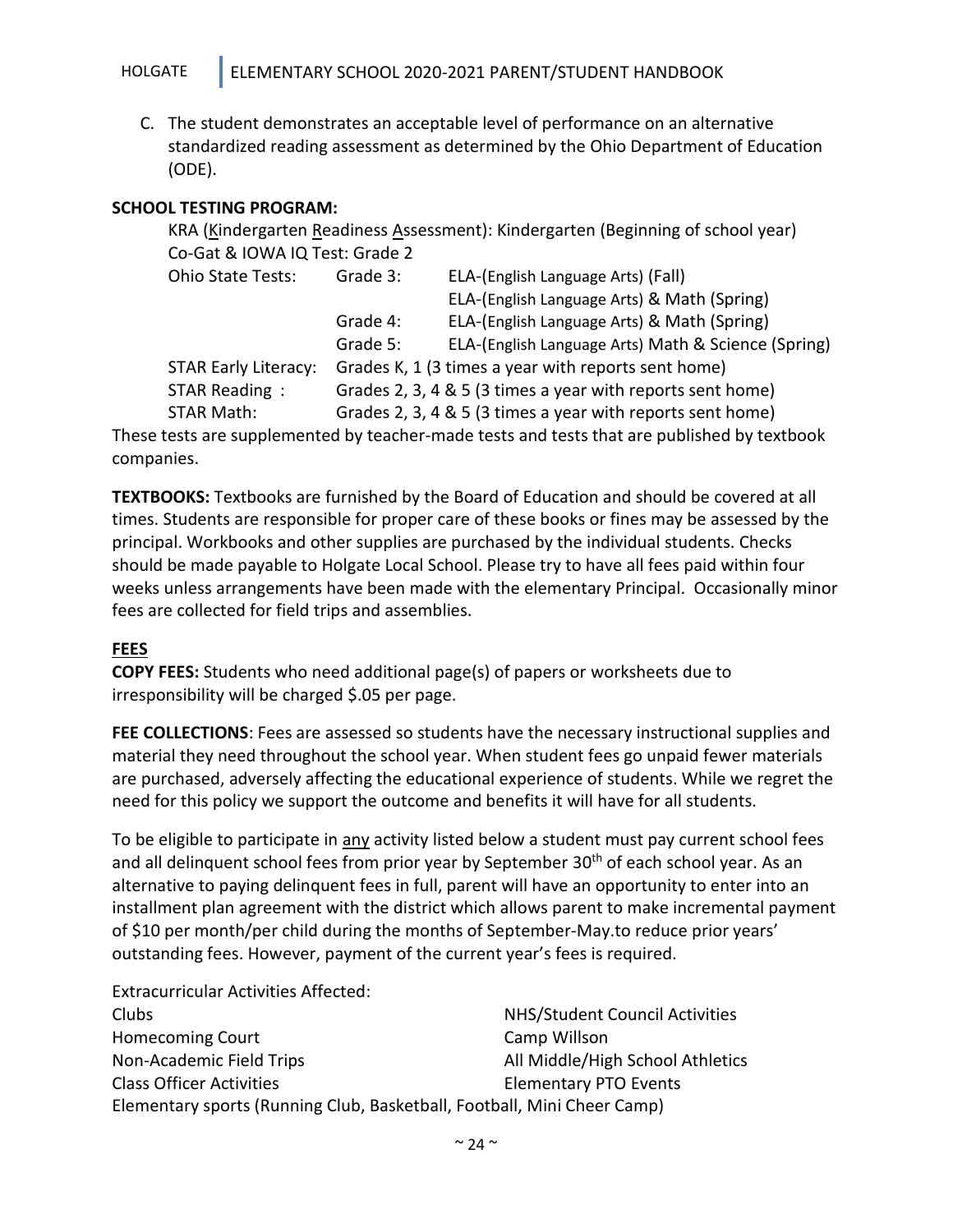Middle and High School Dances (Including Homecoming and Prom)

An Installment Plan Agreement is available in the elementary office.

**SCHOOL FEES:** A statement of your child's fees will be sent home at the beginning of the school year. Payments should be made by cash/check/money order and given to the elementary secretary. Make checks payable to "Holgate Local Schools." We appreciate your prompt attention to school fees.

#### **FOOD SERVICE**

**CAFETERIA:** Holgate Schools participated in the National School Lunch Program, providing nutritious, well-balanced lunches meeting the Federal guidelines. The lunch program provides meals at fee or reduced prices for qualified students. Applications are available on the district website or at any school office. You may apply at any time during the school year.

Holgate also participates in the School Breakfast Program. The free and reduced price program also applies to breakfast.

If your child has a medically documented food allergy, Holgate Food Service will work with you to make the necessary accommodations. Please contact the cafeteria manager at 419-264-5231 ext. 608. A note stating these circumstances should be prepared and signed by a medical doctor and presented to the elementary Principal.

Elementary students may purchase or pack their lunch. Student lunches should not include pop and/or fast food brought in by the parents. Milk or juice may be bought as separate items for packers. Grade 3 students may purchase an extra drink. Students in grades 4 and 5 may also buy additional entree or one item from the ala-carte selection. Students are encouraged to taste everything on their tray but are not required to completely finish each item. The cafeteria is using computerized registers that work as a debit system. Each student will be assigned a pin number which is used for our Meals Plus system and also for online grades. Students are encouraged to drop off any deposit to the cafeteria drop box. All deposits must be made by 9:30 a.m. Envelopes are available to fill out and place in the cashier box or any envelope marked with the student's name, date and deposit will suffice. Students may pay by check or cash. Students will not be able to charge more than the cost of two (2) lunches. A note (red card) will be sent home as a reminder. Parents are able to access their child's account balance online at the Holgate School website. Use your child's student pin number and last name to access the account

Parents may occasionally wish to eat with their children in the cafeteria. When doing so, please call ahead to be sure of the proper time to arrive for lunch and inform the child's teacher. They are asked to sign in the office when they arrive. They are asked to either buy an adult meal or pack a lunch (with no pop).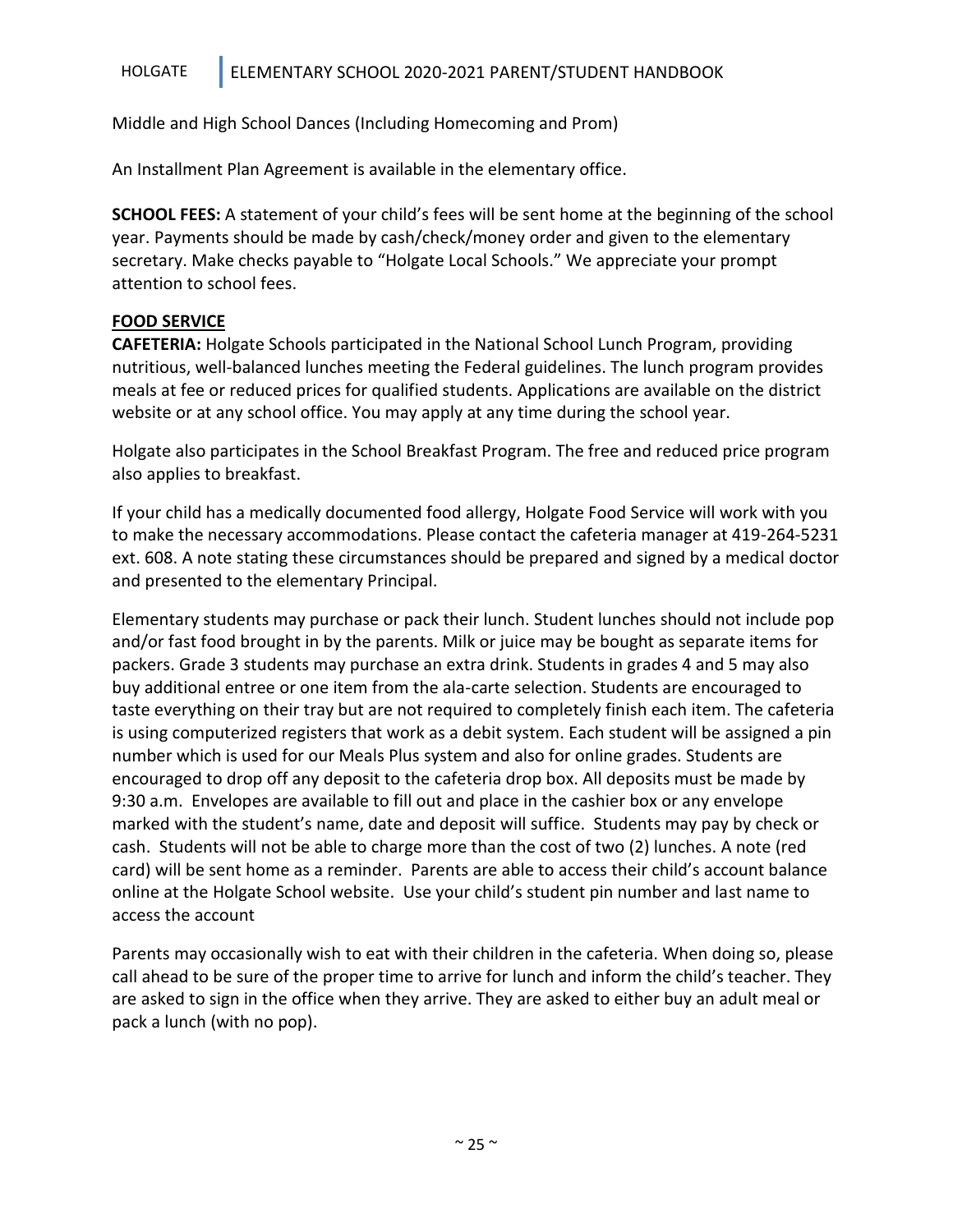**CAFETERIA RULES:** The following common courtesies are expected of our students during lunch:

- Moving ahead of others in the lunch line is unacceptable.
- Loud talk and noise are not appropriate behavior.
- Throwing food, paper or other items is unacceptable.
- All Trash/trays in your area must be disposed of properly.
- Treat everyone with respect.
- Pay for all food.

#### **GENERAL INFORMATION**

**EXTRACURRICULAR STUDENT TICKETS:** Student passes may be obtained at the beginning of the Fall Sports and Winter Sports seasons. This pass entitles the student admittance into all home sporting events at a substantial savings. Please be prepared to show the pass to all games. The passes are not good for any tournament games that might be played in our gym.

**FAMILY EDUCATIONAL RIGHTS AND PRIVACY ACT (FERPA):** The Family Educational Rights and privacy Act (FERPA) is a Federal law that protects the privacy of student education records. The law applies to all schools that receive funds under an applicable program of the U.S. Department of Education.

FERPA gives parent certain rights with respect to their children's education records. These rights transfer to the student when he or she reaches the age of 18 or attends a school beyond the high school level. Students to whom the rights have transferred are "eligible students."

Parents or eligible students have the right to inspect and review the student's education records maintained by the school. Schools are not required to provide copies of records unless, for reasons such as great distance, it is impossible for parents or eligible students to review the records. Schools may charge a fee for copies.

Parents or eligible students have the right to request that a school correct records which they believe to be inaccurate or misleading. If the school decides not to amend the record, the parent or eligible student then has a right to a formal hearing. After the hearing, if the school still decides not to amend the record, the parent or eligible student has the right to place a statement with the record setting forth his or her view about the contested information.

Generally, schools must have written permission from the parent or eligible student in order to release any information from a student's education record. However, FERPA allows schools to disclose those records, without consent, to the following parties or under the following conditions:

School officials with legitimate educational interest; Other schools to which a student is transferring; Specified officials for audit or evaluation purposes; Appropriate parties in connection with financial aid to a student; Organizations conducting certain studies for or on behalf of the school;

| 2020/2021 Lunch Prices  |        |  |
|-------------------------|--------|--|
| Grades K-5              | \$2.60 |  |
| Grades 6-8              | \$2.65 |  |
| Grades 9-12             | \$2.70 |  |
| Adults                  | \$3.50 |  |
| <b>Fxtra Milk</b>       | \$.50  |  |
| Breakfast \$1.50        |        |  |
| Reduced Breakfast \$.30 |        |  |
| <b>Reduced Lunch</b>    | 5.40   |  |
|                         |        |  |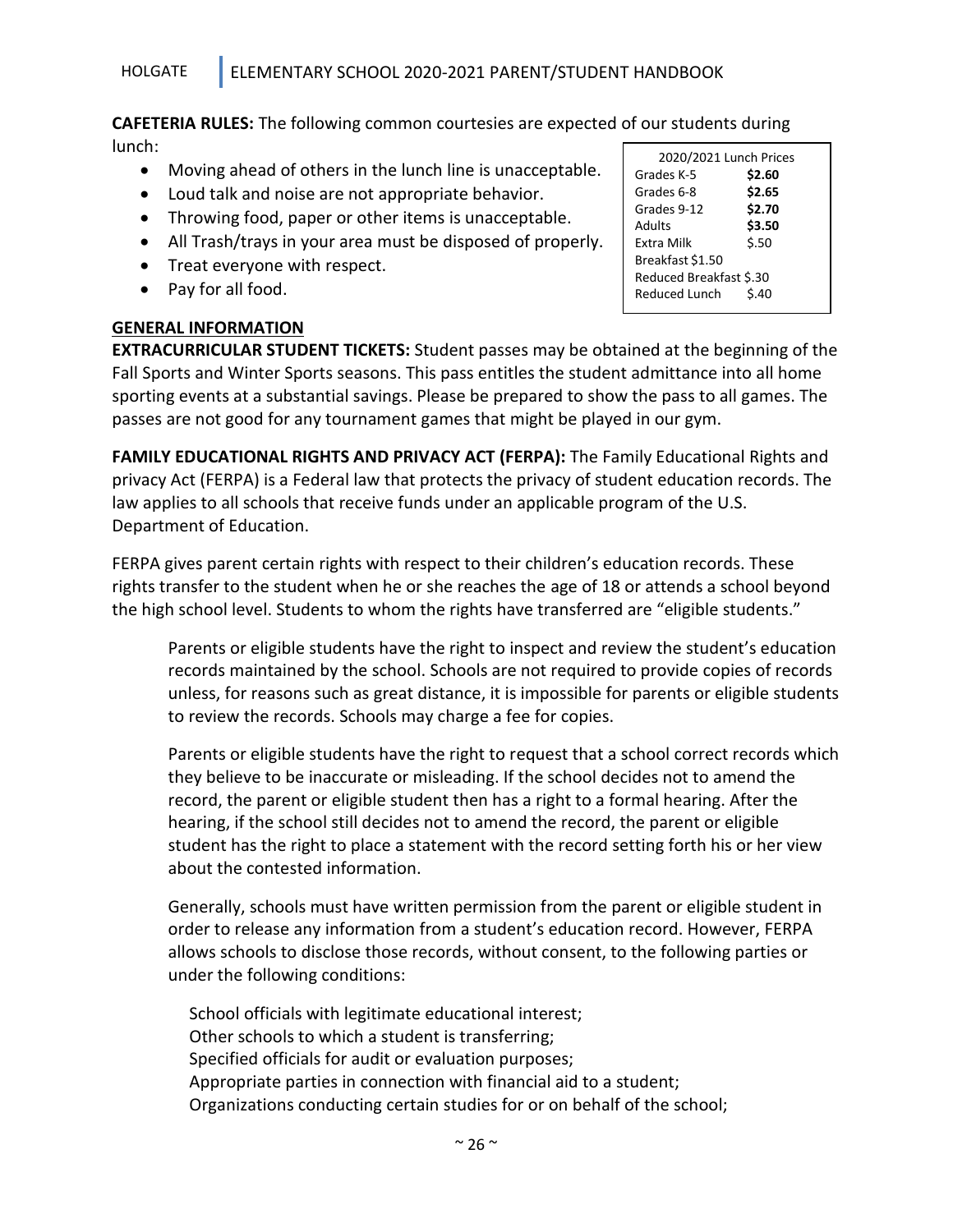Accrediting organizations; To comply with a judicial order or lawfully issued subpoena; Appropriate officials in cases of health and safety emergencies; and State and local authorities, within a juvenile justice system, pursuant to specific State law.

Schools may disclose, without consent, "directory" information such as a student's name, address, telephone number, date and place of birth, honors and awards, and dates of attendance. However, schools must tell parents and eligible students about directory information and allow parents and eligible students a reasonable amount of time to request that the school not disclose directory information about them. Schools must notify parents and eligible students annually of their rights under FERPA. The actual means of notification (special letter, inclusion in a PTA bulletin, student handbook, or newspaper article) is left to the discretion of each school.

For additional information, you may call 1-800-LEARN (1-800-872-5327) (voice). Individuals who use RDD may use the Federal Relay Service (/about/contacts/gen/index./html#frs).

Or you may contact: Family Policy Compliance Office U.S. Department of Education 400 Maryland Avenue, SW Washington, D.C. 20202-8520

**INSURANCE:** Insurance may be purchased on a school day or 24-hour, year round plan. Information will be sent home early in the school year.

**HANDICAPPED ACCESSIBILITY:** Holgate Local Schools are designed to provide handicapped accessibility for all individuals. Please contact the Principal to make arrangements for your child as necessary. The handicap accessible buttons for doorways are to be used only for those individuals that need this accommodation.

**LOST AND FOUND:** Lost articles are taken to a table or box near the teacher's workroom. Ask your child to check the office if anything is lost. Proper labeling enables teachers and staff to return articles to their owners more easily. Items not claimed will be given to a charitable organization.

**NORTHWEST OHIO EDUCATIONAL SERVICE CENTER:** Holgate Elementary receives the services of the special education programs, speech and hearing specialist, occupational and physical therapists, and curriculum supervisors. The Education Service Center also employs the services of an Attendance Officer, who is given the legal authority to supervise the attendance of students who do not come to school on a regular basis for any reason other than those recognized by the school Board as legal absences.

**PARENT-TEACHER ORGANIZATION:** The PTO meets monthly during the year to plan events, etc. We encourage parents to take an active part in this organization and attend these meetings.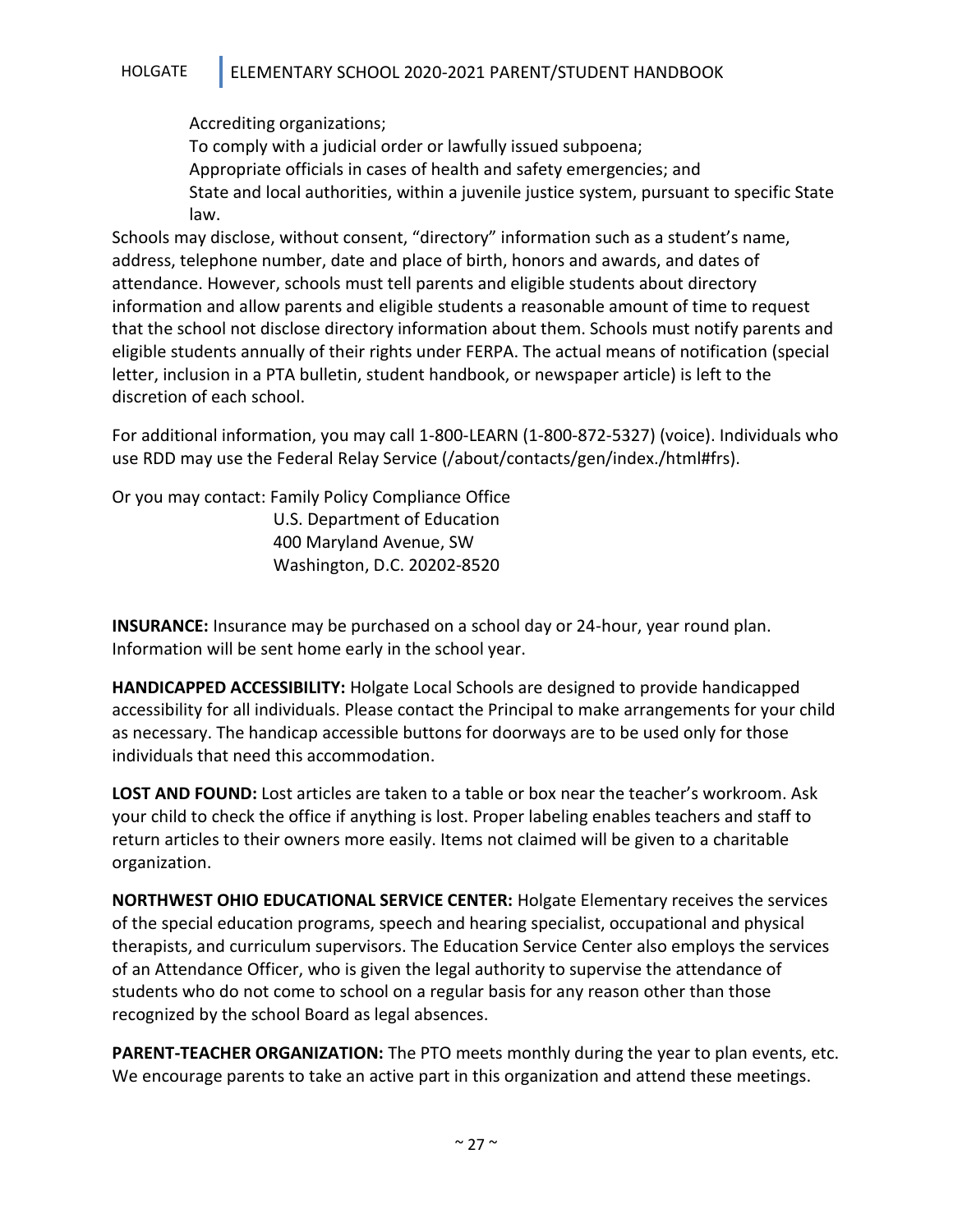**PHYSICAL EDUCATION:** All children in grades K-5 must have tennis shoes for physical education class. It is preferred they are kept at school so they are not forgotten and will remain clean. It is suggested that girls not wear dresses on gym days. Please keep in mind what days your child has physical education and help him/her dress accordingly.

Students who cannot take physical education classes due to a parent's or doctor's note will not be allowed to participate in recess. They will be assigned to the office during this time. No more than three parent excuses each nine weeks will be permitted.

**SCHOOL HOURS:** Holgate Elementary School starts at 8:10 a.m. We request that children who do not ride a bus arrive no earlier than 7:50 a.m., as supervision is not provided before 7:50 a.m. Dismissal time is 2:56 pm and once the child leaves, the responsibility of the school stops. Students should not remain in the building after dismissal unless accompanied by a teacher or coach.

**TELEPHONE:** Students must obtain permission from a teacher or office personnel to use the office phone. Use will be limited to emergencies or special circumstances.

**VALUABLE PERSONAL PROPERTY:** The school will NOT accept responsibility for the loss of personal property. Personal property items are to be turned off, kept out of sight, and not used during the school day unless authorized by building policy. The use of any personal property that is contrary to the building policy may result in disciplinary action and confiscation of the items(s). At the building leadership's discretion confiscated items may only be returned to a student's parent or guardian.

#### **HEALTH**

**ADMINISTRATION OF PRESCRIPTION DRUGS TO STUDENTS:** Section 3313.713 of the Revised Code requires Boards of education of each school district to adopt a policy on the administration to students of drugs prescribed by physicians.

No employee of the school district shall be required to administer drugs to students until the following conditions are met and a Permission Form for Prescribed Medication has been completed:

- 1. The school Principal must receive a written request signed by the parent, guardian or other person having charge of the student, that the prescribed medication be administered to the student, by a designated employee.
- 2. The Board's designee, must receive a statement, signed by the physician who prescribed the drug that includes:
	- The name and address of the student
	- The name of the drug and the dosage to be administered
	- The times or intervals at which each dosage of the drug is to be administered
	- The date the administration of the drug is to begin
	- The date the administration of the drug is to cease
	- Any severe adverse reactions that should be reported to the physician and one or phone numbers where the physician can be reached in an emergency.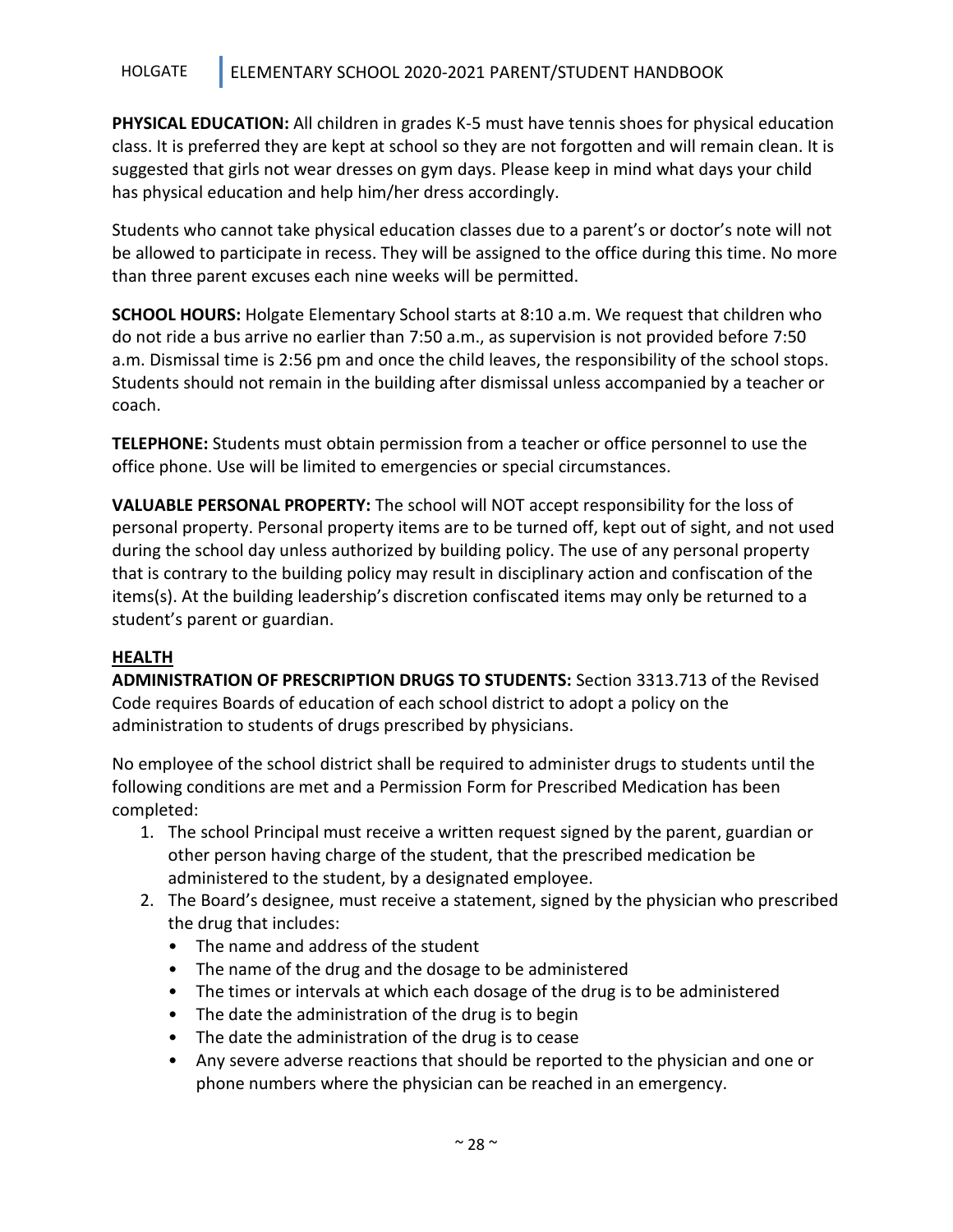- Special instructions for administration of the drug including sterile conditions and storage
- Any severe reactions that occur to another student, for whom an inhaler is not prescribed, should he/she receive a dose of medication
- Any prescription medicine to be administered at school must be received by authorized person in the original container in which it was dispensed by the prescribing physician or licensed pharmacist.
- A copy of the physician's instructions shall be kept on file in the Principal's office for the school year and a copy of these instructions shall be given to the person assigned to administer the drugs
- Students have the right to possess and use a metered-dose inhaler or a dry inhaler to alleviate asthmatic symptoms or before exercise to prevent the onset of asthmatic symptoms. The right applies at the school or at any activity, event or program sponsored by or in which the student's school is a participant. In order for a student to possess the inhaler he/she must have written approval from the student's physician and parent or other caretaker. The Principal must have received copies of these written approvals
- The Physician's Report and Parent's Request must be updated at the beginning of each school year.

**HAND WASHING PROTOCOL:** (Board Policy 7420F) Hand washing and personal hygiene are important measures for use to prevent illness and communicable disease. Hand washing with soap and warm water for a minimum of twenty (20) seconds, paying close attention to the surfaces between the fingers and on the back of the hands, is best for removing dirt and germs. The proper use of hand sanitizers is also useful in controlling the spread of germs.

Students and staff should wash their hands with soap and water:

- A. After using the restroom;
- B. Before and after eating;
- C. If hands are visibly soiled;
- D. Upon encounter with chemicals or other items, such as soil, in a science lab, art room, career/tech facility or other activity that may soil hands;
- E. Upon encounter with chemicals during cleaning processes;
- F. After cleaning animal habitats, and before and after handling animals;
- G. Before and after food preparation activities in family science or other integrated class;
- H. After athletic practices and games;
- I. Upon encounter with bodily fluids (e.g. blood, nasal discharge, mucous from coughing, etc.);
- J. After recess;
- K. After sneezing or coughing.

#### **HEALTH POLICIES:**

• **EMERGENCY MEDICAL FORMS**: Parents are required by state law to fill out an Emergency Medical Authorization Form (EMF). These are kept on file in the office and used in emergency situations. It is essential that these forms be filled out completely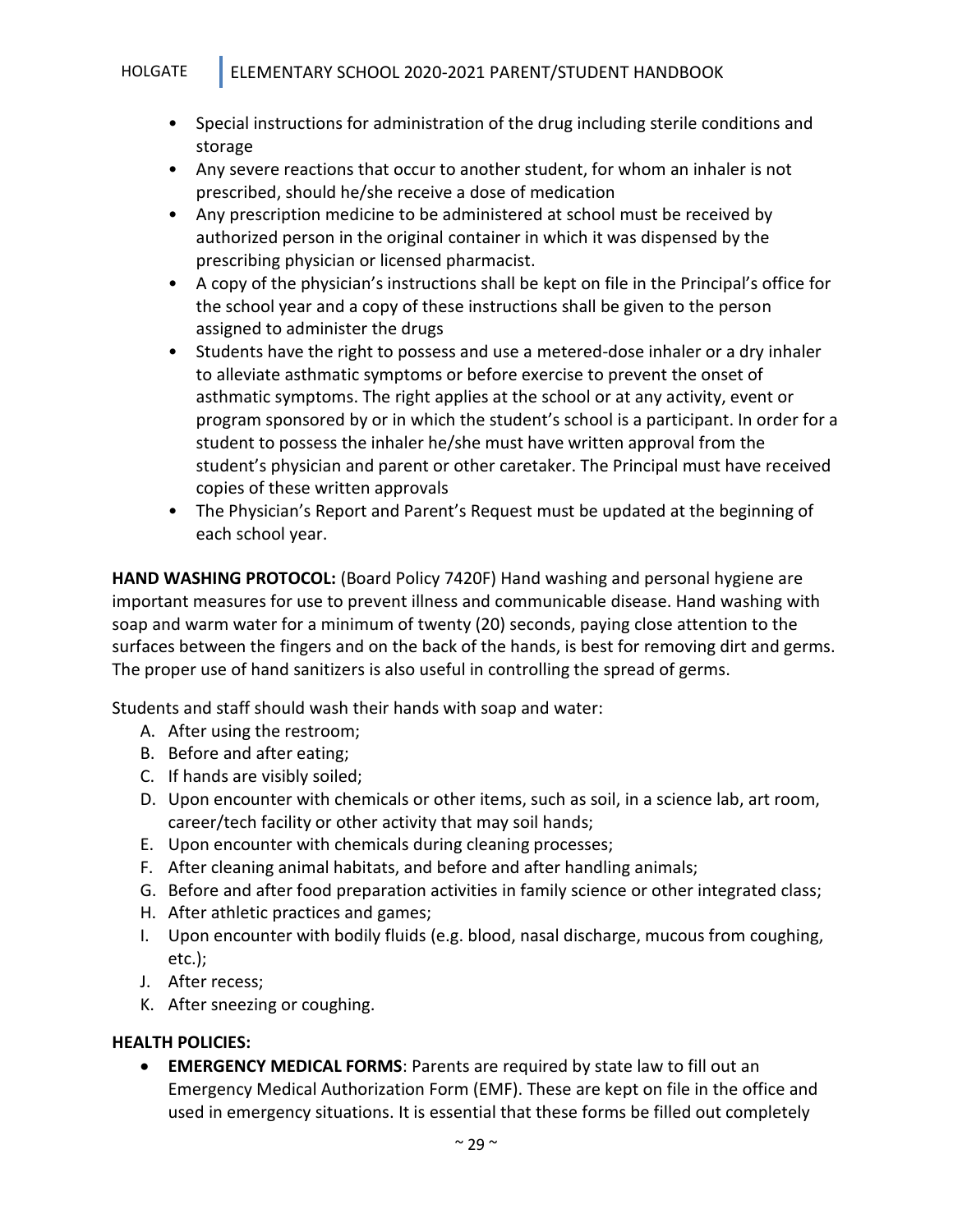and accurately by the parent or legal guardian. We request three different contacts be given on these forms. In order for us to have the most up to date records, please return all forms as soon as possible.

- Vision screening will be given annually to students in grades specified by a school nurse and to students in other grades upon teacher, parent or physical requests. The tests will be administered with a Snellen Chart.
- Hearing screening will be done annually to students in grades specified by a school nurse and school speech therapist.
- Audiometric testing will be done by the speech therapist. Any student may be screened upon parent or teacher request.
- Any hearing referrals will be made to the student's parent. If any referrals made through either the school nurse or other school personnel are a financial burden to parents, please call the school nurse.
- A health education program for all fourth grade students is on menstruation for the girls and maturity for the boys is held in the spring. Parents will be notified by a letter from the principal.

Students suspected of health problems requiring removal from school will be checked by the school nurse. If the school nurse is not available, the decision to send students home will be made by the building Principal or his/her designee.

There are many contagious viral and/or bacterial conditions in which students may be excluded from school. Any student suspected of scabies or ringworm will be sent home from school and may not return until they have a note from the doctor confirming scabies or ringworm and that adequate treatment has been administered and the date the student may return to school. A note is also needed, from the doctor, if examination indicates scabies or ringworm is not present.

All students entering Kindergarten or the school system for the first time must have a physical examination and certified copy of their birth certificate turned into the school no later than the first day of school or a date set by the school. Nursery school physicals will be accepted if given after August 1 of the preceding year providing they state the child may participate in all school activities. Dental exams are not required, but most certainly recommended.

If your child requires special consideration due to a previous illness or a potentially dangerous condition (i.e. severe reactions to bee stings, heart conditions, asthmas attacks, etc.) please contact the elementary Principal to alert him/her. Emergency medical forms should also contain this information so that proper steps can be taken in case of emergency.

Parents who will be out of telephone contact on a school day are encouraged to call the school to give a number where they can be reached. This saves valuable time in the event of an emergency.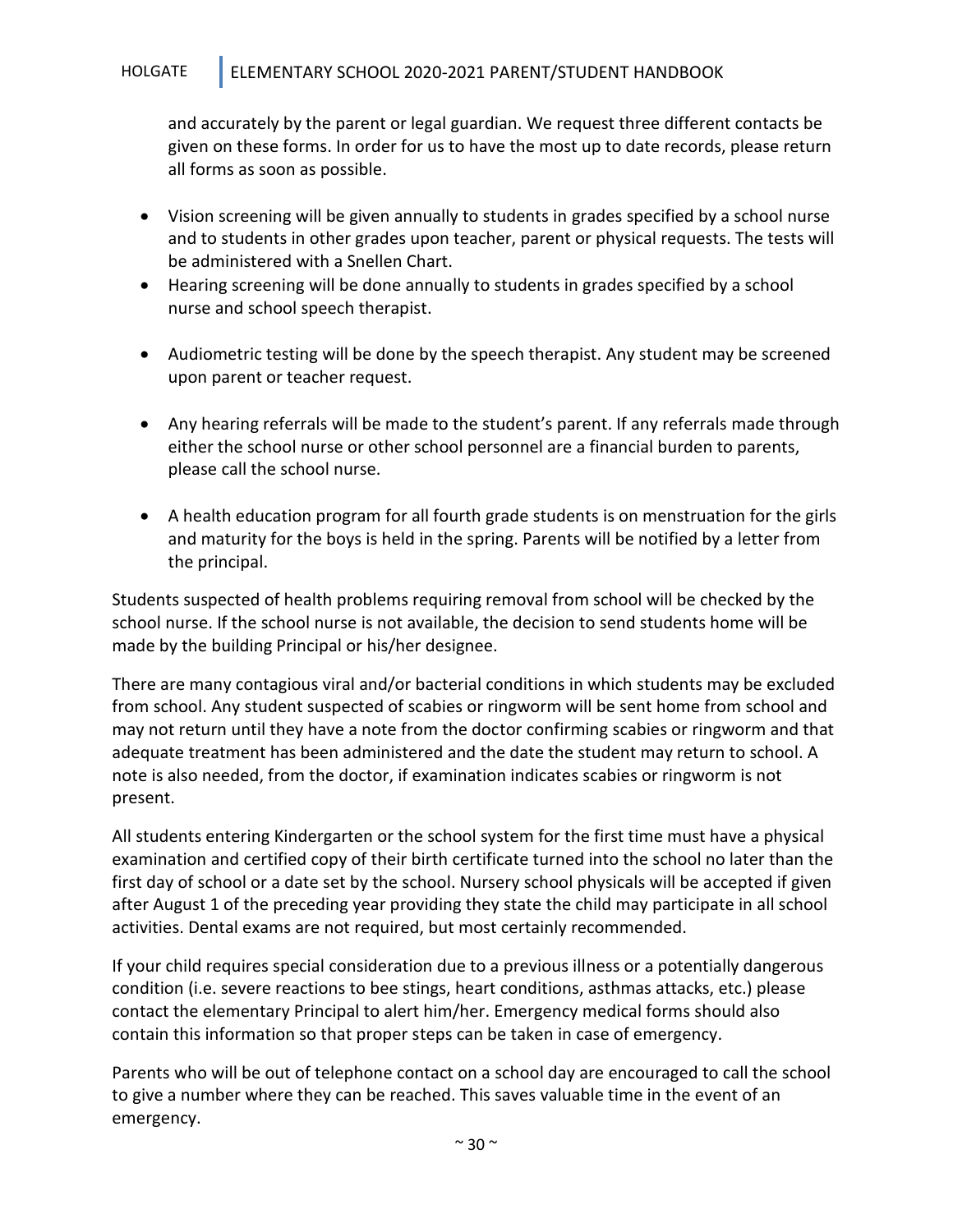**Pediculosis** (head lice) control at Holgate School consists of the following:

- 1. Holgate School shall confirm suspected cases by using the services of the school nurse. If the school nurse is not available, the decision to send students home will be made by the building Principal or his/her designee.
- 2. All siblings in school, of confirmed cases, shall be checked.
- 3. Exclude confirmed cases from school until treated, and no signs of live lice.
- 4. Require confirmed cases to have follow-up examinations provided by the school nurse or health department.
- 5. Require confirmed cases to be negative for two consecutive weeks before being released from follow-up.
- 6. Request the school nurse to sign a readmission form following the follow-up examinations.

**ENVIRONMENTAL HEALTH AND SAFETY ISSUES:** (Board Policy 8405) The Board of Education recognizes its responsibility relative to student, employee, and visitor health and safety, and the need for development of a comprehensive program designed to provide a healthy, safe, and secure environment on District property and at District-sponsored activities.

**ILLNESS AT SCHOOL:** Students who become ill at school shall report to the Principal's office. Their parents, guardians or close relatives shall be notified before they are allowed to leave school. Elementary students should be signed out by the parent or guardian in the elementary office.

**NON-PRESCRIPTION DRUGS:** Non-prescription drugs should be sent in the original container to the office with only the quantity needed for one day. The student will be responsible for administering his/her own non-prescription drug.

**STUDENT, EMPLOYEE, AND VISITOR HEALTH AND SAFETY:** The District shall develop and implement an environmental health and safety program that is positive, proactive, integrates responsibilities within the District, and promotes and incorporates the following:

- A. Procedures describing a hazard identification and abatement program that requires the periodic inspection of District facilities, the implementation of immediate and programmed corrective actions when deemed necessary by such inspections, and the development of a District-wide hazard reporting procedure that enables employee/stakeholder participation. This program should also provide procedures for identifying and responding to hazards that are created by outside entities, inspecting activities of contractors, and inspecting new facilities to determine whether or not appropriate requirements for environmental health and safety have been met.
- B. Procedures that promote environmental health and safety awareness among employees, students, and stakeholders.
- C. Procedures directed toward the safety and health of students during transportation to and from school, at school, and during participation in school-related activities. These procedures shall include, but not be limited to, promoting bus safety for students, assessing the safety of school traffic patterns, operating school clinics, administering medication and medical treatment, promoting laboratory and shop safety, promoting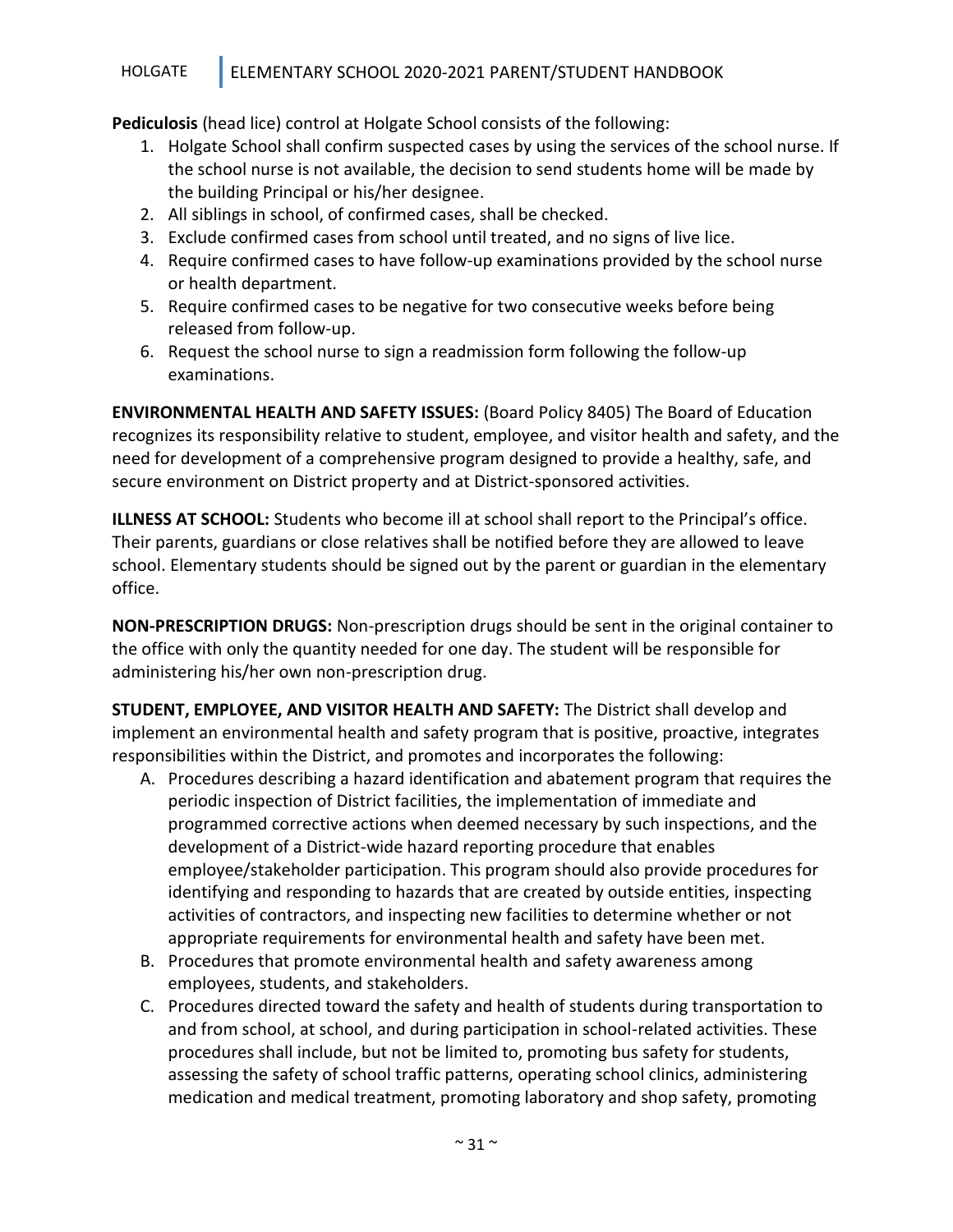safety in sports and other outdoor activities, inspecting playground equipment and promoting safety on playgrounds, and assessing environmental exposure.

- D. Procedures related to District employee health and safety issues that include, but are not limited to, provision of work areas free from recognized hazards and OSHA-related programs that are required by Federal and State law, such as, employee safety and health training and training in hazard recognition, and defining employer and employee responsibilities and expectations related to health and safety.
- E. Procedures describing an accident reporting and investigation system that provides for identification of root causes, determination of remedial and programmed corrective actions, and provides communication about accidents to employees and stakeholders.
- **F.** Procedures that detail plans for foreseeable emergencies and fire prevention**.**

**USE OF MEDICATIONS:** (Board Policy 5330) R.C. 3313.711, 3313.712, 3313.713, 4729.01 The Board of Education shall not be responsible for the diagnosis and treatment of student illness. The administration of prescribed medication and/or medically-prescribed treatments to a student during school hours will be permitted only when failure to do so would jeopardize the health of the student, the student would not be able to attend school if the medication or treatment were not made available during school hours, or if the child is disabled and requires medication to benefit from his/her educational program.

For purposes of this policy, "medication" shall include all medicines including those prescribed by a licensed health professional authorized to prescribe drugs and any nonprescribed (overthe-counter) drugs, preparations, and/or remedies. "Treatment" refers both to the manner in which a medication is administered and to health-care procedures which require special training, such as catheterization.

Before any prescribed medication or treatment may be administered to any student during school hours, the Board shall require the written prescription from a licensed health professional authorized to prescribe drugs accompanied by the written authorization of the parent. Before any non-prescribed medication or treatment may be administered, the Board shall require the prior written consent of the parent along with a waiver of any liability of the District for the administration of the medication. These documents shall be kept in the office of the principal, and made available to the persons designated by this policy as authorized to administer medication or treatment. No student is allowed to provide or sell any type of overthe-counter medication to another student. Violations of this rule will be considered violations of Policy [5530-](http://neola.com/holgate-oh/search/policies/po5530.htm) Drug Prevention and of the Student Code of Conduct/Discipline Code.

Only medication in its original container; labeled with the date, if a prescription; the student's name; and exact dosage will be administered. The Superintendent shall determine a location in each building where the medications to be administered under this policy shall be stored, which shall be a locked storage place, unless the medications require refrigeration in which case they shall be stored in a refrigerator not commonly used by students. Parents, or students authorized in writing by a licensed health professional authorized to prescribe drugs and parents, may administer medication or treatment.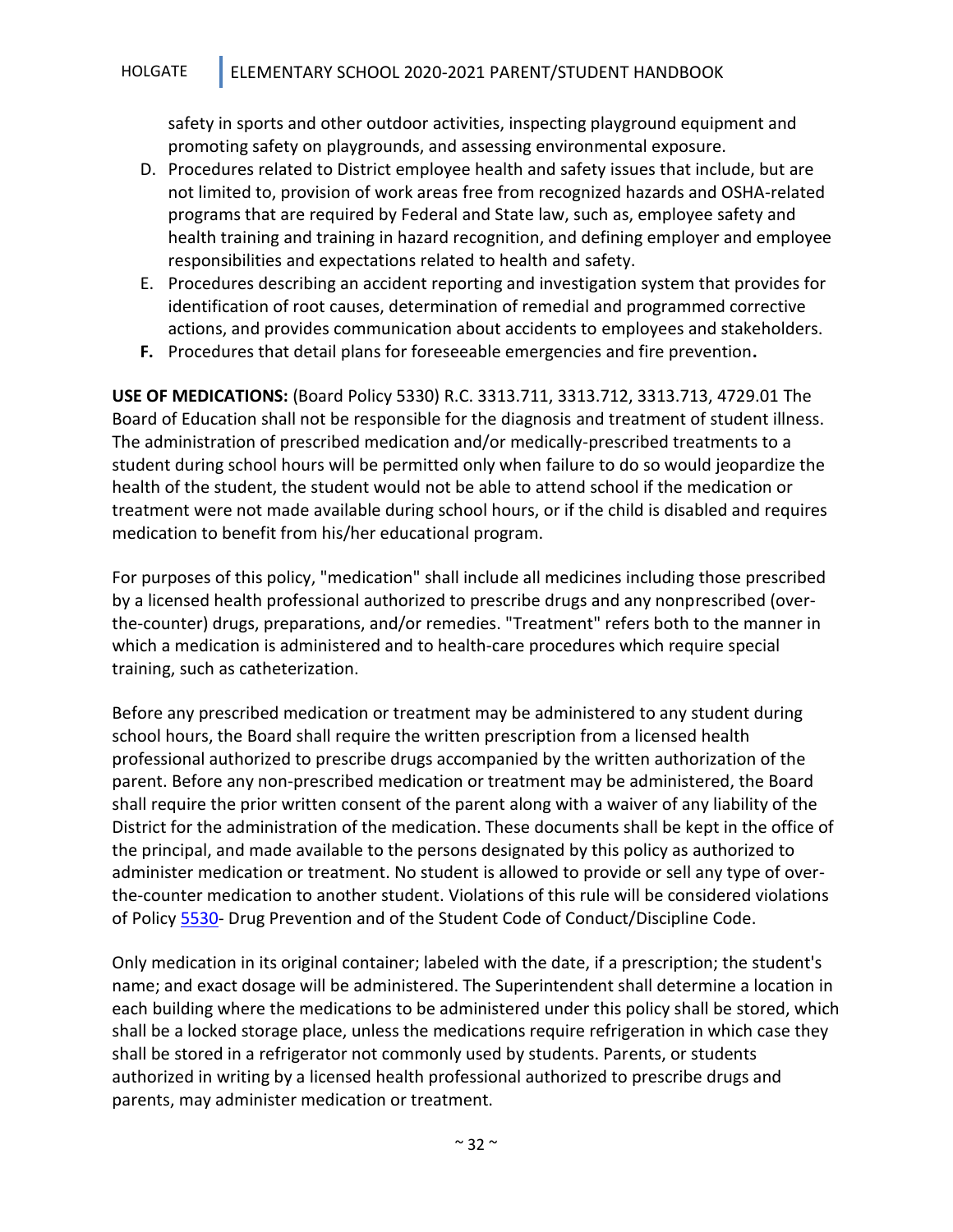However, students shall be permitted to carry and use, as necessary, an asthma inhaler, provided the student has prior written permission from his/her parent and physician completed on the school districts permission form for prescribed medication.

Additionally, students shall be permitted to carry and use, as necessary, an epinephrine auto injector to treat anaphylaxis, provided the student has prior written approval from the prescriber of the medication and his/her parent/guardian, if the student is a minor, and has completed the school districts permission form for prescribed medication to the principal and any school nurse assigned to the building. The parent/guardian or the student shall provide a back-up dose of the medication to the principal or school nurse. This permission shall extend to any activity, event, or program sponsored by the school or in which the school participates. In the event epinephrine is administered by the student or a school employee at school or at any of the covered events, a school employee shall immediately request assistance from an emergency medical service provider (911).

The following staff are designated as being authorized to administer medication and treatment to students:

- A. principal
- B. teacher
- C. school nurse
- D. building secretary
- E. aide
- F. others as designated by student's IEP and/or 504 plan

Additionally the Board shall permit the administration by a licensed nurse or other authorized staff member of any medication requiring intravenous or intramuscular injection or the insertion of a device into the body when both the medication and the procedure are prescribed by a licensed health professional authorized to prescribe drugs and the nurse/staff member has completed any and all necessary training.

Students who may require administration of an emergency medication may have such medication in their possession upon written authorization of their parent(s) or, such medication, upon being identified as fore noted, may be stored in the principal's office and administered in accord with this policy.

All dental disease prevention programs, sponsored by the Ohio Department of Health and administered by school employees, parents, volunteers, employees of local health districts, or employees of the Ohio Department of Health, which utilize prescription drugs for the prevention of dental disease and which are conducted in accordance with the rules and regulations of the Ohio Department of Health are exempt from all requirements of this policy.

#### **RECESS**

**RECESS:** Equipment is checked on a monthly basis by the maintenance department. Unsafe equipment will be closed or removed.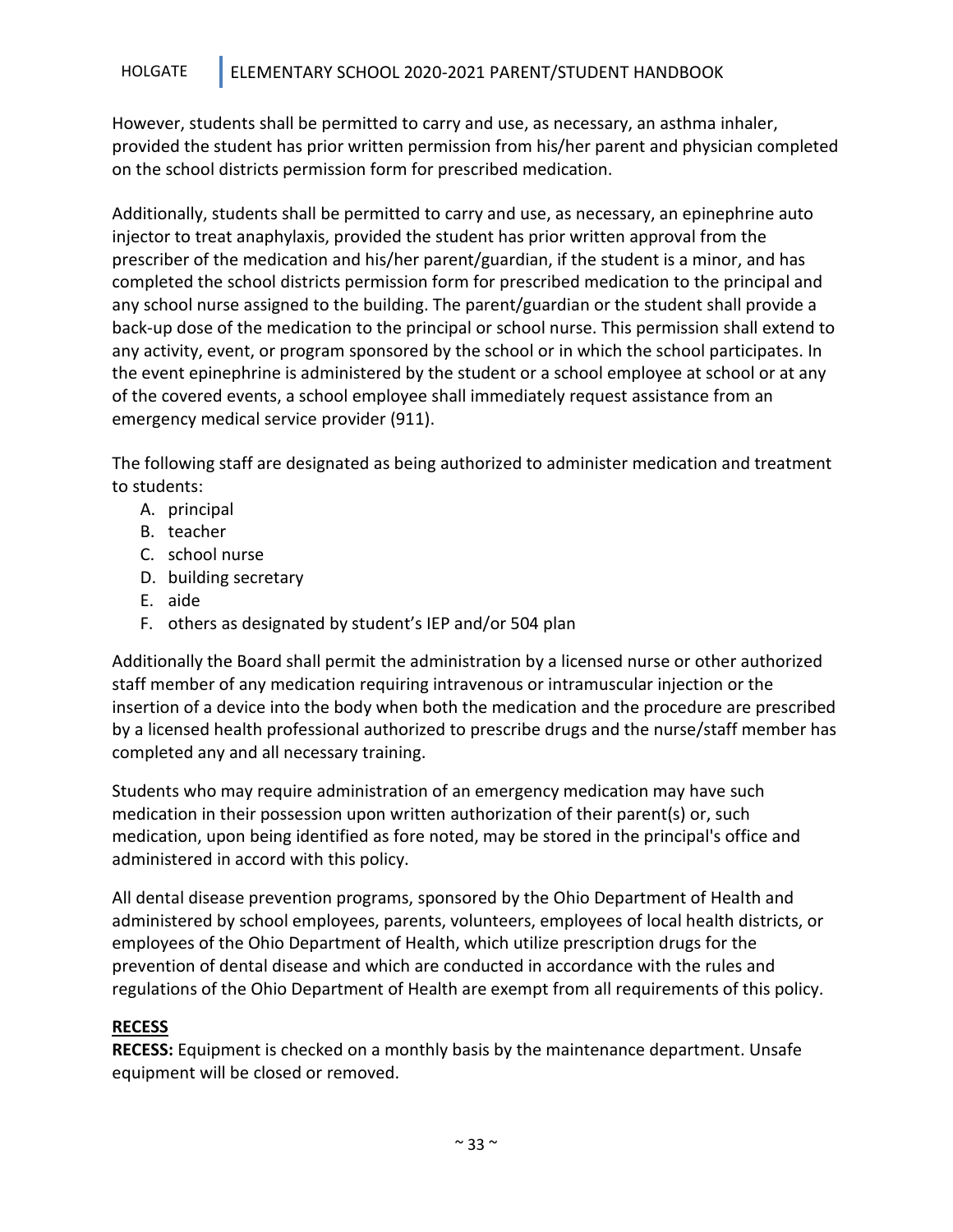All children should go outside during recesses unless they have a note stating a valid reason for not participating. Parent notes to stay inside can be used only for 3 days each grading period. Requests to remain inside for extended periods may require a note from a physician. Children should be properly clothed for daily outside play. If weather conditions are bad (20 degrees or lower, wind chill advisory, high wind warning, snow advisory, rain, ice, etc.), recess will be held in the gym or classroom. During indoor recesses, students are instructed to remain in their seats or on the floor unless otherwise directed by their classroom teacher or a supervisor. Classroom Board games are available in each classroom during recess. Student may not play on any electronic devices brought from home during any recess.

All items brought from home need to be approved by the classroom teacher and/or recess aide for safety and appropriateness (e.g., balls, jump ropes, etc.).

#### **Playground Rules** include the following:

General Rules:

- 1. Snowball/ice throwing is not allowed. Snow must stay on the ground unless making a snowman.
- 2. Throwing rocks, stones, rubber, sticks, cans, bottles, etc. is not allowed.
- 3. Tackle football or other tackle games of any kind will not be allowed.
- 4. Fighting and abusive language will not be tolerated.
- 5. Restrooms are restricted during recess; they should be used before or after recess.
- 6. Running in the halls is never permitted and will result in loss of recess.
- 7. Students are instructed not to bring toys such as trucks, matchbox cars, dolls, trading cards, etc. on the playground, as they often become lost, broken or misused.
- 8. Playground balls should not be bounced or thrown off the outside walls or fences.
- 9. Balls or jump ropes are not to be played with, on, or thrown over the equipment.
- 10. Running on the sidewalk will not be allowed.
- 11. Playing tag on the equipment will not be allowed. Regular tag will be allowed with a one hand tap played only in the grass.
- 12. Snow boots are needed to play in the snow.
- 13. Pretending to fight or pretending to use knives and/or guns will not be allowed.
- 14. Play fair at all times.
- 15. When lining up to go inside after recess, students must be quiet in line, hands to self, remain quiet entering the building.

Boundaries:

- 1. Go no further than the west driveway (delivery access).
- 2. Grades K-2 should stay in the north fenced area.
- 3. Grades 3-5 may use the south fenced area.
- 4. Stay away from doors and windows.
- 5. Climbing on fences is prohibited.

Slides:

1. One person at a time on slides.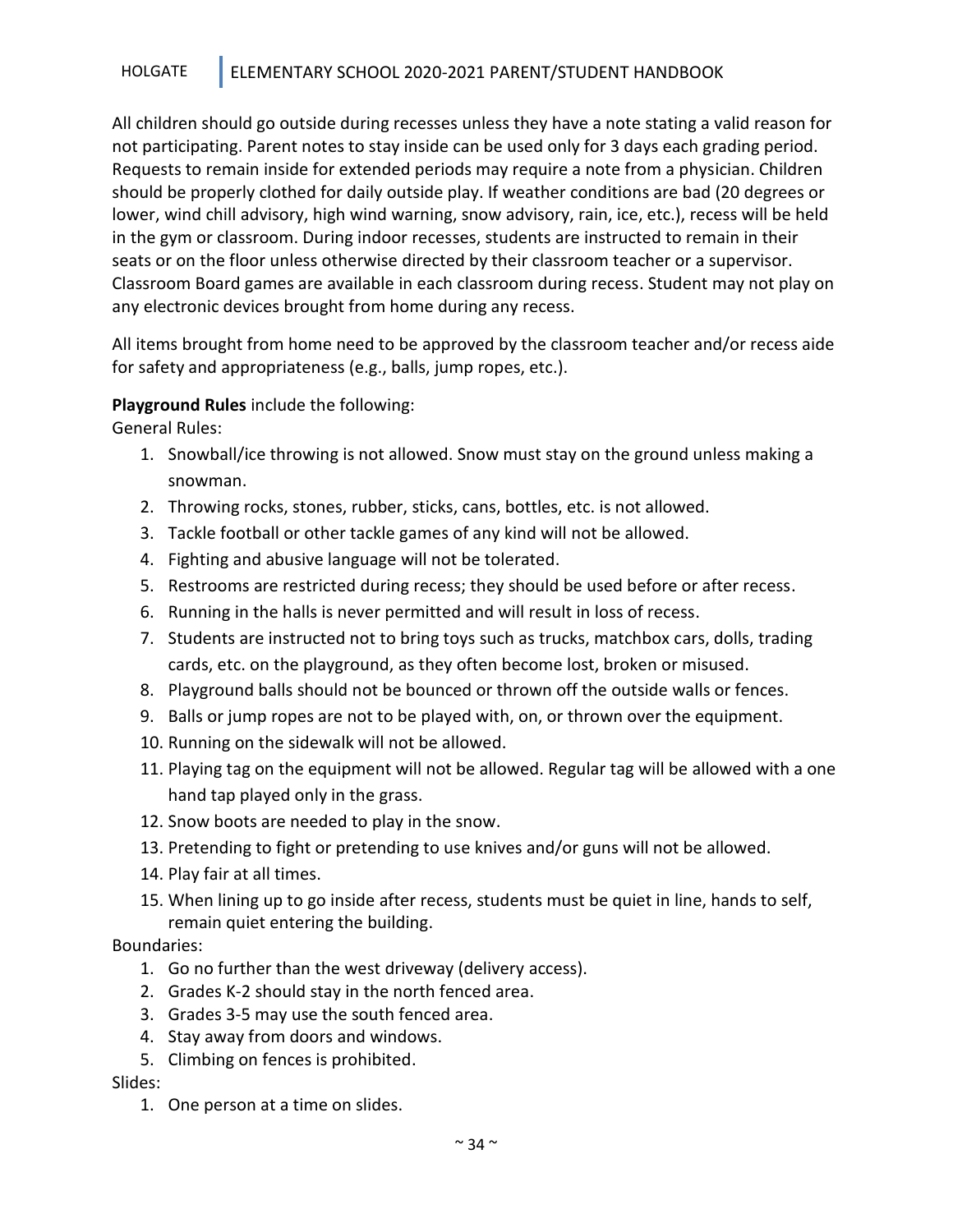- 2. Always go feet first, on your bottom in a seated position, down the slide.
- 3. Slide all the way to the end of the slide.

Swings:

- 1. One person on a swing**,** sitting on your bottom in a sitting position.
- 2. No locking arms or feet with the person on the next swing.
- 3. Do not jump off swings while moving or perform "under dogs".
- 4. Always swing straight.

Softball Rules:

- 1. Pitch and catch with softballs will be permitted.
- 2. Softball games are allowable with direct supervision of an aide or playground monitor. At other times, softball will not be permitted.

Soccer Rules:

- 1. No hanging on the soccer nets.
- 2. Do not move soccer nets.
- 3. Only use soccer ball to play soccer.

Kickball Rules:

- 1. Only use kickballs to play kickball.
- 2. Balls kicked over the fence are retrieved by the kicker.
- 3. Throw ball below shoulders to tag someone out.

Football Rules:

- 1. Only two hand touch will be allowed.
- 2. Play football on grass.

Dodgeball Rules:

- 1. Only use soft foam balls to play dodgeball.
- 2. If a person is tapped out they are to move to the side.
- 3. A ball thrown in the face will result in an automatic out. Balls must be thrown from the shoulder down.

Basketball Rules:

- 1. No cranking the basketball pole lever to raise or lower the hoop.
- 2. No hanging on the net.
- 3. No kicking the basketballs.

Any violations of the above rules will be handled by the playground monitors. Playground monitors utilize a checklist each quarter and repeated violations by an individual will result in suspension of recess privileges. Not following the rules will result in a warning and re-teaching first. The second violation will result in minutes on a bench. When there have been three violations in a grading period the student will meet with the Principal to discuss the violations. A letter or phone call may be made to the parent. The length of suspension of recess will be determined by the Principal.

#### **SAFETY**

**ANIMALS IN CLASSROOMS:** Use of animals in classrooms shall be limited to that necessary to support the educational mission, taking into consideration that some animals can cause or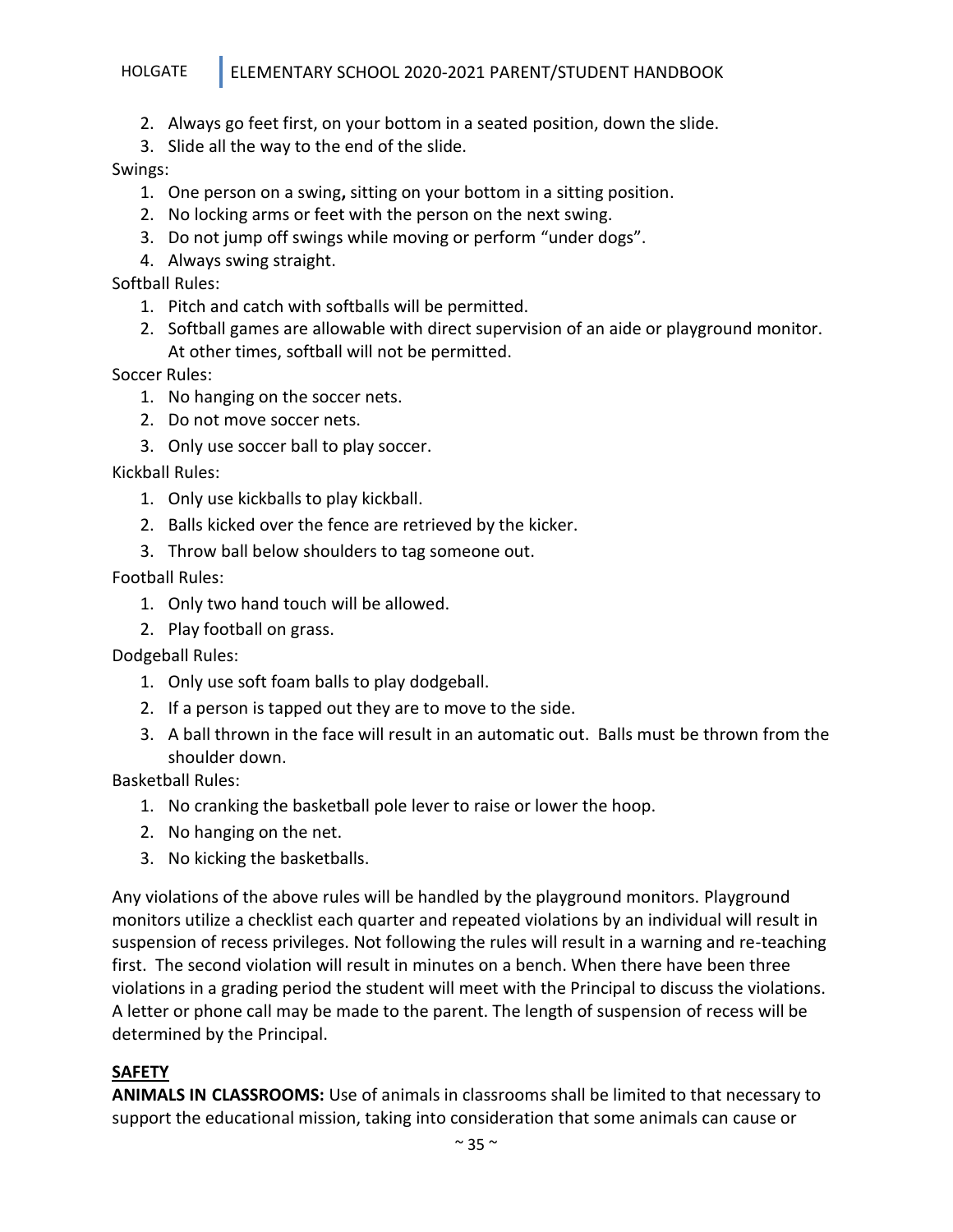exacerbate allergic reactions, spread bacterial infections, or cause damage and create a hazard if they escape from confinement. Animals in classrooms shall be kept in a healthy condition in appropriate cages or tanks, which are kept clean.

Owners of pets and service animals brought on school property are liable for any harm or injury caused by the animal to other students, staff, visitors, and/or property.

**AUTOMOBILE PICK-UPS:** Parents who pick up their elementary students after school should wait for their children outside the front entrance. The same is true for dropping off students in the morning. This will allow the busses to enter/leave without congestion.

Parents of elementary students (K-5) are urged to keep the school informed when transportation arrangements are different than usual. Please no changes after 2:00 p.m. Younger students sometimes confuse the days when different arrangements are made. A note to the teacher avoids any confusion. Please keep transportation for your child as consistent as possible. All transportation information must go through the office. Please do not text or email your child's teacher or bus driver to make changes.

**EMERGENCY CLOSING OF SCHOOLS:** Reports will be broadcast over 103.1 FM-WNDH of Napoleon and 98.1 FM-WDFM of Defiance, 1280 AM-WONW of Defiance and Channel 11-WTOL of Toledo and school message system.

**EMERGENCY DRILLS:** We conduct various emergency drills for fire (monthly), tornado (seasonally), and safe school. Drills are conducted should an emergency situation ever arise. While it is easy to view these drills as just drills, each must be taken with the seriousness that it may be an actual emergency. Routes and procedures are posted in each classroom and are reviewed and taught to all students.

**School Message System** could be sent to registered parents in the event of a delayed start, an early emergency release or the need for parents to pick up students at a designated location.

**FIRE:** All personnel must leave the building. Students are to exit their room single file in a quiet and orderly manner and leave the building through the exit assigned to their classroom. They are to remain outside with their teacher until told to return to the building.

Teachers should be sure that all windows are closed, lights turned out, and the door closed before leaving the building. All teachers should check their roster once their class has cleared the building and report to the Principal the names of any missing students.

During lunch period, students in the cafeteria should leave the building through the exit assigned to the cafeteria. Other students who have been excused for lunch, but who are not in the cafeteria, should leave the building through the nearest exit and report to the cafeteria area outside the building.

**INTRUDER:** Periodically we may have drill simulations in which staff and students respond to a potential violent intruder in the building. Responses could include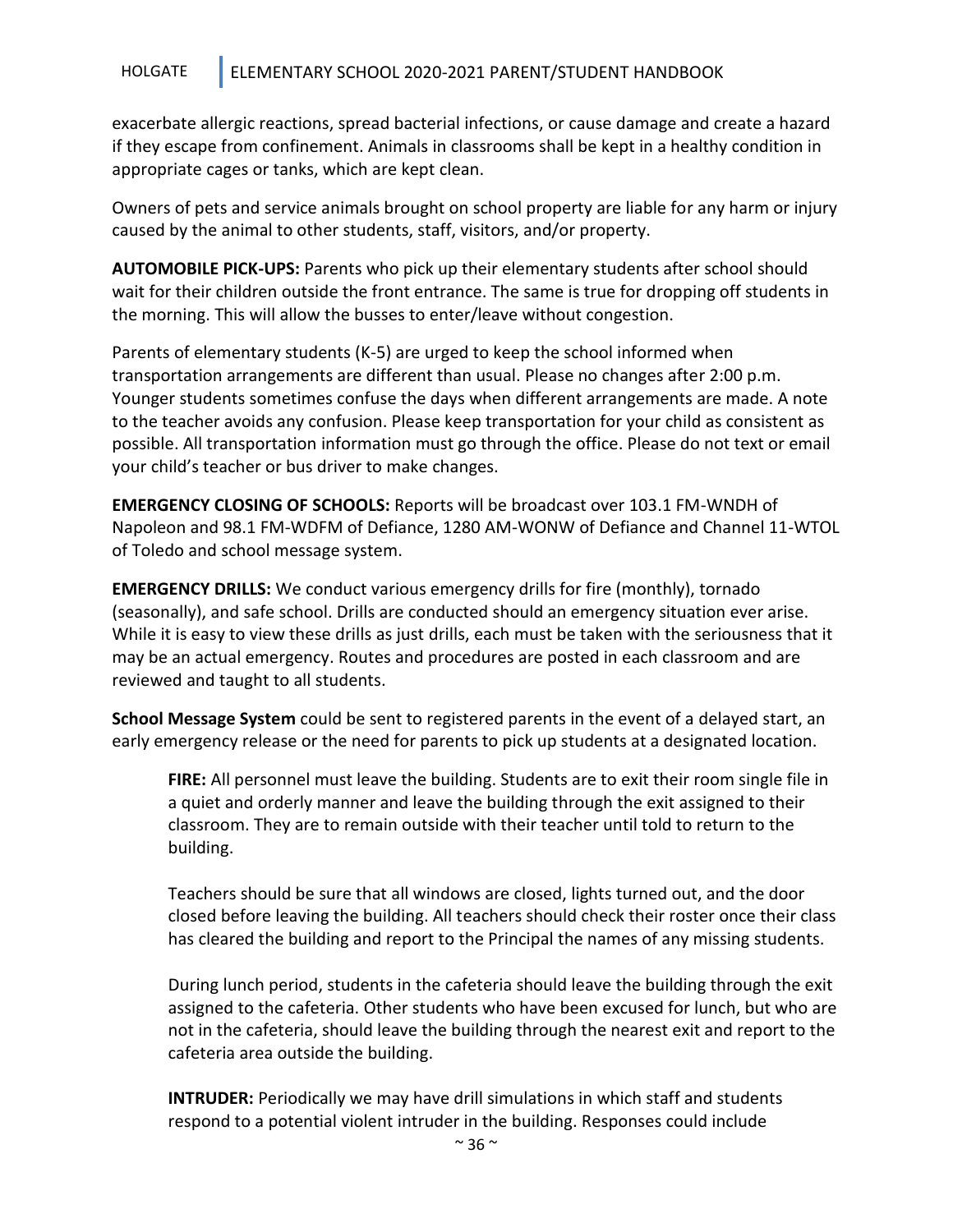emergency exit, hiding in appropriate location or using distractions or barricading strategies if in the presence of a violent individual. These drills may be practiced with the assistance of local law enforcement.

**SAFE SCHOOL LOCKDOWN:** Students and teachers immediately move into the closest classroom. When the halls are empty, the last person should close and lock the door. Each classroom should cover the window in the door with paper. Everyone in the classroom should stay away from the doors and windows. There should be NO noise. Students at recess will proceed into the designated Safe Room (hallway door, locked during recess). Cafeteria monitors at lunchtime would check the hallway for students and lock all doors. Cafeteria staff would lock all kitchen doors. The door to your area should not be opened for any reason. Have a class roster present with those absent and those from other rooms.

**TORNADO:** The tornado siren will be activated. The student in the seat nearest the door should open the door and lead students out into the designated hall or classroom area. Teachers will follow the group and take the attendance register or class record with them.

Students should go to a designated area away from windows and squat on the floor next to the wall keeping their heads on their knees. Groups will stay together until authorized to return to their room or until dismissed.

**SAFETY PATROL:** Various fifth grade students are responsible for assisting students at the front (car pickup) **and back (bus loading)** areas after school. Please instruct your child about the importance of crossing only at designated areas.

**SPECIAL DELIVERIES TO SCHOOL:** Parents are asked to remember that sending balloons, flowers, gifts, and the like to children during the school day may create a disruption to learning. These items may be better enjoyed at home. If parents choose to send balloons, gifts, etc. to school, they may be held in the office until the end of the day. Parent may need to pick up items as they may not be allowed on the bus. This would be at be discretion of the building administrator.

**STUDENT TRIPS AND TRAVEL:** Travel by students whether local or distant is not school sponsored unless such travel is either:

- 1. Provided by the district-owned or leased vehicles, or otherwise provided by the district, or
- 2. Approved by formal action of the Board of Education and escorted by district employees who have been specifically authorized in writing by the school administration to participate in the trip in order to supervise students.

The Board of Education does not and cannot prohibit student participation in non-school sponsored trips promoted by individuals or organizations so long as the trips do not intervene with student involvement in the regular school curriculum. Further, the Board of Education does not and cannot warrant, guarantee, or take any solicits students to such trips. Students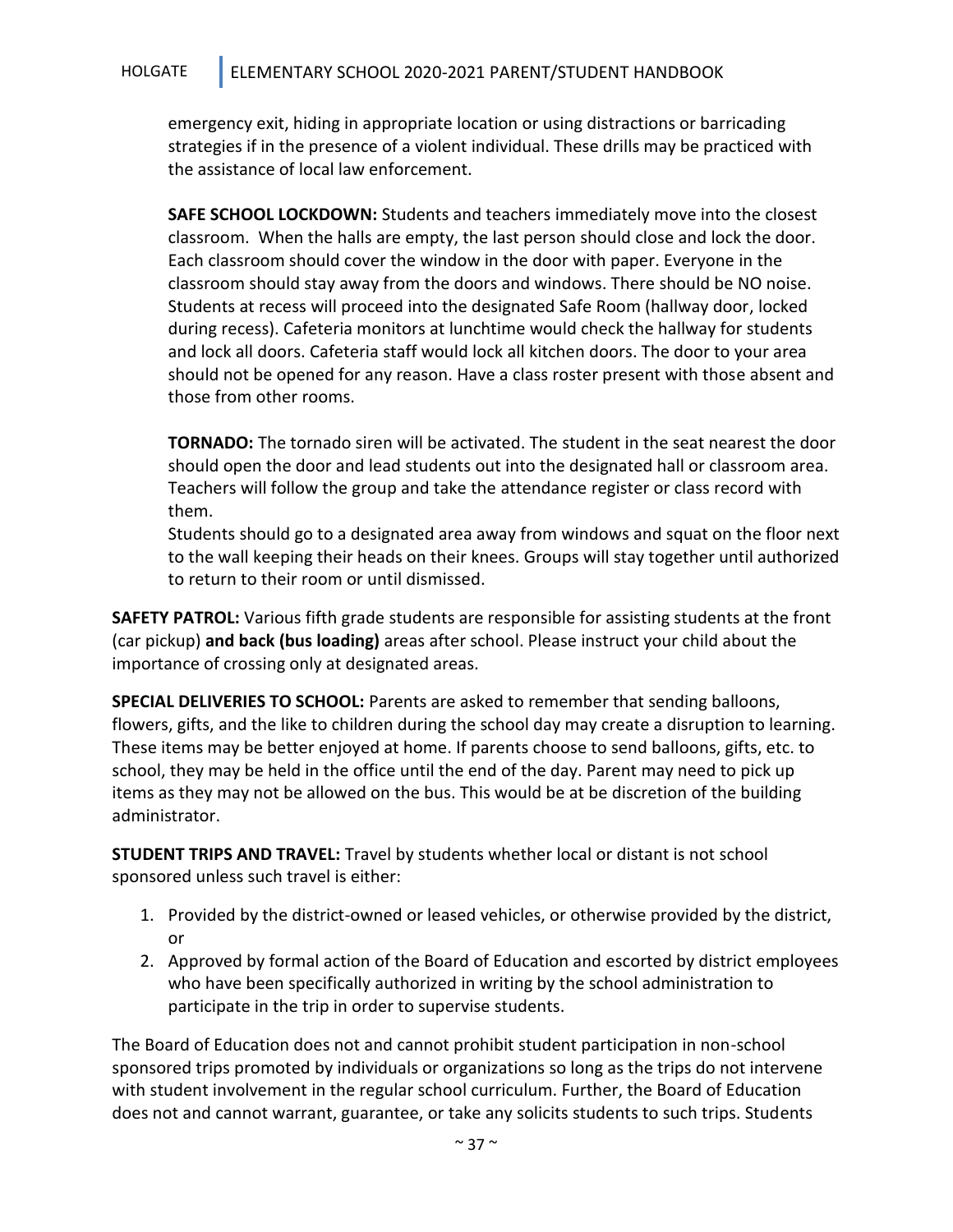who participate in non-school sponsored activities, parents who authorize student participation, and the sponsors of such participation. The Board of Education does not accept any responsibility for non-school sponsored activities.

Employees of the Board of Education who solicit students to participate in non-school sponsored trips and related activities are acting outside their employment and official responsibilities, and are not acting as employees or agents of the school district.

The Board cannot be aware of all non-school sponsored trips in which students, parents, or staff members acting as individuals may become involved. Therefore, the Board cannot accept any responsibility for notifying participants that such activities are not school sponsored. It is the responsibility of each participant to determine whether a particular trip is schoolsponsored, and whether school sponsored or not, to make an independent assessment of the risks involved. The Superintendent stands ready to answer all inquiries as to whether a particular trip is school sponsored.

**VISITORS:** All visitors are asked to report to the elementary office upon entering the building. They will sign in the Visitor's Log. All visitors are asked to first report to the elementary office before visiting any classrooms. No all-day visitations are allowed without administrative approval.

(Board Policy 9150) In order to protect the educational programs of the schools from undue disturbance, each principal shall establish rules and procedures for visitors which shall include the following:

- A. Persons wishing to visit one or more schools are to make arrangements in advance through the school office of each school to be visited.
- B. Every visitor to a school must register at the school office. Any person who does not register with the school office is on school property illegally and should be asked to identify himself/herself properly or to leave the school grounds. If the visitor refuses to leave the school grounds or creates any disturbance, the building Principal should request aid from the local law enforcement agency.
- C. No visitor may see a student in school unless it is with the specific approval of the Principal. If an emergency situation requires that a student be called to the office to meet with a visitor, a member of the administrative staff must be present during the conference. A student is never to be permitted to leave the school with anyone who is not clearly identified as his/her parent or an appropriately authorized person.
- D. Students may not bring guests to school unless permission to do so has been granted by the Principal.
- E. No staff member is to transact business with a visitor who has not duly registered at the school office and received authorization to be present for the purpose of conducting business.
- F. Parents, other than those who have been asked by a teacher to be in the classroom, who wish to observe learning activities taking place in their child's classroom are to confer, in advance, with the Principal and the teacher and state the purpose of the visitation. It is important that each parent understands that because classroom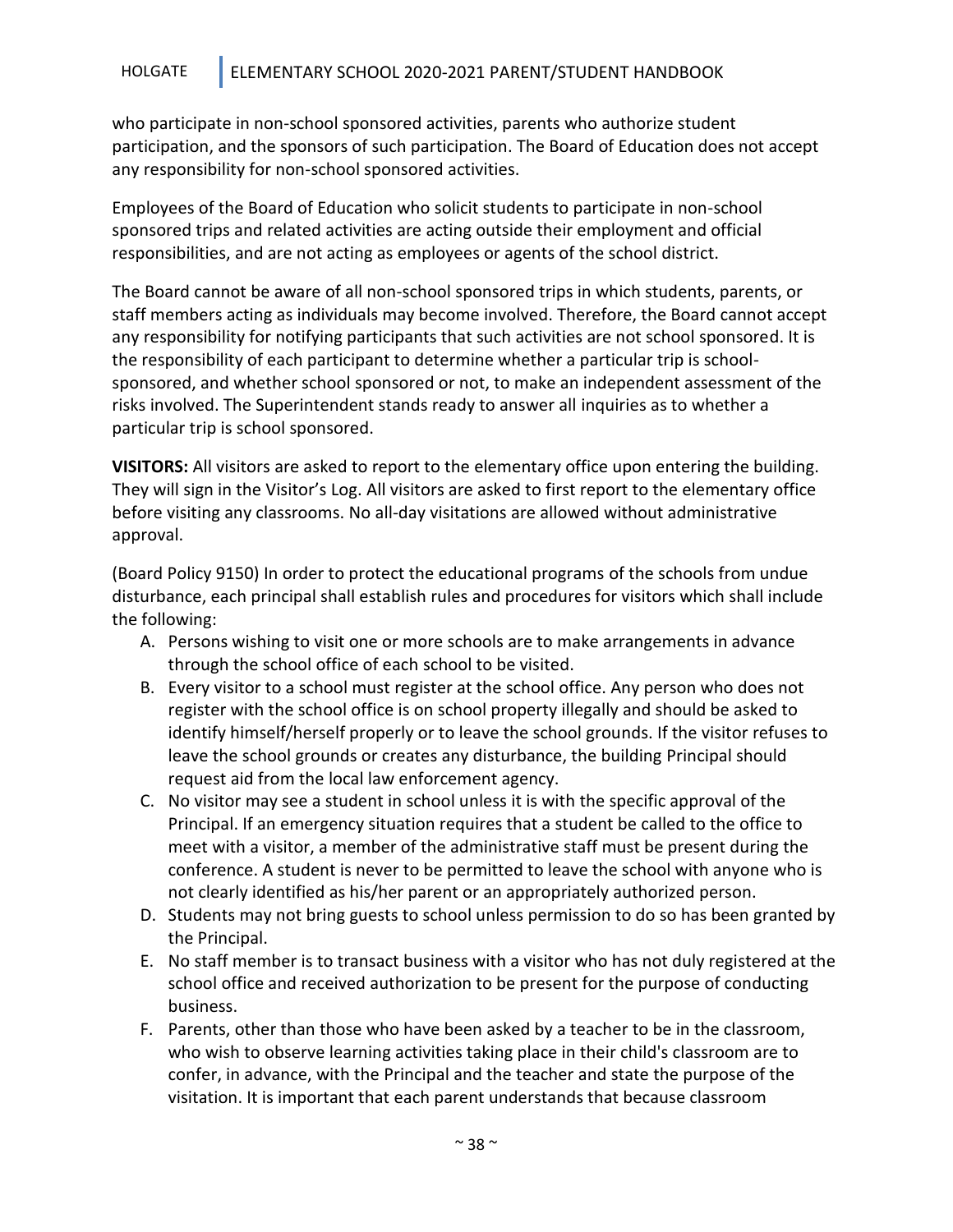visitations can be distractive to the students, parents are to be silent observers and are not to create any type of disturbance or disruption to the learning process.

- G. Copies of instructional materials being used by the students or teacher may not always be immediately available during the visitation.
- H. Use of audio or visual equipment to record classroom activities must be approved by the Principal and the teacher. No visitor shall be allowed to videotape students in the classroom as it violates the privacy rights of students unrelated to the visitor. Recording of other school activities will be in accord with AG [9160-](http://neola.com/holgate-oh/search/ag/ag9160.htm) Attendance at Public Events.
- I. If the nature and instructional purpose of any activity calls for students to be segregated by gender, only visitors of the appropriate gender may observe those groups.
- J. If a parent or other visitor wishes to tape record a conversation or meeting with a teacher or the Principal, s/he should request permission from the teacher or Principal. If the teacher or Principal wishes to record a conversation with a parent or other visitor, s/he is to inform that person that the conversation is being recorded before the conversation begins. Federal law allows a parent to record an I.E.P. meeting and, if the parent does record, the District should record the conference also.
- K. Any comments or concerns are to be discussed with the teacher before or after the school day when students are not present.

Visitors are encouraged to meet with the Principal and teacher during non-instructional hours to discuss the observation and to obtain answers to their questions. If a parent has a concern about what may be transpiring in his/her child's classroom, s/he should follow the Board's Policy [9130](http://neola.com/holgate-oh/search/policies/po9130.htm) which states that the parent is to address the matter first with the teacher and, if not rectified, to then meet with the Principal.

If a disabled person should visit a school and request accommodation and s/he has not submitted the Request for Accommodation in advance, the Principal should ask the person to allow the school adequate time to arrange for the accommodation, providing such accommodation is reasonable.

Each Principal shall post in a conspicuous place at each entrance, the rules and procedures to be followed by visitors.

**VOLUNTEERS:** (Board Policy 4120.09) The Board of Education recognizes that certain programs and activities can be enhanced through the use of volunteers who have particular knowledge or skills that will be helpful to members of the classified staff responsible for the conduct of those programs and activities.

The Superintendent shall be responsible for recruiting community volunteers, reviewing their capabilities, and making appropriate placements. S/He shall not be obligated to make use of volunteers whose abilities are not in accord with District needs.

The Superintendent is to inform each volunteer that s/he:

A. is required to abide by all Board policies and District guidelines while on duty as a volunteer (including, but not limited to, the volunteer's obligation to keep confidential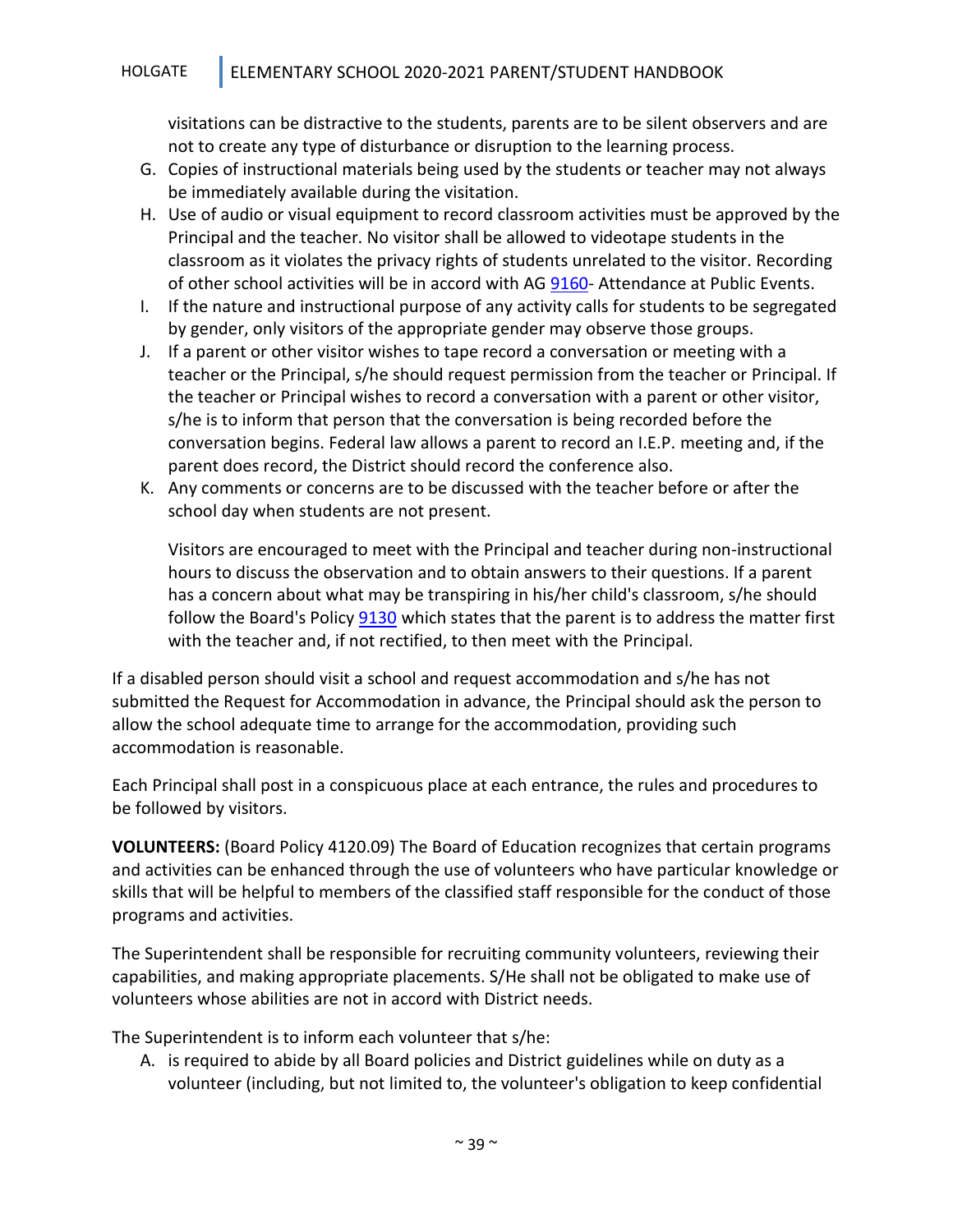and not release or permit access to any and all student personally identifiable information to which s/he is exposed except as authorized by law);

- B. will be covered under the District's liability policy but the District cannot provide any type of health insurance to cover illness or accident incurred while serving as a volunteer, nor is the person eligible for workers' compensation;
- C. will be asked to sign a form releasing the District of any obligation should the volunteer become ill or receive an injury as a result of his/her volunteer services;
- D. may not accept compensation from any third party or source, including, but not limited to booster, parent or other District support organizations, for the performance of his/her official duties as a volunteer on behalf of the Board.

Furthermore, the Superintendent shall inform all volunteers who work or apply to work unsupervised with children on a regular basis of the need to display appropriate behavior at all times, and that they will have to provide a set of fingerprints so that a criminal records check can be conducted at the Board's expense either before they can begin their duties, or as a condition of continued service as a volunteer at the discretion of the Board.

Unsupervised access to a child means that the person in question has access to a child and that either of the following applies:

- A. No other person eighteen (18) years of age or older is present in the same room with the child.
- B. If outdoors, no other person eighteen (18) years of age or older is within a thirty (30) yard radius of the child or has visual contact with the child.

If a criminal records check indicates that a volunteer has been convicted of or pleaded guilty to any of the offenses listed below and/or described in R.C.109.572(A)(1), the volunteer will be informed either that the Board is no longer interested in maintaining his/her volunteer service or that the volunteer will be assigned to duties for which s/he will not work unsupervised with children.

The Superintendent shall inform each volunteer of the District's appreciation for his/her time and efforts in assisting in the operation of the schools and for his/her understanding with regard to the need for all volunteers to be subject to possible criminal records check.

See Board Policy 4120.09 for list of offenses.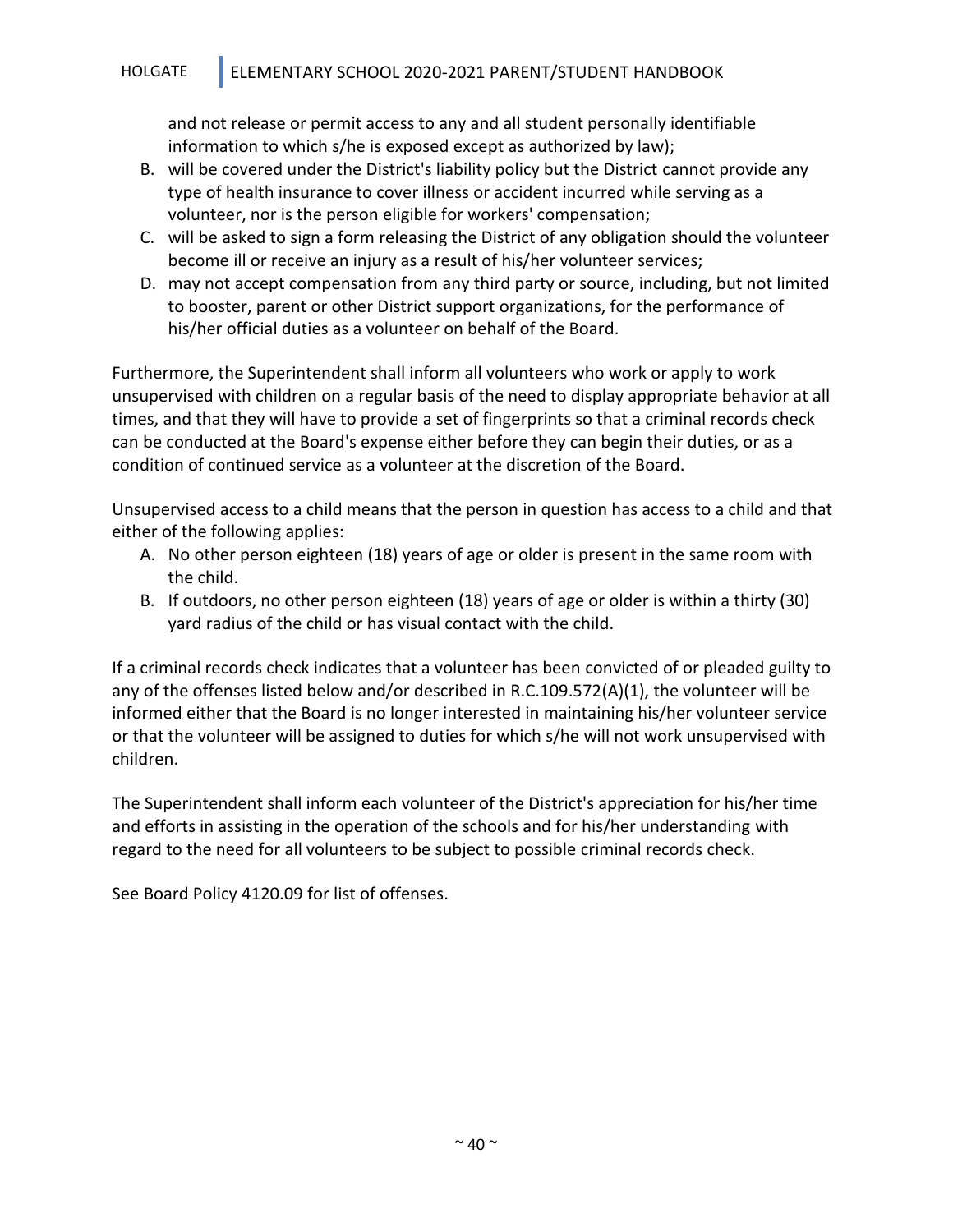## **HOLGATE DISTRICT GRADING SCALE**

| $A+$        | 97.5 | $\ddot{}$ |
|-------------|------|-----------|
| A           | 94.5 | 97.4      |
| A-          | 92.5 | 94.4      |
| $B+$        | 90.5 | 92.4      |
| B           | 84.5 | 90.4      |
| <b>B-</b>   | 82.5 | 84.4      |
| $C+$        | 80.5 | 82.4      |
| $\mathbf C$ | 73.5 | 80.4      |
| $C -$       | 71.5 | 73.4      |
| D+          | 69.5 | 71.4      |
| D           | 65.5 | 69.4      |
| D-          | 63.5 | 65.4      |
| F           | 0    | 63.4      |

Effective Date: 7/25/2011

## **SATISFACTORY CLASS SCALE**

| 3.5 |
|-----|
| 2.5 |
| 1.5 |
|     |

## **STANDARDS-BASED GRADING**

Kindergarten will be using a standards-based grade card. The grade card will consist of a list of standards along with a symbol next to each standard to inform you of how your child is performing. First through fifth grades will receive letter grades as well as a number next to standards under each subject. The numbers for the standards are as follows:

3=Above grade level expectations

2=Meeting grade level expectations

1=Below grade level expectations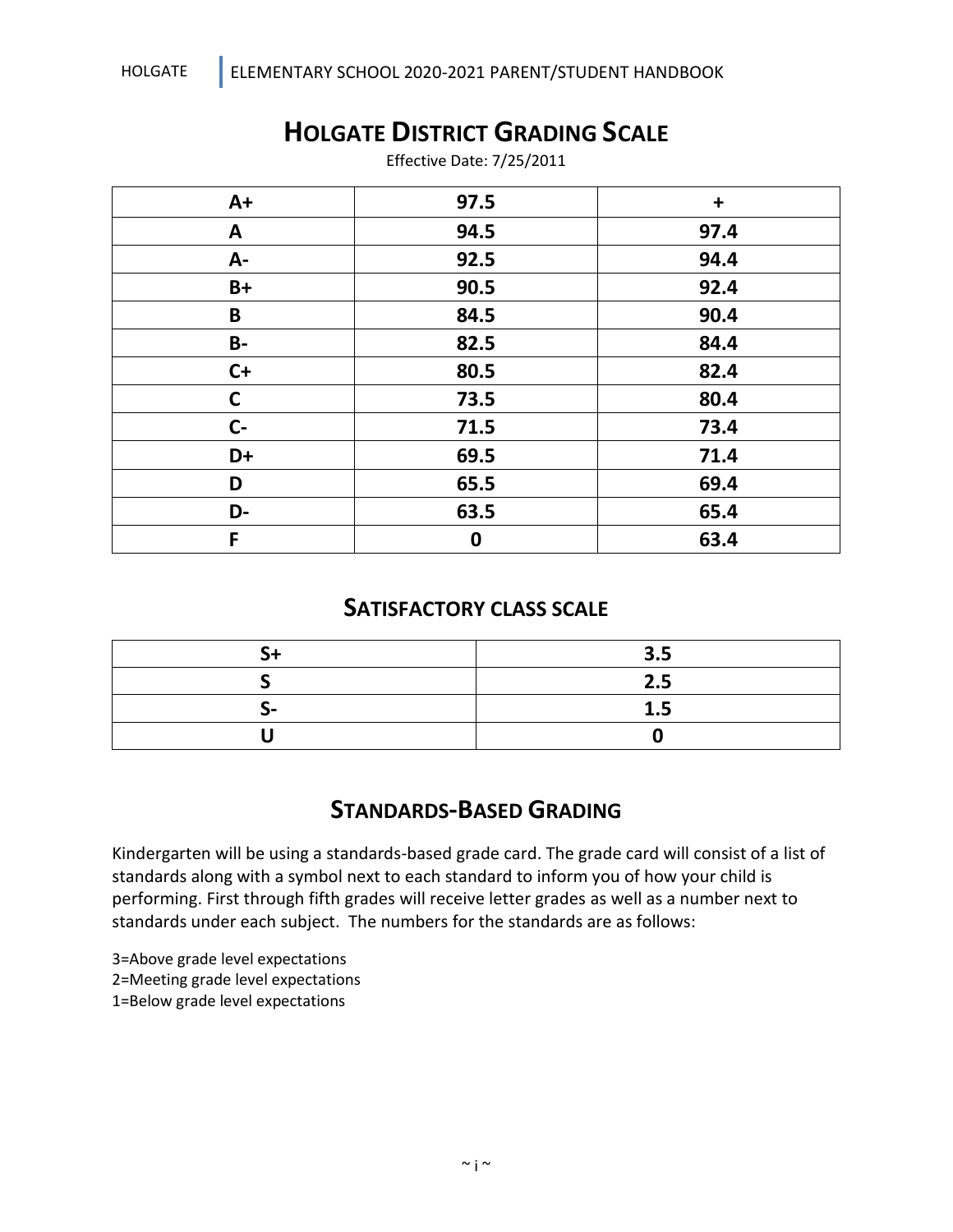# Vacation Form

| Student                                               | Teacher ______________________  |
|-------------------------------------------------------|---------------------------------|
|                                                       | Today's Date __________________ |
| This student will be going on a family vacation from: |                                 |
| to                                                    |                                 |

Teachers: All students who complete & return this form at least five (5) school days in advance of vacation will be given make up work before or when they return. This is at the teacher's discretion. The length of time for completion of make-up work shall be commensurate with the length of the absence. Please give the date when the make-up work must be completed.

If the work is not completed by the above date, no credit will be given.

The student has shown me this notification and I have shared the above information with the student.

\_\_\_\_\_\_\_\_\_\_\_\_\_\_\_\_\_\_\_\_\_\_\_\_\_\_\_\_\_\_\_\_\_\_\_\_\_\_\_\_\_\_\_\_\_\_\_\_\_\_\_\_\_\_\_\_\_\_\_\_\_\_\_\_\_\_\_\_\_\_\_ Classroom Teacher's Signature

\_\_\_\_\_\_\_\_\_\_\_\_\_\_\_\_\_\_\_\_\_\_\_\_\_\_\_\_\_\_\_\_\_\_\_\_\_\_\_\_\_\_\_\_\_\_\_\_\_\_\_\_\_\_\_\_\_\_\_\_\_\_\_\_\_\_\_\_\_\_\_ Resource Teacher's Signature

\_\_\_\_\_\_\_\_\_\_\_\_\_\_\_\_\_\_\_\_\_\_\_\_\_\_\_\_\_\_\_\_\_\_\_\_\_\_\_\_\_\_\_\_\_\_\_\_\_\_\_\_\_\_\_\_\_\_\_\_\_\_\_\_\_\_\_\_\_\_\_ Title I Teacher's Signature

\_\_\_\_\_\_\_\_\_\_\_\_\_\_\_\_\_\_\_\_\_\_\_\_\_\_\_\_\_\_\_\_\_\_\_\_\_\_\_\_\_\_\_\_\_\_\_\_\_\_\_\_\_\_\_\_\_\_\_\_\_\_\_\_\_\_\_\_\_\_\_ Principal's Signature

The student/parent's responsibility:

1. Get this form from the office.

\_\_\_\_\_\_\_\_\_\_\_\_\_\_\_\_\_\_\_\_\_\_\_\_\_\_\_\_\_\_\_\_\_\_\_\_\_

- 2. Have teachers sign the form.
- 3. Return completed form to the office at least 5 days before the first day of vacation.
- 4. Follow teacher's instructions regarding make-up work.

The completed original will be placed in the student's permanent record. Copies will be given to the teacher and parent.

Students are allowed up to five (5) days per school year. Any days beyond five (5) vacation days will be considered unexcused absences. Therefore, no credit will be given for work missed during the unexcused portion.

Revised 6/8/2017